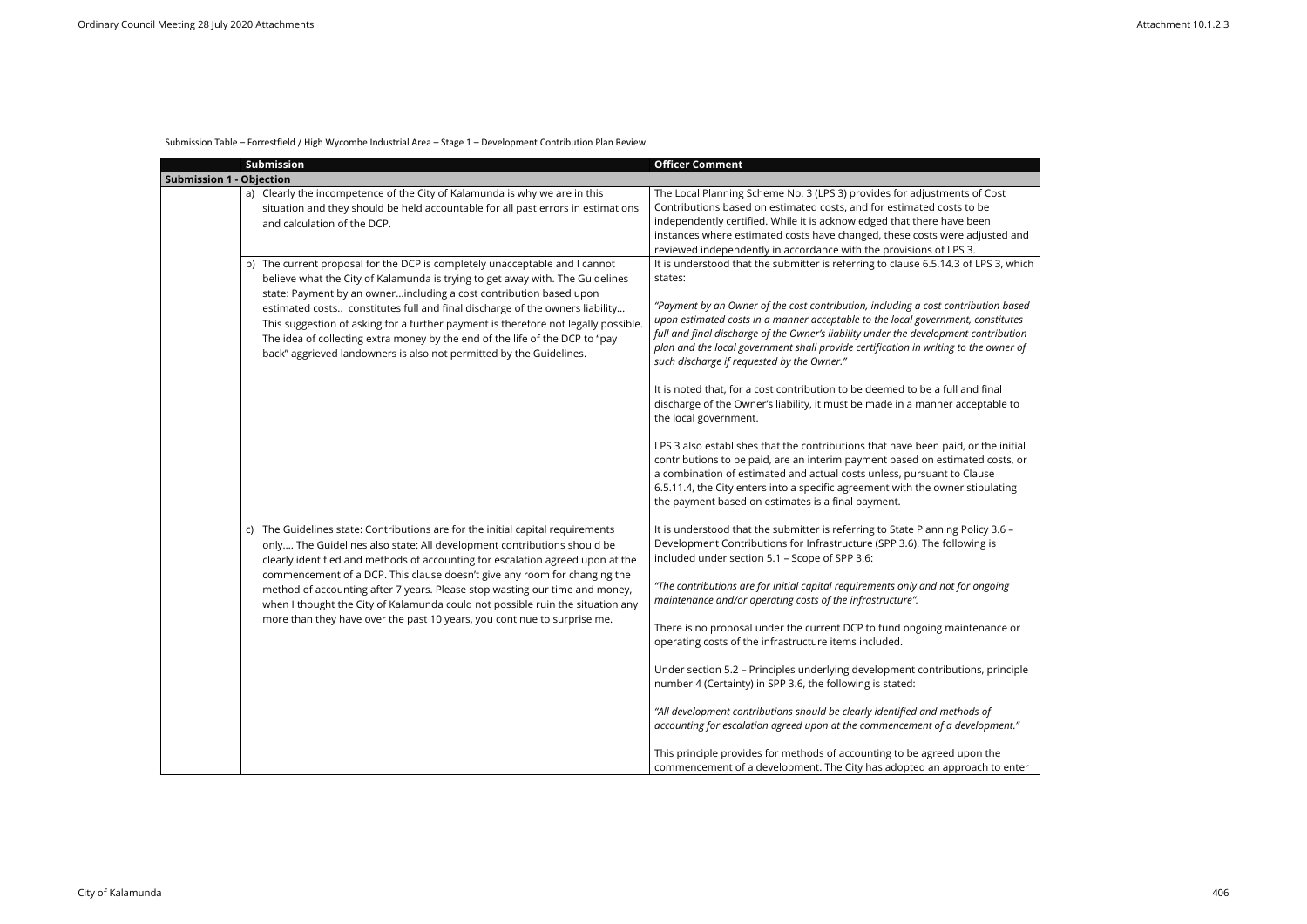|                                 |                                                                                                                                                                                                                                                                                                                                                                                                                                                                                                                                                                                                                                                                                                             | into an agreement with landowners as a condition of development approval.<br>The agreement will be to formalize the contribution process and ensure<br>security over future payments, as well as providing certainty for any potential<br>credits that may be due at the end of the operation of the DCP. In this regard it<br>is considered the proposed approach is in accordance with the Certainty<br>principle under SPP 3.6. Furthermore, the approach ensures that all<br>landowners contribute to the cost of infrastructure in a fair and equitable<br>manner. |
|---------------------------------|-------------------------------------------------------------------------------------------------------------------------------------------------------------------------------------------------------------------------------------------------------------------------------------------------------------------------------------------------------------------------------------------------------------------------------------------------------------------------------------------------------------------------------------------------------------------------------------------------------------------------------------------------------------------------------------------------------------|-------------------------------------------------------------------------------------------------------------------------------------------------------------------------------------------------------------------------------------------------------------------------------------------------------------------------------------------------------------------------------------------------------------------------------------------------------------------------------------------------------------------------------------------------------------------------|
| <b>Submission 2 - Objection</b> |                                                                                                                                                                                                                                                                                                                                                                                                                                                                                                                                                                                                                                                                                                             |                                                                                                                                                                                                                                                                                                                                                                                                                                                                                                                                                                         |
| 1.                              | I refer to your letter of 25 March 2020 regarding the above and am pleased to<br>provide this submission on the 2020 DCP Review Report, on behalf of my client -<br>[Client name removed]).                                                                                                                                                                                                                                                                                                                                                                                                                                                                                                                 | Noted.                                                                                                                                                                                                                                                                                                                                                                                                                                                                                                                                                                  |
|                                 | In this submission, unless stated otherwise, references to "Sections" relate to<br>Sections of the advertised 2020 DCP Review Report for the Forrestfield/High<br>Wycombe Industrial Area Stage 1.                                                                                                                                                                                                                                                                                                                                                                                                                                                                                                          |                                                                                                                                                                                                                                                                                                                                                                                                                                                                                                                                                                         |
|                                 | a) In the first part of Section 2 (page 6), the letter sequence k) - o) should be<br>relabelled (a) - e).                                                                                                                                                                                                                                                                                                                                                                                                                                                                                                                                                                                                   | This error has been corrected in the latest version of the DCP report.                                                                                                                                                                                                                                                                                                                                                                                                                                                                                                  |
|                                 | b) Section 2.1 refers to a Valuation Report undertaken in July 2019. This is some 6<br>months prior to the DCP Review date of 31 January 2020 and will be closer to 12<br>months old when Council reconsiders this review after public advertising. Does<br>the City have a more recent valuation, or confirmation from its Valuer that the<br>July 2019 valuation is still considered valid, having regard to the possible market<br>impacts of COVID-19?                                                                                                                                                                                                                                                  | The land value estimate is generally obtained at the time that infrastructure<br>costs are estimated. In this case, the land value was obtained in July 2019 when<br>the City initiated DCP review. The City has received an updated Valuation<br>Report completed in March 2020. This has been attached to the latest version<br>of the DCP report.                                                                                                                                                                                                                    |
|                                 | c) Section 2.2.1 states that if external funding is received for the construction of a<br>shared path on Berkshire and Dundas Roads, then "the City will consider the<br>removal of the shared path item from the DCP". We contend that if external<br>funding is secured for this infrastructure item, then the City must remove this<br>cost from the DCP, rather than merely 'considering' its removal. We recommend<br>the wording of Section 2.2.1 be amended to reflect this.                                                                                                                                                                                                                         | The phrasing of Section 2.2.1 has been amended as follows:<br>"In anticipation of construction funding being provided for this project, the City<br>has amended Berkshire Road to remove the shared path item and instead<br>include the completion of, and necessary repairs to, the existing 2m wide<br>footpath to fulfil the intent of the LSP."                                                                                                                                                                                                                    |
|                                 | d) Section 2.2.6 refers to a development application for Lot 50 Sultana Road West,<br>which will not require access via Nardine Close. This would suggest that future<br>development can be accommodated on Lot 50 without accessing Nardine<br>Close. That being the case, we encourage the City to consider amending the<br>Agreed Structure Plan for the area, to - replace Stage 2 with an emergency<br>access/egress route on the north-west side of Lots 50 and 51 Sultana Road<br>West, thereby eliminating the cost burden on the DCP to fund Stage 2 of the<br>Nardine Close extension. We estimate this would generate a substantial saving<br>to the DCP in the order of \$300,000 to \$400,000. | The City has investigated the cost implications associated with not constructing<br>Stage 2 of the Nardine Close, including land acquisition and an emergency<br>accessway. This will be presented to the Council for consideration and any LSP<br>amendments can proceed following a decision on the matter.<br>The phrasing of Section 2.2.6 has been amended accordingly.                                                                                                                                                                                            |
|                                 | e) There appears to be a calculation error in the "Total" column of the Costs Table                                                                                                                                                                                                                                                                                                                                                                                                                                                                                                                                                                                                                         | This is correct, the discrepancy is due to the \$80,000 State Government                                                                                                                                                                                                                                                                                                                                                                                                                                                                                                |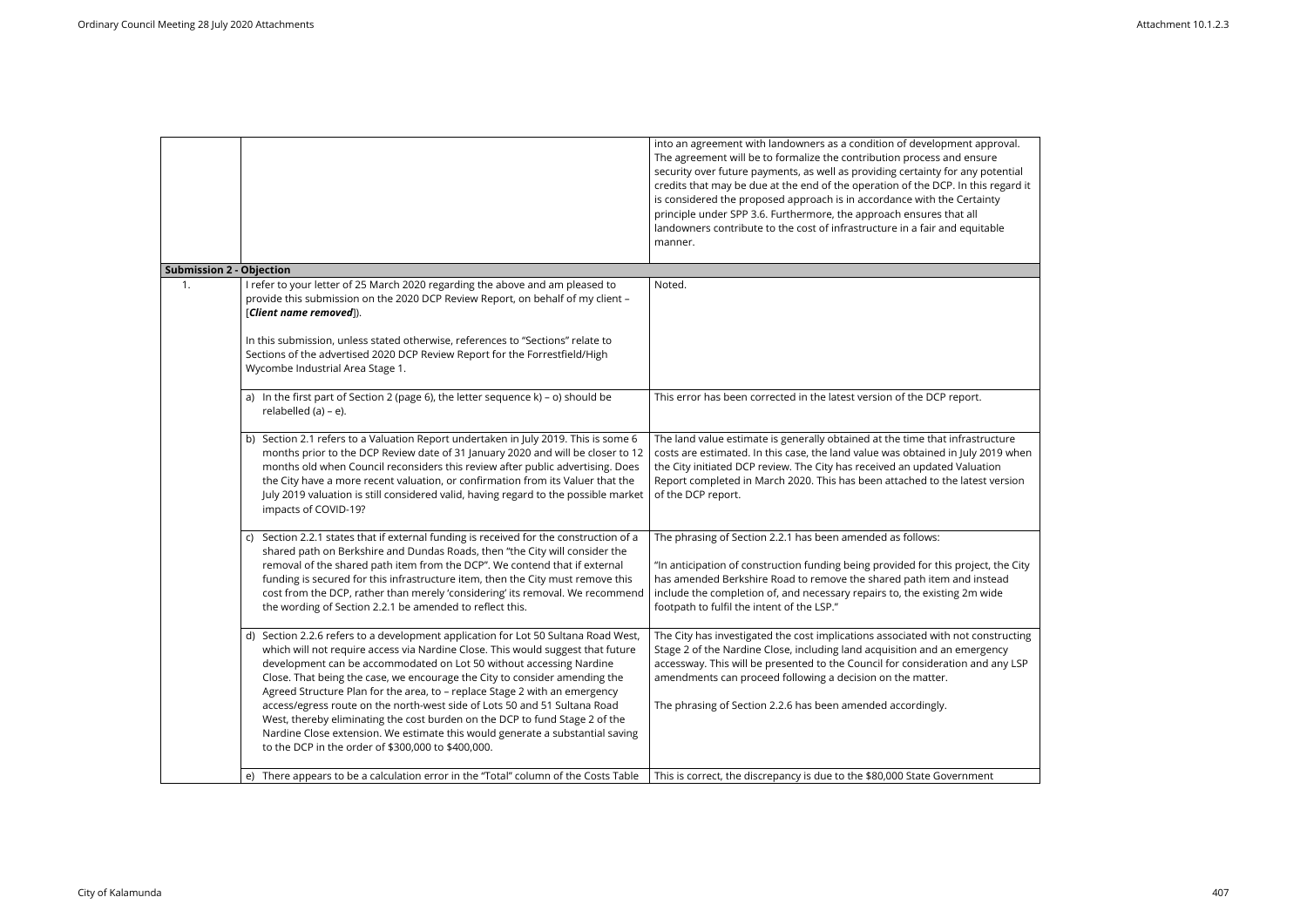| included in Section 2.5. This Table lists the Total DCP Costs as \$14,998,969.34,<br>whereas the individual cost items that make up this figure actually sum to<br>\$15,078,969.35 - a difference of \$80,000. We understand this variance is<br>attributable to the \$80,000 State Government contribution towards the<br>Milner/Berkshire Road Intersection, described in section 2.2.10 as having<br>already "been accounted for in the costs included in the DCP". If this is the case,<br>for added transparency, a line item should be included in the Table to more<br>overtly identify this deduction (e.g. Less State Govt. Contribution - \$80,000).                                                                                                                                                                                                                                                                                                                                                                                                                                                                                                                                                                                                                                                                                                                                                                                                                                                                                                                                                                                                                                                                                                                                                                                                                                                                       | contribution towards the Dundas / Berkshire / Milner intersection. The<br>Estimates Cost Table under Section 2.5 of the DCP Report has been amended<br>to include a line item for the \$80,000 contribution.                                                                                                                                                                                                                                                                                                                                                                                                                                                                                                                                                                                                                                                                                                                                                                                                                                                                                                                                                                                                                                                                                                                                                                                                                                                                                                                                                                                                                                     |
|--------------------------------------------------------------------------------------------------------------------------------------------------------------------------------------------------------------------------------------------------------------------------------------------------------------------------------------------------------------------------------------------------------------------------------------------------------------------------------------------------------------------------------------------------------------------------------------------------------------------------------------------------------------------------------------------------------------------------------------------------------------------------------------------------------------------------------------------------------------------------------------------------------------------------------------------------------------------------------------------------------------------------------------------------------------------------------------------------------------------------------------------------------------------------------------------------------------------------------------------------------------------------------------------------------------------------------------------------------------------------------------------------------------------------------------------------------------------------------------------------------------------------------------------------------------------------------------------------------------------------------------------------------------------------------------------------------------------------------------------------------------------------------------------------------------------------------------------------------------------------------------------------------------------------------------|--------------------------------------------------------------------------------------------------------------------------------------------------------------------------------------------------------------------------------------------------------------------------------------------------------------------------------------------------------------------------------------------------------------------------------------------------------------------------------------------------------------------------------------------------------------------------------------------------------------------------------------------------------------------------------------------------------------------------------------------------------------------------------------------------------------------------------------------------------------------------------------------------------------------------------------------------------------------------------------------------------------------------------------------------------------------------------------------------------------------------------------------------------------------------------------------------------------------------------------------------------------------------------------------------------------------------------------------------------------------------------------------------------------------------------------------------------------------------------------------------------------------------------------------------------------------------------------------------------------------------------------------------|
| Section 3.2 (Area Inputs) identifies the Total Contribution Area as 690,411m2,<br>inclusive of 38,326.50m2 of Road Reserves. This Total Contribution Area is the<br>same as that stated in Section 3.1 of the previous DCP Report (Revised October<br>2018), although the area of Road Reserves in the DCP Area is now 10,011m2<br>more than previously stated. There is no detail provided in the DCP Report to<br>explain this variation. We therefore request this information for further<br>consideration. Additionally, any future variations between successive DCP<br>Report calculations should be documented in detail in those reports.                                                                                                                                                                                                                                                                                                                                                                                                                                                                                                                                                                                                                                                                                                                                                                                                                                                                                                                                                                                                                                                                                                                                                                                                                                                                                   | The inclusion of the additional 10,011m2 is an administrative error. The table<br>under Section 3.2 of the DCP Report has been updated to remove the error. A<br>new table has been included under Section 2.3 to reflect the areas historically<br>acquired, which should clearly outline the area inputs that make up the total<br>road reserve areas.                                                                                                                                                                                                                                                                                                                                                                                                                                                                                                                                                                                                                                                                                                                                                                                                                                                                                                                                                                                                                                                                                                                                                                                                                                                                                         |
| The following comments relate to the Table in Appendix H:<br>g)<br>a. In the left-hand column, the Financial Year labelled "20/21 YTD" should be<br>"2019/20 YTD".<br>b. The date adopted for the YTD costs (31 January 2020) is some 6 years and 9<br>months (or 81 months in total) after the DCP gazettal date in May 2013.<br>The Actual costs listed in the column second from the left sum to<br>\$562,328.55, which reconciles with the Cumulative Admin Costs in the<br>column second from the right. This figure (\$562,328.55) divided by 81<br>months equates to an average monthly Administration cost of \$6,942.33;<br>multiplied by 12 months this equates to an average annual Administration<br>cost of \$83,307.93, rather than \$89,581.40 as stated in the second column<br>from the left. We therefore recommend that the Average Admin Cost<br>amount is reduced to reconcile with this calculation.<br>c. Further to b. above, if the average annual Administration cost in Appendix H<br>is based on calculations to the end of the 2018/19 financial year rather than<br>to the period ending 31 January 2020, then the calculation periods used in<br>the DCP review will not align with each other and some costs will therefore<br>be distorted (either understated or overstated). This has proven to be<br>problematic in other local government DCP reviews and should be<br>addressed. To rectify this, a single calculation and reporting period must be<br>used for each DCP review. In this case, that period would best be the<br>2019/20 year to date ending 31 January 2020.<br>d. The word Cumulative has been misspelled in the column second from the<br>right.<br>e. We object to the Future Administration Costs, for the following reasons:<br>The amount listed for "Agreements for future contributions"<br>(\$50,000/year over three years) is excessive, unjustified and would apply | a. The table under 8.11 Appendix H has been amended with "2019/20<br>YTD".<br>b. The average admin cost in the advertised version of the DCP report was<br>calculated up to the end of the 2018/19 financial year and did not<br>include the 19/20 YTD to 31 Jan 2020. The method included in this<br>submission is considered sound and will be adopted for the purposed<br>for finalizing the DCP report.<br>c. It is agreed that there should be a single calculation and reporting<br>period. The administrative costs will be included up until the end of<br>March 2020.<br>d. This spelling error has been corrected in the updated DCP report.<br>Responses to i-vi: The City has reconsidered the estimated amount for<br>e.<br>Agreements. It is noted that not all agreements will be identical,<br>although it is acknowledged that there will be similar elements to these<br>agreements that might over time reduce the cost of preparing the<br>agreements. The estimated cost for preparing these agreements has<br>been updated to approximately \$3,000 per agreement (\$90,000 for total<br>cost of preparing agreements for the remaining 31 contributors), which<br>is considered to appropriately account for professional fees, search<br>fees, caveat lodgement fees and PEXA fees.<br>It is further noted that there is no nexus between the amount of<br>remaining infrastructure work and administrative costs.<br>f. A reduction of administrative costs to the extent suggested in this<br>submission would not appropriately cover the costs of preparing the<br>required agreements. Refer to response (e) above. |

| e<br>nended                                                                                            |  |
|--------------------------------------------------------------------------------------------------------|--|
| าe table<br>error. A<br>torically<br>າe total                                                          |  |
| 9/20                                                                                                   |  |
| eport was<br>not<br>this<br>irposed                                                                    |  |
| ting<br>nd of                                                                                          |  |
| ort.<br>ount for<br>I,<br>to these<br>the<br>ıts has<br>0 for total<br><sup>.</sup> s), which<br>earch |  |
| οf                                                                                                     |  |
| this<br>ng the                                                                                         |  |
|                                                                                                        |  |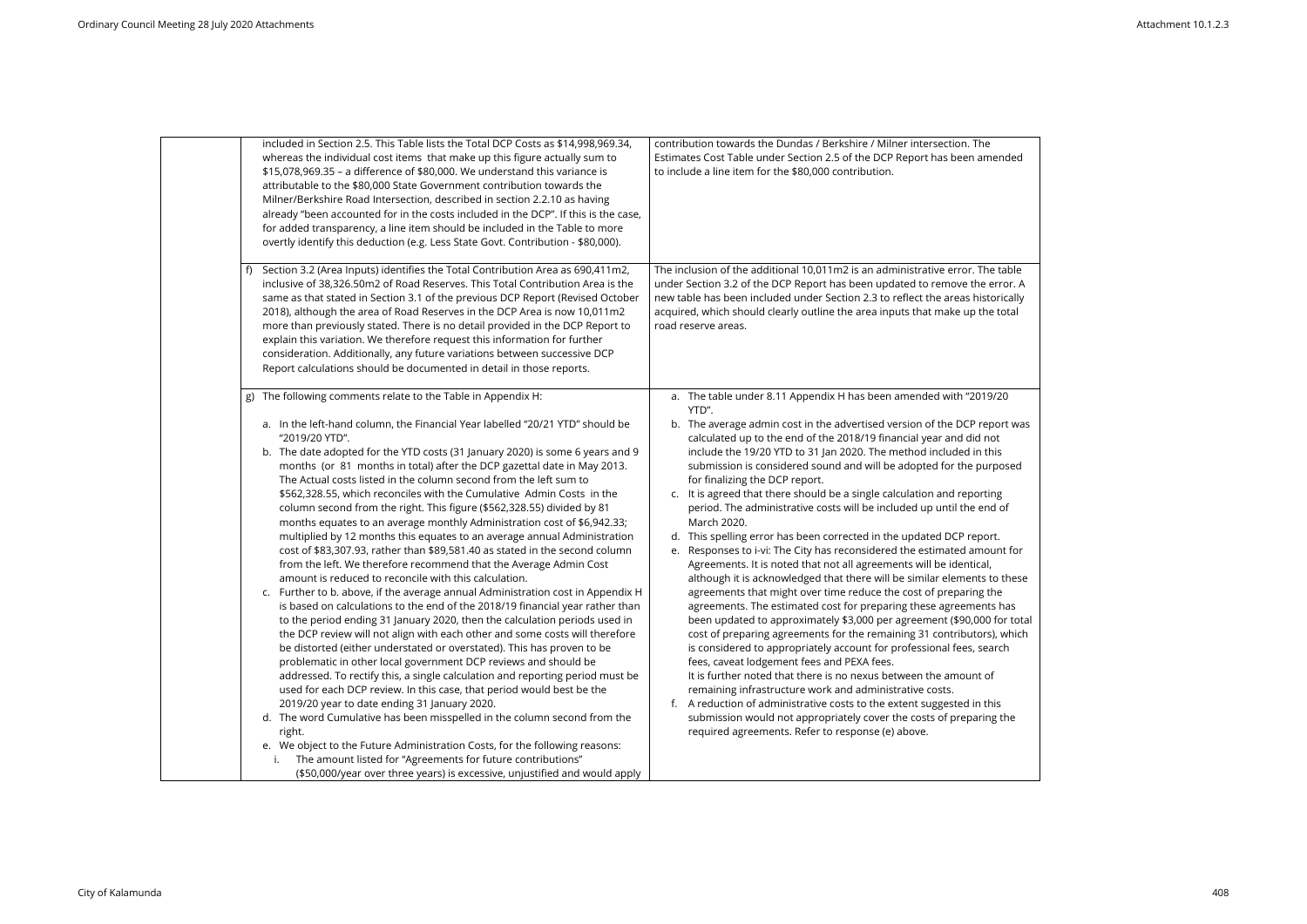|      | in addition to the numerous other Administration cost items listed.<br>These 'other' Administration costs in themselves sum to \$85,000 p.a.<br>which exceeds the City's actual average Administration costs by almost<br>\$2,000.                                                                                                                                                                                                                                                                                                                                                                                                                                                                                                                                                                                                                       |                                                                                       |
|------|----------------------------------------------------------------------------------------------------------------------------------------------------------------------------------------------------------------------------------------------------------------------------------------------------------------------------------------------------------------------------------------------------------------------------------------------------------------------------------------------------------------------------------------------------------------------------------------------------------------------------------------------------------------------------------------------------------------------------------------------------------------------------------------------------------------------------------------------------------|---------------------------------------------------------------------------------------|
| ii.  | If the cost to prepare the aforementioned "Agreements" is based on a<br>quote from one of the City's legal providers, then we urge Council to                                                                                                                                                                                                                                                                                                                                                                                                                                                                                                                                                                                                                                                                                                            |                                                                                       |
| iii. | obtain a separate quote(s), as that amount is entirely unacceptable.<br>Paragraph 46 of the report to Council on 25 February 2020 states that 31<br>lots remain to be developed in the DCP Area. We presume (from<br>Paragraph 54 of that report) that the legal agreements are intended to<br>apply just to those 31 lots, equating to a cost of \$4,838.71/lot. This cost<br>might be considered acceptable for a unique, 'one-off' legal agreement,<br>however in reality only a single legal agreement will need to be prepared<br>for this DCP, which will then be applied uniformly to all 31 lots. Even if<br>the cost of preparing this single template legal agreement is inflated to<br>\$10,000 p.a. for the remaining three years of the DCP, the resultant cost<br>saving to the DCP will be \$40,000 p.a. or \$120,000 over the next three |                                                                                       |
| iv.  | years.<br>The total future Administration cost of \$135,000 p.a. represents an<br>unsubstantiated 62% increase on the City's actual average annual                                                                                                                                                                                                                                                                                                                                                                                                                                                                                                                                                                                                                                                                                                       |                                                                                       |
| v.   | Administration costs referred to in b. above.<br>The total future Administration cost of \$405,000 for the remaining three<br>years of the DCP represents 72% of the City's total actual Administration<br>costs over the preceding 6 years and 9 months of the DCP. This does not<br>reconcile with the fact that - most of the DCP infrastructure has been<br>completed or has been commenced and is soon to be completed,<br>thereby reducing (not increasing) future Administration costs towards<br>conclusion of the DCP.                                                                                                                                                                                                                                                                                                                          |                                                                                       |
| vi.  | The future annual and total Administration costs would likely represent<br>one of the highest (if not the highest) Administration costs levied under<br>any DCP in Western Australia.                                                                                                                                                                                                                                                                                                                                                                                                                                                                                                                                                                                                                                                                    |                                                                                       |
|      | f. For the reasons set out in e. above, we recommend that the cost of<br>"Agreements for future contributions" be reduced to \$10,000 p.a. and<br>\$30,000 overall, representing a total cost saving to the DCP of \$120,000. This<br>will result in a future Administration cost of \$95,000 p.a., which is still<br>considered excessive at more than \$10,000 greater than the average annual<br>Administration costs to date, but less unreasonable than what is currently<br>proposed.                                                                                                                                                                                                                                                                                                                                                              |                                                                                       |
|      | h) The DCP Report should include a financial report of the Forrestfield Industrial<br>Scheme Stage 1 Reserve Account, as at the review date (31 January 2020). This<br>would provide greater transparency and accountability over the management<br>of DCP funds and would enable affected stakeholders to identify account<br>balances; transfers to and from the reserve; interest earnings and contributions<br>collected. A high-level summary of the City's Cash Backed Reserves as at 31                                                                                                                                                                                                                                                                                                                                                           | A report with the latest financial statements has been attached to the DCP<br>Report. |

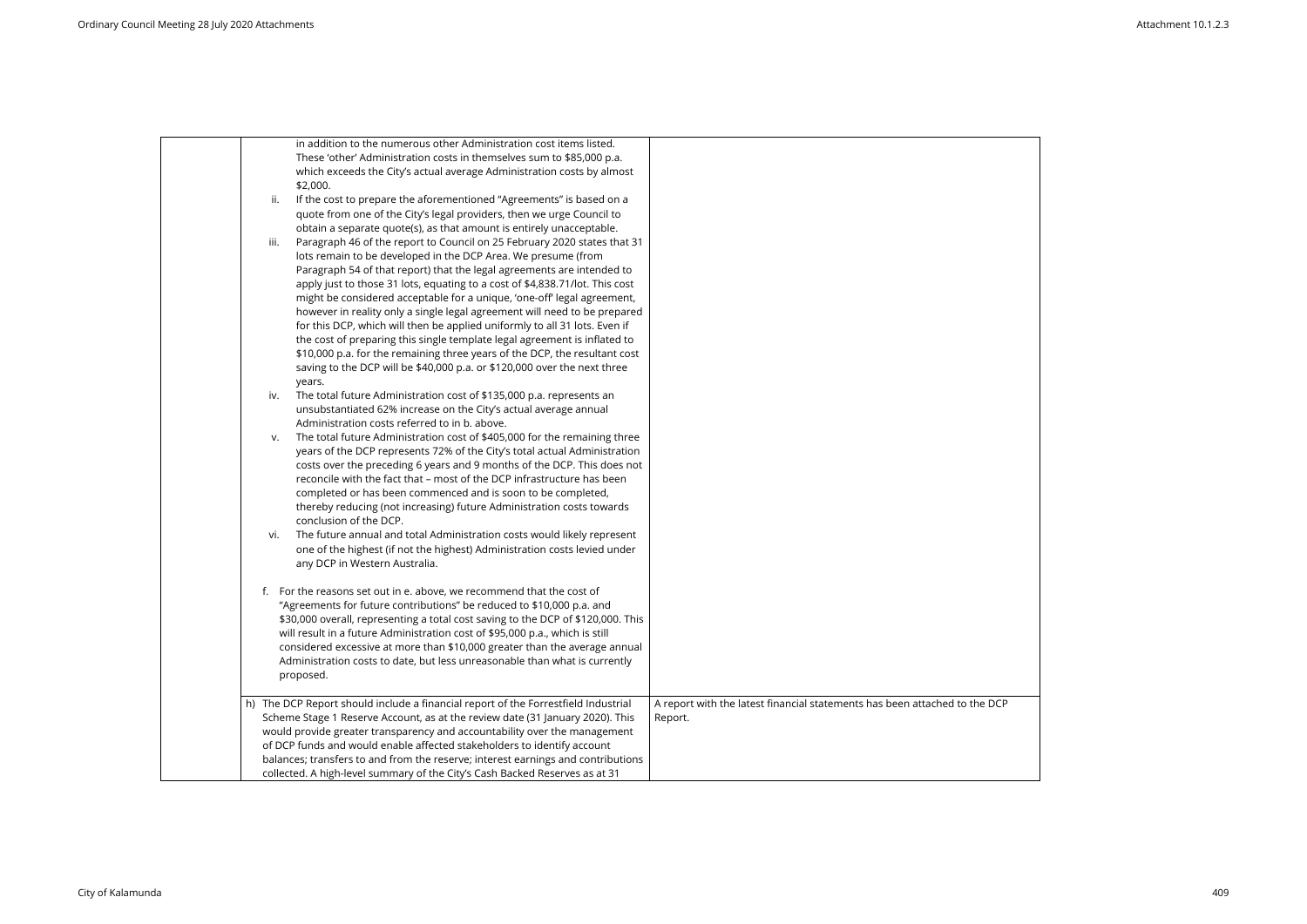| January 2020 was included in Attachment 10.5.4.4 of the Ordinary Council<br>Meeting Agenda of 24 March 2020. That summary identified a closing balance<br>of \$580,041 in the DCP Reserve Account as at 31 January 2020.                                                                                                                                                                                                                                                                                                                                                                                                                                                                                                                                                                                                                                                                                                                                                                                                                                                                                                                                                                                                                                                                                                                                                                                                                                                                                                                                                                           |                                                                                                                                                                                                                                                                                                                                                                                                                                                             |
|----------------------------------------------------------------------------------------------------------------------------------------------------------------------------------------------------------------------------------------------------------------------------------------------------------------------------------------------------------------------------------------------------------------------------------------------------------------------------------------------------------------------------------------------------------------------------------------------------------------------------------------------------------------------------------------------------------------------------------------------------------------------------------------------------------------------------------------------------------------------------------------------------------------------------------------------------------------------------------------------------------------------------------------------------------------------------------------------------------------------------------------------------------------------------------------------------------------------------------------------------------------------------------------------------------------------------------------------------------------------------------------------------------------------------------------------------------------------------------------------------------------------------------------------------------------------------------------------------|-------------------------------------------------------------------------------------------------------------------------------------------------------------------------------------------------------------------------------------------------------------------------------------------------------------------------------------------------------------------------------------------------------------------------------------------------------------|
| Beyond the comments provided in Paragraph 46 of the report to Council on 25<br>February 2020, the DCP Report should include an assessment of the rate of<br>development and collection of contributions to date, and projections of the<br>same for the future. This will allow the City to publish a forecast cashflow model<br>and to calibrate the DCP priorities and infrastructure expenditure against the<br>DCP's capacity to collect contributions for those purposes. By way of example:<br>Since gazettal of the DCP in May 2013, it has taken some 6 years and 9<br>$\bullet$<br>months to develop 49.62% of the DCP Area (being 323,546.50m2, equating<br>to an average rate of development of 3,994.40m2/month). Based on this<br>past rate of development it would take more than 6 years and 10 months to<br>develop the remaining 328,538m2 of land in the DCP Area.<br>Even if future development in the DCP Area occurred at twice the right of<br>$\bullet$<br>past development, all contributions would still not be collected for another 3<br>years and 5 months - this would be beyond the current life of the DCP.<br>In our opinion and in the wake of COVID-19, it is unlikely that the remaining<br>$\bullet$<br>50.38% of land in the DCP Area will be developed in the final 3 years of the<br>DCP's life.<br>Whilst the provision of additional shared infrastructure will incentivise some<br>$\bullet$<br>additional development in the DCP Area, we do not expect that<br>development will be so accelerated as to achieve completion of the area by<br>May 2023. | The lifespan of this DCP is limited at 10 years from its adoption in 2013. In the<br>event that there is a need to extend the timeframe for this DCP an amendment<br>to the Local Planning Scheme No. 3 will be required.<br>Indicative projections will be provided in the DCP report.                                                                                                                                                                     |
| According to the Tables in Section 2.5 and Appendix H of the DCP Report, the<br>j)<br>total remaining (future) cost of all infrastructure and administrative items is<br>\$6,547,533.01, ignoring any prospective or recommended cost savings referred<br>to in this submission. The remaining developable area is quoted in Paragraph<br>46 of the report to Council on 25 February 2020 as being 328,538m2, which will<br>yield future contributions of \$7,556,374 based on the advertised contribution<br>rate of 23.00/m2. Added to this income will be interest earnings, which are<br>conservatively estimated at a total of \$15,000 for the life of the DCP, plus cash-<br>in-bank in the DCP reserve account of \$580,041 (as at 31 January 2020). The<br>resultant estimated future DCP income amounts to \$8,151,415 - an excess of<br>\$1,603,881.99 over the funding that is actually needed to deliver all remaining<br>infrastructure items and pay all the City's future administration costs. This<br>excess will only increase as a result of any cost savings applied over the<br>remaining term of the DCP. This funding excess essentially represents the<br>earlier overpayment of DCP contributions by past developers, and the<br>unnecessary withholding of those surplus contributions until conclusion of the<br>DCP. We contend this is not a fair, equitable, or sustainable outcome.<br>As a suitable way forward, Council could apply a contingency of (say) 10% to the                                                                                            | As outlined in the Council report on 25 February 2020, it is only once all the<br>final infrastructure costs have been established (constructed and paid for) can<br>a final contribution rate for all landowners be determined. In order to equitably<br>distribute costs for all landowners, it is not possible to reconcile cost<br>contributions based on estimated costs. The final contribution rate needs to be<br>determined based on actual costs. |
| total remaining DCP costs, which would result in a total adjusted cost (including                                                                                                                                                                                                                                                                                                                                                                                                                                                                                                                                                                                                                                                                                                                                                                                                                                                                                                                                                                                                                                                                                                                                                                                                                                                                                                                                                                                                                                                                                                                  |                                                                                                                                                                                                                                                                                                                                                                                                                                                             |

| 3. In the<br><b>nendment</b>     |  |
|----------------------------------|--|
| all the<br>for) can<br>equitably |  |
| eds to be                        |  |
|                                  |  |
|                                  |  |
|                                  |  |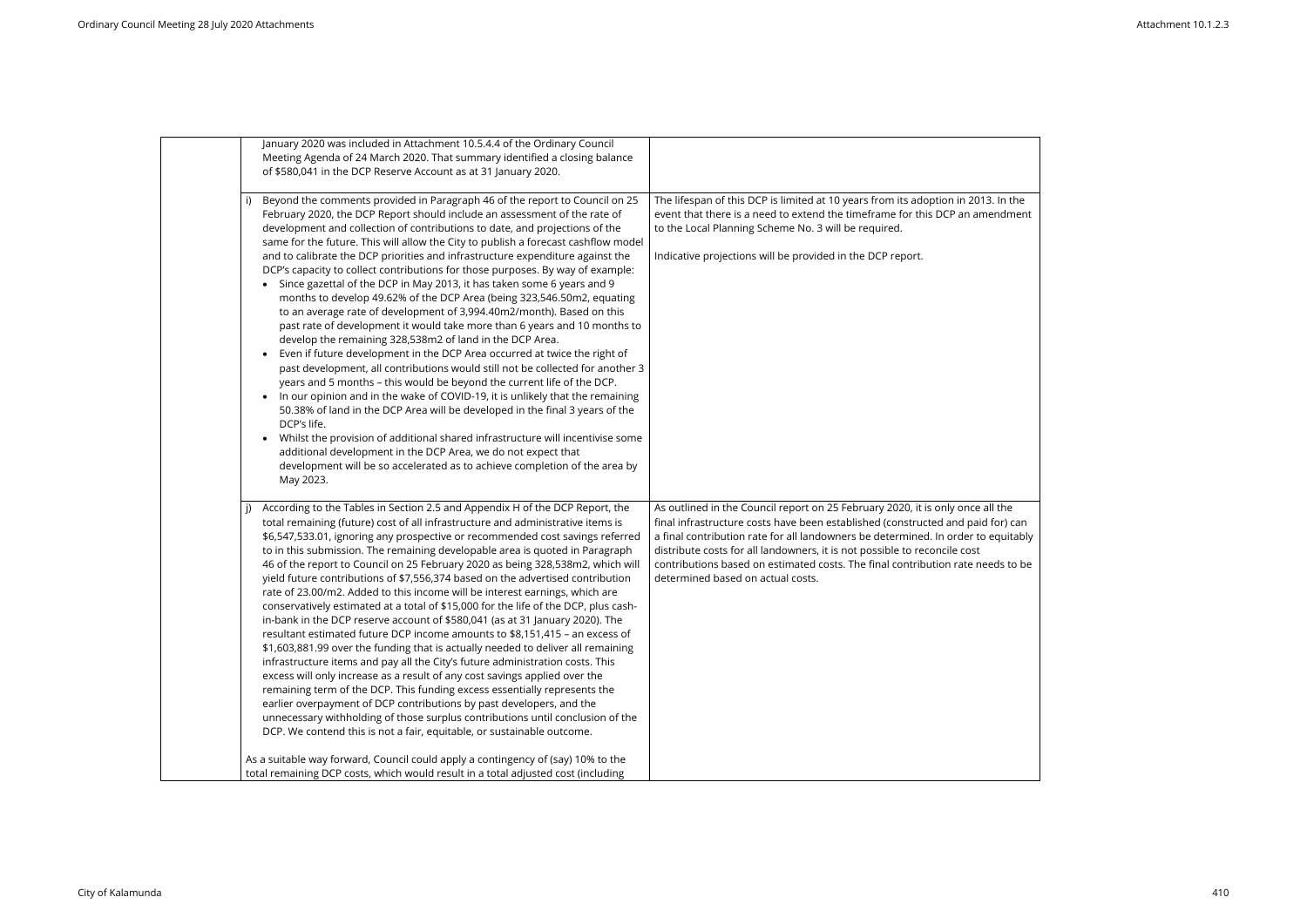| contingency) of \$7,202,286.31. This generous 10% contingency would amount to<br>\$654,753.30 and would apply in addition to the individual contingency amounts |                                                                                 |
|-----------------------------------------------------------------------------------------------------------------------------------------------------------------|---------------------------------------------------------------------------------|
| already included for each infrastructure item in Appendices A - F of the DCP                                                                                    |                                                                                 |
| Report. Despite the addition of this contingency, the forecast future DCP income                                                                                |                                                                                 |
| would still exceed this amount by \$949,128.69. In the interim, pending the formal                                                                              |                                                                                 |
| conclusion and reconciliation of the DCP, this amount could comfortably be                                                                                      |                                                                                 |
| refunded back to earlier developers (such as <i>[developer name removed</i> ]).) who                                                                            |                                                                                 |
| overpaid their DCP contributions. We therefore recommend that Council applies                                                                                   |                                                                                 |
| this approach in order to truly bring fairness, equity, and currency to the DCP now,                                                                            |                                                                                 |
| rather than deferring this outcome for a further three years (or more), once the                                                                                |                                                                                 |
| DCP has been concluded.                                                                                                                                         |                                                                                 |
|                                                                                                                                                                 |                                                                                 |
| k) We note and agree with the comments in Paragraphs 20, 21, 22 and 23 of the                                                                                   | Refer to response to (J) above. The City is prepared to enter into an agreement |
| Report to Council on 25 February 2020, which recognise the need to bring                                                                                        | to reconcile costs when all cost contributions have been made or accounted for  |
| parity and equity to the DCP by correcting the disproportionate and unfair cost                                                                                 | and a final cost contribution is determined.                                    |
| burden borne by earlier developers in the DCP Area. To ensure this is                                                                                           |                                                                                 |
| appropriately addressed in the DCP Report, we recommend that Council                                                                                            |                                                                                 |
| include as a priority in Section 4 of the DCP Report, the reimbursement of                                                                                      |                                                                                 |
| excess contributions paid by previous developers in the DCP Area. We further                                                                                    |                                                                                 |
| request Council's:                                                                                                                                              |                                                                                 |
| a. Formal written agreement of the reimbursement owed to my client; and                                                                                         |                                                                                 |
| b. Inclusion of a prioritised cost item in Section 4 of the DCP Report for the                                                                                  |                                                                                 |
| gradual payment of this reimbursement to my client (and other affected                                                                                          |                                                                                 |
| stakeholders) over the remaining three years of the DCP, with the final                                                                                         |                                                                                 |
| refund amount payable upon conclusion and reconciliation of the DCP.                                                                                            |                                                                                 |
| Based on the figures included in the advertised DCP Report, we have calculated                                                                                  | Noted. When a final cost contribution rate is determined, a full assessment of  |
| that ([Client name removed]).is owed a DCP refund of \$477,418. This has been                                                                                   | the previous contributions made will be undertaken and any surplus or           |
| determined as follows:                                                                                                                                          | shortfall will be reconciled with landowners accordingly.                       |
| a. ([Client name removed])(through development entity ([Client name                                                                                             |                                                                                 |
| removed]) paid the following cash contributions to the City under the DCP                                                                                       |                                                                                 |
| (totalling \$1,189,829):                                                                                                                                        |                                                                                 |
| \$624,796.00 paid on 8 January 2016                                                                                                                             |                                                                                 |
| \$520,233.00 paid on 9 June 2016                                                                                                                                |                                                                                 |
| \$44,800.00 paid on 14 June 2016                                                                                                                                |                                                                                 |
| b. In addition to the payments above, ([Client name removed]) also ceded land                                                                                   |                                                                                 |
| (free of cost) for the purposes of road reserves, which would have otherwise                                                                                    |                                                                                 |
| needed to be acquired by the DCP to the value of \$635,180.                                                                                                     |                                                                                 |
| c. The combination of a) and b) above amount to a total cash and in-kind                                                                                        |                                                                                 |
| contribution of \$1,825,009.                                                                                                                                    |                                                                                 |
| d. ([Client name removed]) contributions were paid in respect of its combined                                                                                   |                                                                                 |
| landholdings in the DCP Area (at that time), which totalled 58,579m2 (Net                                                                                       |                                                                                 |
| Lot Area).                                                                                                                                                      |                                                                                 |
| e. The total contribution value in c) divided by the net developable area in d)                                                                                 |                                                                                 |
| results in an average overall contribution rate of \$31.15m2.                                                                                                   |                                                                                 |
| f. The revised contribution rate specified in the current DCP review is                                                                                         |                                                                                 |

| reement;<br>ounted for |  |
|------------------------|--|
| ment of<br>эr          |  |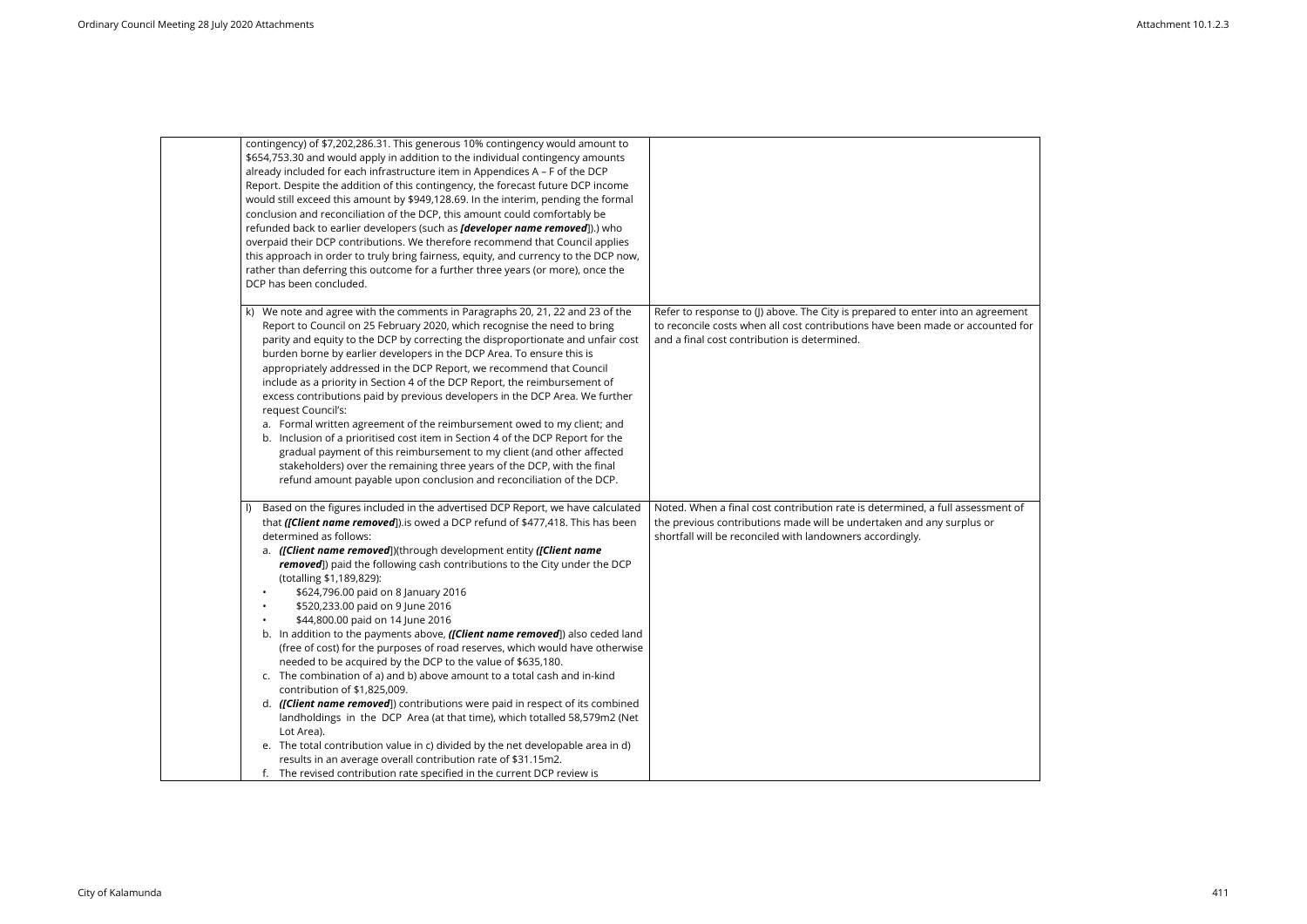| \$23.00/m2 for the Net Developable Area of all land across the entire DCP<br>Area. By comparison, ([Client name removed]) average contribution amount<br>of \$31.15m2 represents an overpayment of \$8.15/m2. When multiplied over<br>([Client name removed]) total Net Lot Area of 58,579m2 this equates to an<br>overpayment of \$477,418.                                                                                                                                                                                                                                                                                                                                                                                                                                                                                                                                                                                                                                                                                                                                                                                                                                                                                                                                                                                                                                                                                                                             |                                                                                                                                                                                                                                                                                                                                                                                                                                                                                                                                                                                               |
|--------------------------------------------------------------------------------------------------------------------------------------------------------------------------------------------------------------------------------------------------------------------------------------------------------------------------------------------------------------------------------------------------------------------------------------------------------------------------------------------------------------------------------------------------------------------------------------------------------------------------------------------------------------------------------------------------------------------------------------------------------------------------------------------------------------------------------------------------------------------------------------------------------------------------------------------------------------------------------------------------------------------------------------------------------------------------------------------------------------------------------------------------------------------------------------------------------------------------------------------------------------------------------------------------------------------------------------------------------------------------------------------------------------------------------------------------------------------------|-----------------------------------------------------------------------------------------------------------------------------------------------------------------------------------------------------------------------------------------------------------------------------------------------------------------------------------------------------------------------------------------------------------------------------------------------------------------------------------------------------------------------------------------------------------------------------------------------|
| m) Further to the preceding Items 10 and 11, we implore Council to draw on the<br>current DCP account balance and any cost savings identified through this<br>review to begin reimbursing past contributing landowners in the DCP Area who<br>have contributed excessively to shared costs and have therefore unduly<br>subsidised the contributions paid by subsequent developers in the area.<br>Repayment of these excess contributions has never been more important than<br>now, given the severe economic impacts being experienced in the property and<br>development sector as a result of the global COVID-19 pandemic. Issuing a<br>reimbursement now (whether partly or wholly) will:<br>be at no cost to the City or its community;<br>complement Council's COVID-19 response and recovery initiatives by<br>$\bullet$<br>sustaining and then stimulating economic activity;<br>support the continuation of land development projects within and<br>$\bullet$<br>beyond the City of Kalamunda;<br>support the full spectrum of employment in the property and land<br>$\bullet$<br>development sector;<br>bolster the financial resilience of landowners and developers with<br>$\bullet$<br>current and potential future projects in the City of Kalamunda to<br>withstand the impacts of COVID-19; and<br>align with recent State Government announcements encouraging local<br>$\bullet$<br>governments to use their reserve funds for economic stimulus. | The economic benefits of issuing a reimbursement now are noted, however to<br>facilitate a final contribution rate and reconcile costs for landowners, there is a<br>need to prioritise infrastructure. Refer to response to (J) above.                                                                                                                                                                                                                                                                                                                                                       |
| n) Moving forward, in the interests of equity, transparency and accountability, we<br>recommend that all future DCP Review Reports and informing documents be<br>made publicly available. If that documentation includes legitimate confidential<br>information pursuant to the Local Government Act 1995, then that confidential<br>information should be provided to Council Members under separate cover,<br>such that the Officer Report (with or without redacting) is available for public<br>inspection ahead of any decision being made.                                                                                                                                                                                                                                                                                                                                                                                                                                                                                                                                                                                                                                                                                                                                                                                                                                                                                                                         | Noted.                                                                                                                                                                                                                                                                                                                                                                                                                                                                                                                                                                                        |
| o) Council at its meeting on 26 November 2019 (Resolution 281/2019) invited my<br>client to provide particularised information outlining the development<br>contribution refund amount that my clients assert they are entitled to and the<br>legal basis for the same. This was provided by letter dated 18 February 2020<br>although we are unsure if or how this was considered by Council in the context<br>of the current DCP Review.<br>We look forward to Council's consideration of this submission and continuing our<br>positive engagement with City staff, with a view to formalising the quantum and                                                                                                                                                                                                                                                                                                                                                                                                                                                                                                                                                                                                                                                                                                                                                                                                                                                        | A letter was provided to the submitter on 20 February 2020 advising that the<br>City has undertaken an annual review of the DCP Report as well as a thorough<br>review of the method of calculation of the contribution rate for the DCP. The<br>letter further advised that the review, and the recommended way forward, is<br>documented in a report to the Council that was presented at the Ordinary<br>Council meeting on 25 February 2020. The requests for a development<br>contribution refund will be considered in the context of the approach outlined<br>through this DCP review. |
| timing of a DCP refund for my client.                                                                                                                                                                                                                                                                                                                                                                                                                                                                                                                                                                                                                                                                                                                                                                                                                                                                                                                                                                                                                                                                                                                                                                                                                                                                                                                                                                                                                                    |                                                                                                                                                                                                                                                                                                                                                                                                                                                                                                                                                                                               |

| wever to<br>here is a: |  |
|------------------------|--|
|                        |  |
|                        |  |
|                        |  |
|                        |  |
|                        |  |
|                        |  |
|                        |  |
|                        |  |
|                        |  |
|                        |  |
|                        |  |
|                        |  |
|                        |  |
|                        |  |
|                        |  |
| าat the                |  |
| horough<br>P. The      |  |
| vard, is               |  |
| nary<br>t              |  |
| outlined               |  |
|                        |  |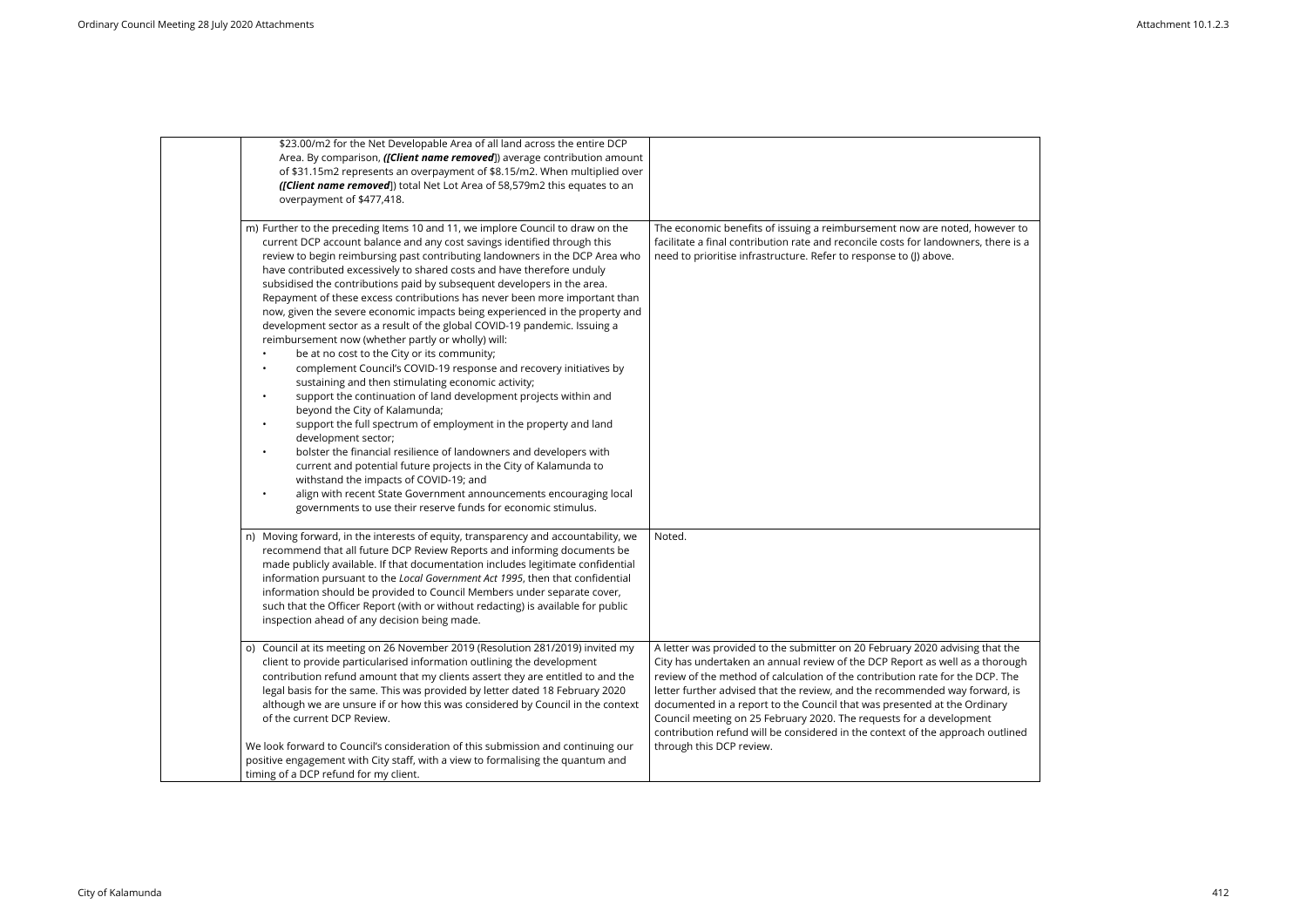| <b>Submission 3</b> |                                                                                                                                                                                                                                                                                                                                                                                                                                                                                                                                                                                                                                                                                                                                                                                                             |                                                                                                                                                                                                                                                                                                                                                                                                                                                                                         |
|---------------------|-------------------------------------------------------------------------------------------------------------------------------------------------------------------------------------------------------------------------------------------------------------------------------------------------------------------------------------------------------------------------------------------------------------------------------------------------------------------------------------------------------------------------------------------------------------------------------------------------------------------------------------------------------------------------------------------------------------------------------------------------------------------------------------------------------------|-----------------------------------------------------------------------------------------------------------------------------------------------------------------------------------------------------------------------------------------------------------------------------------------------------------------------------------------------------------------------------------------------------------------------------------------------------------------------------------------|
|                     | Forrestfield / High Wycombe Industrial Area Stage 1<br><b>DCP Development Plan Report 2020</b><br><b>Submission</b><br>a) 2.2.1 Berkshire Rd.                                                                                                                                                                                                                                                                                                                                                                                                                                                                                                                                                                                                                                                               | Regarding the six consumer aerials that cross Berkshire Road, these range<br>between 4.99m and 7.32m in height. Five of the six consumer aerials fall within<br>a 'Danger Zone' under Wester Power policies (within 1m of a maximum vehicle<br>height). These consumer aerials are required to be undergrounded to provide<br>unrestricted access for RAV7 vehicles.                                                                                                                    |
|                     | Remove: Adjusting power line crossing to provide unrestricted clearance for RAV 7<br>vehicles.                                                                                                                                                                                                                                                                                                                                                                                                                                                                                                                                                                                                                                                                                                              | Regarding footpaths, the phrasing of Section 2.2.1 has been amended as<br>follows:                                                                                                                                                                                                                                                                                                                                                                                                      |
|                     | Berkshire Rd is already a designated, unrestricted RAV 7 route. RAV routes are<br>determined by vehicle length, not by height. There are no developments, now or<br>planned within Stage 1 that will require over height permits.<br>This item does not meet the Need & Nexus criteria.                                                                                                                                                                                                                                                                                                                                                                                                                                                                                                                     | "In anticipation of construction funding being provided for this project, the City<br>has amended Berkshire Road to remove the shared path item and instead<br>include the completion of, and necessary repairs to, the existing 2m wide<br>footpath to fulfil the intent of the LSP."                                                                                                                                                                                                  |
|                     | Remove: Construction of shared path. Funding has been granted. Refer: Perth<br>Bicycle Network Grants project #12 2020-21 & 21-22.                                                                                                                                                                                                                                                                                                                                                                                                                                                                                                                                                                                                                                                                          |                                                                                                                                                                                                                                                                                                                                                                                                                                                                                         |
|                     | b) 2.2.3 Milner Rd.<br>Only a portion of the cost of upgrading of Milner Rd should be borne by Stage 1<br>DCP.<br>The original LSP had Milner Rd with a cul-de-sac at the Berkshire intersection and<br>widened on one side only by 1.5 m.                                                                                                                                                                                                                                                                                                                                                                                                                                                                                                                                                                  | Since the inception of the DCP, it has identified Milner Road as being wholly<br>funded by the DCP. Milner Road is required to be upgraded to the standard of<br>construction for industrial purposes to facilitate the development of the<br>Forrestfield / High Wycombe Industrial Area. The development of the industrial<br>area to the north of the Forrestfield / High Wycombe Industrial Area has<br>historically developed without a DCP serviced by the existing road network. |
|                     | The Berkshire cul-de-sac was only removed and replaced with the original full<br>movement intersection as a result of the commencement of the Airport Link rail<br>project and Forrestfield North development proposal. Both of these projects will<br>generate significant increased traffic numbers. Refer: TBB LSP review. This review<br>also stated that Road 1 should "probably" be left in the Stage 1 LSP because it<br>would assist to relieve the pressure on the Milner/Berkshire intersection as a result<br>of the increased traffic created by these other projects that are outside the LSP<br>area. The result is that the DCP is totally funding 2 major road upgrades, Road 1<br>and Milner Rd because of projected major traffic flows passing through Stage 1<br>from external sources. | Future upgrades, beyond those prescribed through the existing DCP, will be<br>required to facilitate development within the Forrestfield North Residential and<br>Transit Oriented Development precinct.<br>The City is advised that a minimum carriageway width of 10m should be<br>provided for Milner Road.                                                                                                                                                                          |
|                     | Milner Rd not only services commercial traffic from Stage 1 but also from<br>properties on the opposite side of Milner Rd and both Imperial and Eureka Rds.<br>Aerial photos clearly show 17 properties that are associated with trucks and<br>machinery. 2 of them are clearly used to store and refurbish oversize school class<br>rooms that come and go on a regular basis and others currently operate road<br>trains.                                                                                                                                                                                                                                                                                                                                                                                 |                                                                                                                                                                                                                                                                                                                                                                                                                                                                                         |

| ange<br>all within <sup>.</sup><br>n vehicle<br>provide |  |
|---------------------------------------------------------|--|
| l as                                                    |  |
| t, the City<br>tead<br>ide                              |  |
|                                                         |  |
| vholly<br>ndard of                                      |  |
| ٦e<br>industrial                                        |  |
| as<br>work.                                             |  |
| will be<br>ential and                                   |  |
| be                                                      |  |
|                                                         |  |
|                                                         |  |
|                                                         |  |
|                                                         |  |
|                                                         |  |
|                                                         |  |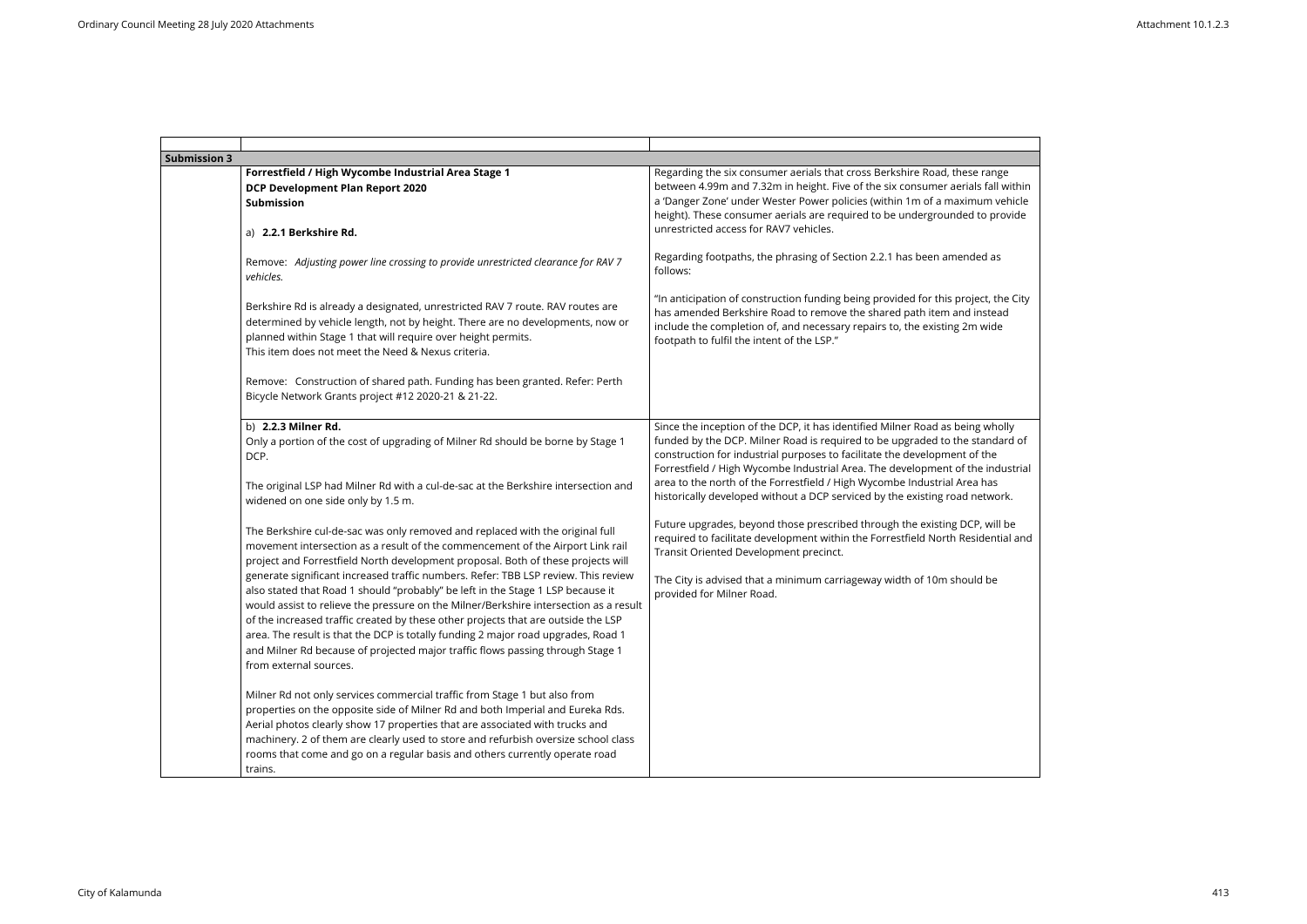| Though I have no complaint with widening Milner Rd to 10m (providing the total<br>cost is not paid by the DCP), I would point out that RAV route suitability is not<br>dependent on road width. There are many 7m and 8m wide RAV routes throughout<br>the state, meaning that a 10m wide Milner Rd is not essential to satisfy Stage 1<br>requirements. Dundas Rd north of Berkshire is a RAV 4 route and it is only 7m<br>wide.                                                                                                                                                                                                                                                                                           |                                                                                                                                                                                                                                                                                                                                                                                                                                     |
|-----------------------------------------------------------------------------------------------------------------------------------------------------------------------------------------------------------------------------------------------------------------------------------------------------------------------------------------------------------------------------------------------------------------------------------------------------------------------------------------------------------------------------------------------------------------------------------------------------------------------------------------------------------------------------------------------------------------------------|-------------------------------------------------------------------------------------------------------------------------------------------------------------------------------------------------------------------------------------------------------------------------------------------------------------------------------------------------------------------------------------------------------------------------------------|
|                                                                                                                                                                                                                                                                                                                                                                                                                                                                                                                                                                                                                                                                                                                             |                                                                                                                                                                                                                                                                                                                                                                                                                                     |
| The requirement for the Stage 1 DCP to pay for the total upgrade of Milner Rd does<br>not go anywhere near satisfying the Need & Nexus criteria.                                                                                                                                                                                                                                                                                                                                                                                                                                                                                                                                                                            |                                                                                                                                                                                                                                                                                                                                                                                                                                     |
| SPP 3.6 addresses this matter quite clearly:<br>Development contribution plans will, therefore, need to identify growth trends based on<br>service catchment areas, translate these trends into the infrastructure and facilities<br>necessary to meet these increasing needs within the catchment, and allocate the costs of<br>meeting these needs to existing residents and new residents proportional to their need<br>for the infrastructure and facilities. This will ensure fairness and equity. It will mean that<br>existing residents (through councils) and new residents (through developers) will share<br>the burden of the cost of the additional infrastructure and facilities proportional to the<br>need. |                                                                                                                                                                                                                                                                                                                                                                                                                                     |
| The cost of this item to the DCP should only be a pro rata amount of probably 50%<br>or less of the stated \$1,022,590 not the full cost.                                                                                                                                                                                                                                                                                                                                                                                                                                                                                                                                                                                   |                                                                                                                                                                                                                                                                                                                                                                                                                                     |
| c) 2.2.4 Nardine / Ashby Close<br>Development cost quoted at Dec OCM is \$1,624,459 not \$1,613,941.60 as stated.                                                                                                                                                                                                                                                                                                                                                                                                                                                                                                                                                                                                           | Noted. The actual costs have been verified and adjusted accordingly.                                                                                                                                                                                                                                                                                                                                                                |
| d) 2.2.5 Bonser Rd.<br>I note that the initial agreement with the landowner was for a road cost of<br>\$485,349 in Feb 2019. This has already blown out by 21% to \$587,657 in 12 months<br>and the road is only about 50% completed. How can this be justified if latest and<br>best available figures were used in Feb 2019?                                                                                                                                                                                                                                                                                                                                                                                              | The estimated costs presented at the OCM on 25 February 2020 were based on<br>tender and contract prices. The previous amount was based on estimates.<br>Through the finalisation of the design of Bonser Road, it was made evident that<br>levels were required to be raised to ensure feasible integration with adjoining<br>properties and drainage outcomes. The increases in costs are reflective of this<br>finalised design. |
| e) 2.2.6 Nardine Close Extension (Road 2A)<br>I look forward to the removal of this item subject to development of lot 50.<br>Please note further comment under appendix E regarding allocation of costs<br>should this go ahead.                                                                                                                                                                                                                                                                                                                                                                                                                                                                                           | Noted.                                                                                                                                                                                                                                                                                                                                                                                                                              |
| 2.2.10 Milner / Dundas / Berkshire Intersection.                                                                                                                                                                                                                                                                                                                                                                                                                                                                                                                                                                                                                                                                            | While Dundas Road itself is not specifically included, the upgrades to the                                                                                                                                                                                                                                                                                                                                                          |
| The total cost of this item should never have been included in the DCP.<br>The City should not have accepted a \$430,000 fee to pay for the complete                                                                                                                                                                                                                                                                                                                                                                                                                                                                                                                                                                        | intersection of Berkshire / Milner Roads does necessitate road upgrades over<br>the Dundas Road section of the intersection, including utility relocations.                                                                                                                                                                                                                                                                         |

| Ι.                                        |  |  |
|-------------------------------------------|--|--|
| re based on<br>mates.                     |  |  |
| evident that<br>adjoining<br>tive of this |  |  |
|                                           |  |  |
| ว the<br>ades over<br>ions.               |  |  |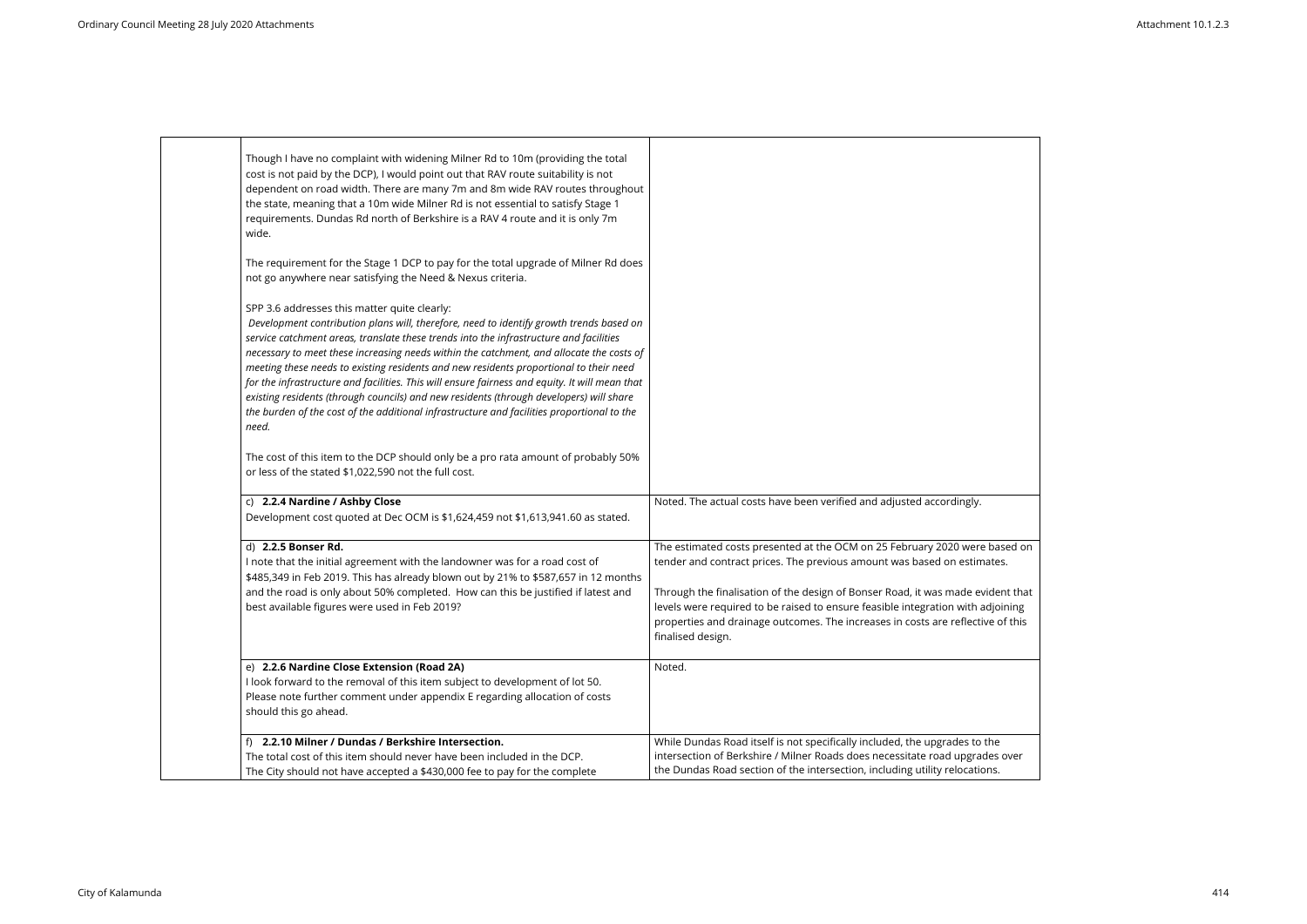| undergrounding of cables at that intersection. The cables include HT wires that<br>pass through the LSP area connecting the Forrestfield switch yard to suburban<br>High Wycombe and to Forrestfield. They do not service the area of the DCP. DCPs<br>in other areas specifically preclude H.T. power lines that pass through their area.<br>Examples of these can be seen in new subdivisions all over the metro area. The<br>DCP should only have been charged a pro rata amount.<br>Upgrade of Dundas Rd was previously removed from the DCP (see section 1.4 of<br>the DCP report) because it was irrelevant to the DCP. LSP modification report of<br>February 2017 states: Remove all recommended upgrades to Dundas Rd.<br>The cost of rebuilding the Dundas Rd part of the intersection should be reimbursed<br>to the DCP.<br>Of the commercial traffic at this intersection, 15% is through traffic north and south<br>in Dundas Rd. None of these vehicles enter or leave Berkshire Rd or Stage 1.<br>Of the rest of the commercial traffic using this intersection, just 13% is generated<br>by the Stage 1 LSP area.<br>SPP 3.6 addresses this matter quite clearly:<br>Development contribution plans will, therefore, need to identify growth trends based on<br>service catchment areas, translate these trends into the infrastructure and facilities<br>necessary to meet these increasing needs within the catchment, and allocate the costs of<br>meeting these needs to existing residents and new residents proportional to their need<br>for the infrastructure and facilities. This will ensure fairness and equity .It will mean that<br>existing residents through councils and new residents (through developers) will share the<br>burden of the cost of the additional infrastructure and facilities proportional to the<br>need.<br>The City is negligent, having never undertaken comprehensive studies of traffic<br>flow at this intersection to ascertain usage attributable to Stage 1, especially since<br>Milner Rd has only been left open because of predicted increasing traffic from the<br>station and FFN.<br>The City must reimburse the DCP with a co-payment relative to the actual Need<br>and Nexus of the Stage 1 area. | The Berkshire/Milner intersection is required to be upgraded to the standard of<br>construction for industrial purposes to facilitate the development of the<br>Forrestfield / High Wycombe Industrial Area.<br>Future upgrades will be required to facilitate development within the<br>Forrestfield North Residential and Transit Oriented Development precinct.<br>Accordingly the DCP has not been structured to reimburse landowners as<br>requested by this submission. |
|---------------------------------------------------------------------------------------------------------------------------------------------------------------------------------------------------------------------------------------------------------------------------------------------------------------------------------------------------------------------------------------------------------------------------------------------------------------------------------------------------------------------------------------------------------------------------------------------------------------------------------------------------------------------------------------------------------------------------------------------------------------------------------------------------------------------------------------------------------------------------------------------------------------------------------------------------------------------------------------------------------------------------------------------------------------------------------------------------------------------------------------------------------------------------------------------------------------------------------------------------------------------------------------------------------------------------------------------------------------------------------------------------------------------------------------------------------------------------------------------------------------------------------------------------------------------------------------------------------------------------------------------------------------------------------------------------------------------------------------------------------------------------------------------------------------------------------------------------------------------------------------------------------------------------------------------------------------------------------------------------------------------------------------------------------------------------------------------------------------------------------------------------------------------------------------------------------------------------------------------------------------------------|-------------------------------------------------------------------------------------------------------------------------------------------------------------------------------------------------------------------------------------------------------------------------------------------------------------------------------------------------------------------------------------------------------------------------------------------------------------------------------|
| g) 2.2.11 Bush Forever Fencing.                                                                                                                                                                                                                                                                                                                                                                                                                                                                                                                                                                                                                                                                                                                                                                                                                                                                                                                                                                                                                                                                                                                                                                                                                                                                                                                                                                                                                                                                                                                                                                                                                                                                                                                                                                                                                                                                                                                                                                                                                                                                                                                                                                                                                                           | The matter regarding Bush Forever fencing has been discussed with the                                                                                                                                                                                                                                                                                                                                                                                                         |
| The Bush Forever has been owned and maintained by the government since 1999,<br>14 years before this LSP was ratified.<br>The latest edition of this LSP approved on 24 Feb 2020, states in section 7.8 Bush<br>Forever:<br>The current intention is to fence those sections of the Bush Forever land that abut public                                                                                                                                                                                                                                                                                                                                                                                                                                                                                                                                                                                                                                                                                                                                                                                                                                                                                                                                                                                                                                                                                                                                                                                                                                                                                                                                                                                                                                                                                                                                                                                                                                                                                                                                                                                                                                                                                                                                                    | Department of Planning, Lands and Heritage and it is their expectation that the<br>DCP repay the cost of the fencing. This infrastructure item is also included in<br>Schedule 12 (k) of the Local Planning Scheme No. 3.                                                                                                                                                                                                                                                     |
| roads with fencing consisting of pine posts and rails with a chainmesh infill between the                                                                                                                                                                                                                                                                                                                                                                                                                                                                                                                                                                                                                                                                                                                                                                                                                                                                                                                                                                                                                                                                                                                                                                                                                                                                                                                                                                                                                                                                                                                                                                                                                                                                                                                                                                                                                                                                                                                                                                                                                                                                                                                                                                                 |                                                                                                                                                                                                                                                                                                                                                                                                                                                                               |

| tandard of<br>he            |  |
|-----------------------------|--|
| cinct.                      |  |
| s as                        |  |
|                             |  |
|                             |  |
|                             |  |
|                             |  |
|                             |  |
|                             |  |
|                             |  |
|                             |  |
|                             |  |
| he<br>n that the<br>uded in |  |
|                             |  |
|                             |  |

 $\overline{\phantom{a}}$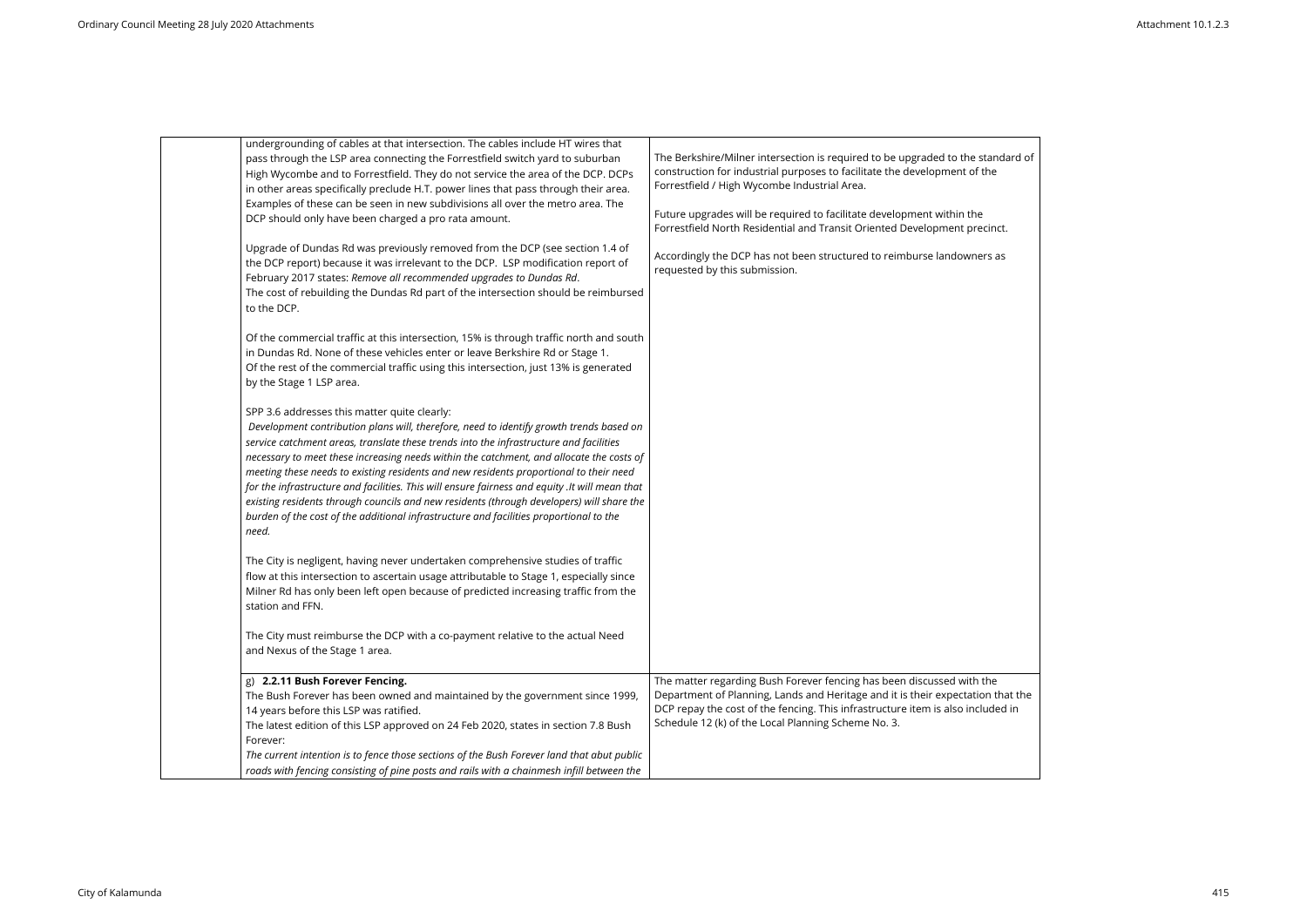

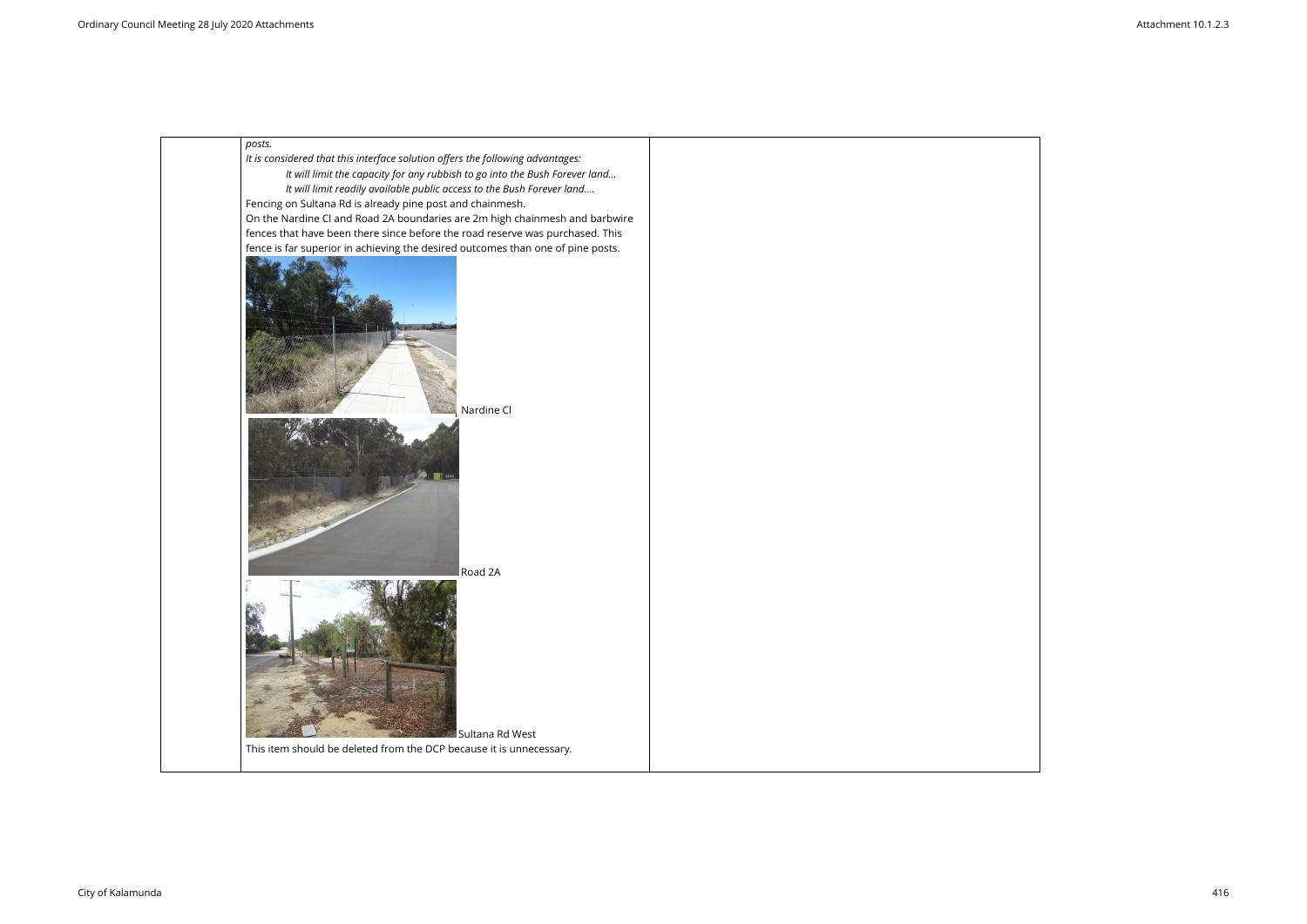| h) 2.3 Land for Road Reserve.<br>Lot 547 Berkshire Rd: If an agreement was reached with the owner in February<br>2019 regarding land exchange in lieu of fees of \$17.01/m <sup>2</sup> , why is this land listed at<br>a price of \$240/m <sup>2</sup> and not at the Feb 2019 price of \$220/m <sup>2</sup> ?<br>Land acquisition of 670m <sup>2</sup> on lot 50 Sultana Rd was supposed to have been<br>removed at the last review as any access for subdivision purposes on that lot is the<br>responsibility of the owner. The un-subdivided lot will have road access from the<br>cul-de-sac at the end of Road 2A on lot 51.                               | The agreement relating to Lot 547 provided that the value of road land is in<br>accordance with the requirements of the DCP Report as at the date of vesting<br>of the road land in the Crown.<br>The 670m <sup>2</sup> for Lot 50 relates to the land required to facilitate the construction<br>of a cul-de-sac head associated with stage 2 of Nardine Close extension (Road<br>2a). Should stage 2 process, the cul-de-sac head is proposed to be located<br>centrally over lots 50 and 51. Approximately 670m <sup>2</sup> would be required.                                                                                                                                                                                                   |
|-------------------------------------------------------------------------------------------------------------------------------------------------------------------------------------------------------------------------------------------------------------------------------------------------------------------------------------------------------------------------------------------------------------------------------------------------------------------------------------------------------------------------------------------------------------------------------------------------------------------------------------------------------------------|------------------------------------------------------------------------------------------------------------------------------------------------------------------------------------------------------------------------------------------------------------------------------------------------------------------------------------------------------------------------------------------------------------------------------------------------------------------------------------------------------------------------------------------------------------------------------------------------------------------------------------------------------------------------------------------------------------------------------------------------------|
| 2.4 Administrative Items.<br>i)<br>The scheme was adopted at the beginning of 2013 after probably 2 years or more<br>of detailed planning. That is now a total of 9 years of planning.<br>The OCM report para 27 states: The major infrastructure items within the DCP have<br>been constructed<br>SPP 3.6 says rate reviews are: to be based on the best and latest estimated costs<br>available<br>In order to have the best estimates available, then surely detailed plans for<br>remaining infrastructure items should have already been completed.<br>Why then are the remaining administration costs over the remaining 3 years still<br>41% of the total? | The City has progressed designs for the two remaining major infrastructure<br>items Milner Road and Sultana Road West to 85%.<br>The remaining administration costs have increased because of additional costs<br>for preparing legal agreements associated with the revised approach adopted<br>at OCM on 25 February 2020.                                                                                                                                                                                                                                                                                                                                                                                                                         |
| 3. Development Contribution Methodology.<br>The formula shown is not the method for Calculating Contributions as stated in<br>Schedule 12 of LSP3.<br>Removing the description of the factors of the formula is a blatant<br>misrepresentation of what Schedule 12 actually says.                                                                                                                                                                                                                                                                                                                                                                                 | As outlined in the OCM report on 25 February 2020, the approach (method of<br>calculation) applied previously has resulted in a situation that is inconsistent<br>with the overarching principles of determining infrastructure contributions<br>(outlined in State Planning Policy 3.6) and specifically the principle of equity.<br>Accordingly, the interpretation and application of the calculation methodology<br>is required to be reviewed to ensure the arrangement is administered in an<br>equitable manner.                                                                                                                                                                                                                              |
| k) 8.1 Appendix A: Berkshire Rd<br>All costs relating to footpaths should be deleted as Government funding has<br>already been approved.<br>6.7: Berkshire Rd is an existing unrestricted RAV 7 route. All vehicles have the same<br>maximum height limit of 4.3m and as the cable has not been pulled down by any of<br>the 670 trucks and road trains that pass through Berkshire Rd every day, one<br>would assume it is more than 4.3m high.<br>This item should be removed by the Need and Nexus clause.                                                                                                                                                     | Regarding footpaths, the phrasing of Section 2.2.1 has been amended as<br>follows:<br>"In anticipation of construction funding being provided for this project, the City<br>has amended Berkshire Road to remove the shared path item and instead<br>include the completion of, and necessary repairs to, the existing 2m wide<br>footpath to fulfil the intent of the LSP."<br>Regarding the six consumer aerials that cross Berkshire Road, these range<br>between 4.99m and 7.32m in height. Five of the six consumer aerials fall within<br>a 'Danger Zone' under Wester Power policies (within 1m of a maximum vehicle<br>height). These consumer aerials are required to be undergrounded to provide<br>unrestricted access for RAV7 vehicles. |

| d is in<br>f vesting                                             |  |
|------------------------------------------------------------------|--|
| struction<br>วท (Road<br>ated<br>J.                              |  |
| ucture                                                           |  |
| onal costs<br>adopted                                            |  |
| ethod of<br>isistent<br>utions<br>equity.<br>hodology<br>d in an |  |
| d as                                                             |  |
| t, the City<br>stead<br>vide                                     |  |
| ange<br>fall within<br>m vehicle<br>provide                      |  |

 $\overline{\phantom{0}}$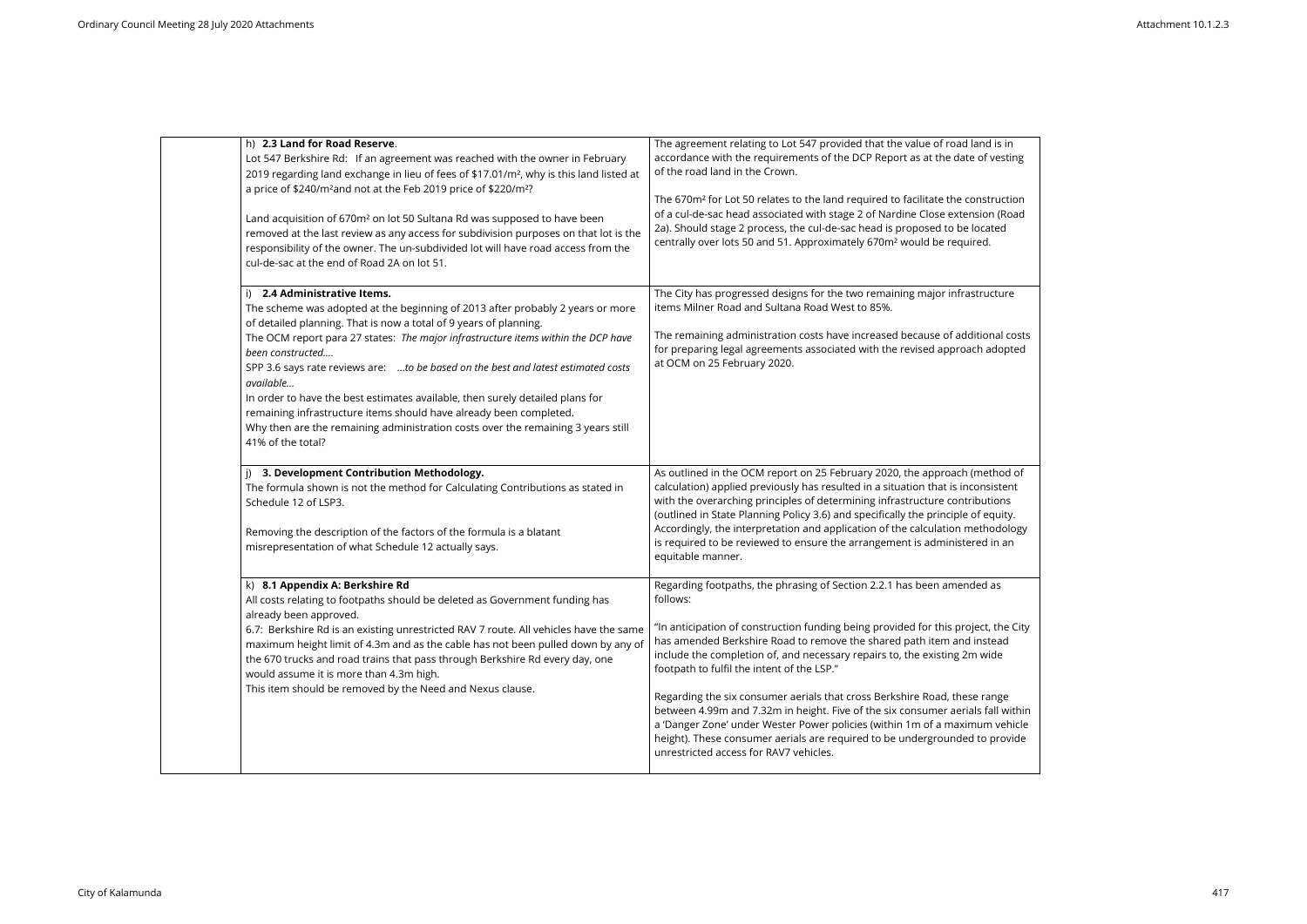| l) 8.2 Appendix B: Milner Rd.<br>I note that after 9 years of planning, no detailed design drawings have been<br>and are not specific to Milner Rd.<br>Item 5.4 includes asphalting the existing road surface as well as any widened<br>to the DCP.                                                                                                   | prepared. This item states that cost estimates are still based on a "typical" drawing<br>section. Over the last 3 years there have been approximately 100,000 semitrailer<br>movements on this road surface attributable to the railway project. The City has<br>been collecting funds, on a regular basis, from the railway project especially to pay<br>for the required resurfacing because of pavement damage. It should not be a cost | Designs for Milner Road have been progressed to 85% and the costs have been<br>updated accordingly.<br>The contribution from the joint venture constructing the Forrestfield Airport<br>Link project is for maintenance associated with additional vehicle movements<br>in the area. These vehicle movements will likely conclude prior to Milner Road<br>being upgraded. The item listed under Milner Road is for a new surface, not for<br>maintenance.                                                                                                                                                                                      |
|-------------------------------------------------------------------------------------------------------------------------------------------------------------------------------------------------------------------------------------------------------------------------------------------------------------------------------------------------------|--------------------------------------------------------------------------------------------------------------------------------------------------------------------------------------------------------------------------------------------------------------------------------------------------------------------------------------------------------------------------------------------------------------------------------------------|------------------------------------------------------------------------------------------------------------------------------------------------------------------------------------------------------------------------------------------------------------------------------------------------------------------------------------------------------------------------------------------------------------------------------------------------------------------------------------------------------------------------------------------------------------------------------------------------------------------------------------------------|
| m) 8.5 Appendix E: Road 2A<br>Stage 1 of this road is approximately 290m in length at a cost of \$562,565<br>Does this estimate still include the extension at the rear of lot 50 that was<br>of about 200m?                                                                                                                                          | Stage 2 should be only about 120m but is estimated at \$540,658, 2½ times the rate.<br>supposed to be removed at the last review, as the quantities indicate a road length                                                                                                                                                                                                                                                                 | It is confirmed that the extension at the rear of Lot 50 were removed from the<br>estimated costs.                                                                                                                                                                                                                                                                                                                                                                                                                                                                                                                                             |
| n) 8.6 Appendix F: Sultana Rd<br>Remove 7.3 Maintenance for trees. This is not a capital expense and SPP 3.6<br>expressly prohibits charges for maintenance so it should be removed.<br>Relocation of power pole 7.8. (price based on Dundas/Milner/Berkshire quote).<br>is still relying on a Shawmac guestimate. And we know how accurate they have | After 2 years of initial planning, and 7 annual reviews, the "latest and best" estimate<br>been! Why has there never been a W/P quote obtained to find out the actual price?                                                                                                                                                                                                                                                               | Schedule 12 (J) of the Local Planning Scheme No. 3 includes the provision of<br>maintenance. Where trees are required to be installed, it is an established<br>practice that landscaping is maintained for a minimum period of two years to<br>optimise survival rates. The two year period commences at the time of<br>planting.<br>Notwithstanding the above, the item for supplying, installing and maintaining<br>trees has been removed in light of detailed designs for Sultana Road West and<br>insufficient room on the verge to accommodate trees, without locating the<br>trees within (at the lowest point of) the drainage swales. |
| o) 8.11 Appendix H: Administration Items.<br>Agreements for future contributions of \$150,000 equates to about \$6,500 per<br>charge each of them.<br>This change of methodology has not come about because of anything any                                                                                                                           | remaining contributor or more than 10% of the extra \$60,000 you are planning to<br>landowner has done and any subsequent legal costs should be borne by the City.                                                                                                                                                                                                                                                                         | The estimated cost for agreements for future contributions (\$150,000), when<br>divided by the 31 remaining contributors, amounts to approximately \$4,838.<br>This estimated cost has been reconsidered and reduced to approximately<br>\$3,000 for each remaining contributor.<br>The legal agreements are required to administer the DCP in accordance with<br>the Local Planning Scheme No. 3 and therefore form an administration cost<br>under the DCP.                                                                                                                                                                                  |
| paragraph numbers in OCM report 25 February 2020]<br>10.5.11                                                                                                                                                                                                                                                                                          | OCM Council Report Feb 25 2020 [note numbers below relate to corresponding<br>The following should be read in conjunction with the OCM 25 February 2020 report                                                                                                                                                                                                                                                                             | The inclusion of contributions collected (funds held as money), based on higher<br>estimates, as part of the equation also reduced the cost contributions of later<br>landowners, raising issues of equity to those early contributors.                                                                                                                                                                                                                                                                                                                                                                                                        |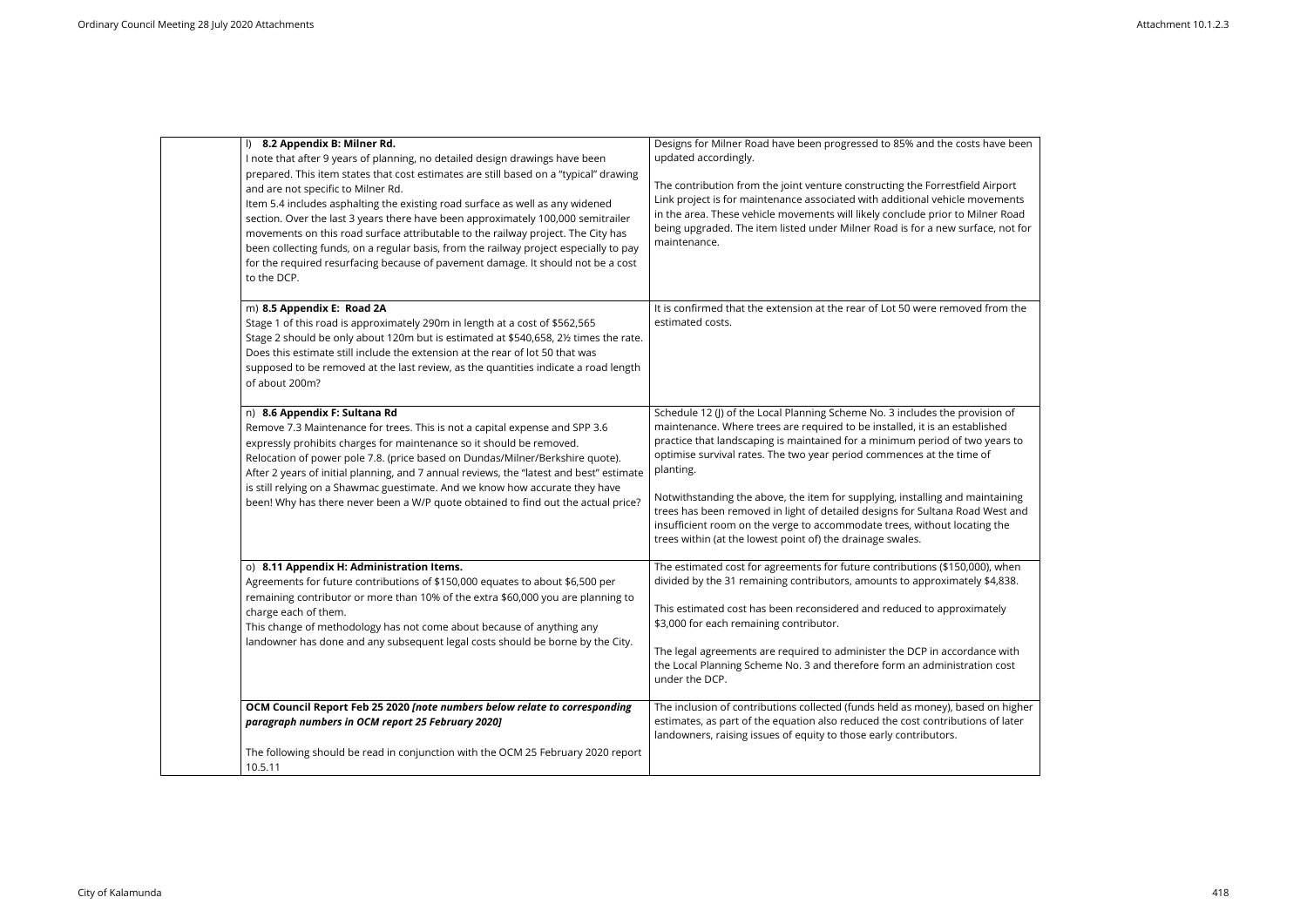| p) 14. This is exactly what is supposed to happen according to LSP3 schedule 12.<br>Cost of infrastructure = remaining infrastructure costs - funds held as money<br>Net lot area = Contribution area - (Area of road reserve + Developed area)<br>SPP 3.6: 4. Certainty  methods of accounting for escalation agreed upon at the<br>commencement of a development.                                                                                                                                                          |                                                                                                                                                                                                                                                                                                                                                                                                                                                                                                                                                                                                                                              |
|------------------------------------------------------------------------------------------------------------------------------------------------------------------------------------------------------------------------------------------------------------------------------------------------------------------------------------------------------------------------------------------------------------------------------------------------------------------------------------------------------------------------------|----------------------------------------------------------------------------------------------------------------------------------------------------------------------------------------------------------------------------------------------------------------------------------------------------------------------------------------------------------------------------------------------------------------------------------------------------------------------------------------------------------------------------------------------------------------------------------------------------------------------------------------------|
| q) 15. It is used elsewhere and in Cell 9 because it is the correct method.                                                                                                                                                                                                                                                                                                                                                                                                                                                  | Cell 9 operates under separate provisions of the Local Planning Scheme No. 3<br>and is not subject to the requirements and principles under State Planning<br>Policy 3.6.                                                                                                                                                                                                                                                                                                                                                                                                                                                                    |
| 20. Over the years items of infrastructure have been added and removed. Land<br>prices have similarly risen and fallen. The LSP is subject to a 5 year review.<br>These reviews allow for major changes to the LSP as a result of changed<br>circumstances within the area. There is nothing written anywhere that says the<br>methodology of cost calculation should, or can be altered. There will always be<br>a differential of rate between early and late payers. The gamble always will be,<br>will it go up or down. | There is no specific reference to a requirement to review the method of<br>calculating the development contribution. As outlined in the OCM report on 25<br>February 2020, the approach (method of calculation) applied previously has<br>resulted in a situation that is inconsistent with the overarching principles of<br>determining infrastructure contributions (outlined in State Planning Policy 3.6)<br>and specifically the principle of equity. Accordingly, the interpretation and<br>application of the calculation methodology is required to be reviewed to ensure<br>the arrangement is administered in an equitable manner. |
| s) 21. There is no basis for this comment. The very first landowner to pay, on 9<br>July 2013, has waited 7 years to gain any benefit. Two landowners in Sultana Rd<br>paid their contributions in 2014. The DCP report says that there will be no<br>upgrade to Sultana Rd until co-funding is available to complete the upgrade. As<br>this will now need to come from the FFN DCP. They probably won't see any<br>benefit for their contribution during my lifetime.                                                      | It is correct that the calculation method that was previously applied would<br>result in landowners, who are yet to contribute, only making a contribution<br>towards infrastructure that is yet to be built, and not infrastructure that has<br>already been built. In the interest of equity, all landowners should make a<br>contribution towards all of the infrastructure identified in the DCP and required<br>to facilitate the industrial development envisaged, irrespective of whether the<br>infrastructure was built prior to or after the development occurs and the<br>contribution is made.                                   |
| 22. While the system allows for infrastructure to be added and removed, land<br>t)<br>prices to fluctuate, inflation movement and demand variation in the cost of<br>infrastructure construction, it is not possible to evenly distribute the costs over<br>the 10 year DCP life.                                                                                                                                                                                                                                            | A the end of the DCP's lifespan, or when all cost contributions have been made<br>or accounted for, the final contribution rate will have captured the fluctuations<br>to land value and infrastructure cost, which will provide the most equitable,<br>consistent and accountable outcome possible.                                                                                                                                                                                                                                                                                                                                         |
| u) 23. Where is this "requirement to review the calculation" written?<br>The "Certainty" principle says:<br>All development contributions be clearly identified and methods of accounting for cost<br>adjustments determined at the commencement of a development.<br>The "consistency" principle says:<br>the methodology for applying contributions should be consistent.                                                                                                                                                  | There is no specific reference to a requirement to review the method of<br>calculating the development contribution. As outlined in the OCM report on 25<br>February 2020, the approach (method of calculation) applied previously has<br>resulted in a situation that is inconsistent with the overarching principles of<br>determining infrastructure contributions (outlined in SPP3.6) and specifically<br>the principle of equity. Accordingly, the interpretation and application of the<br>calculation methodology is required to be reviewed to ensure the arrangement<br>is administered in an equitable manner.                    |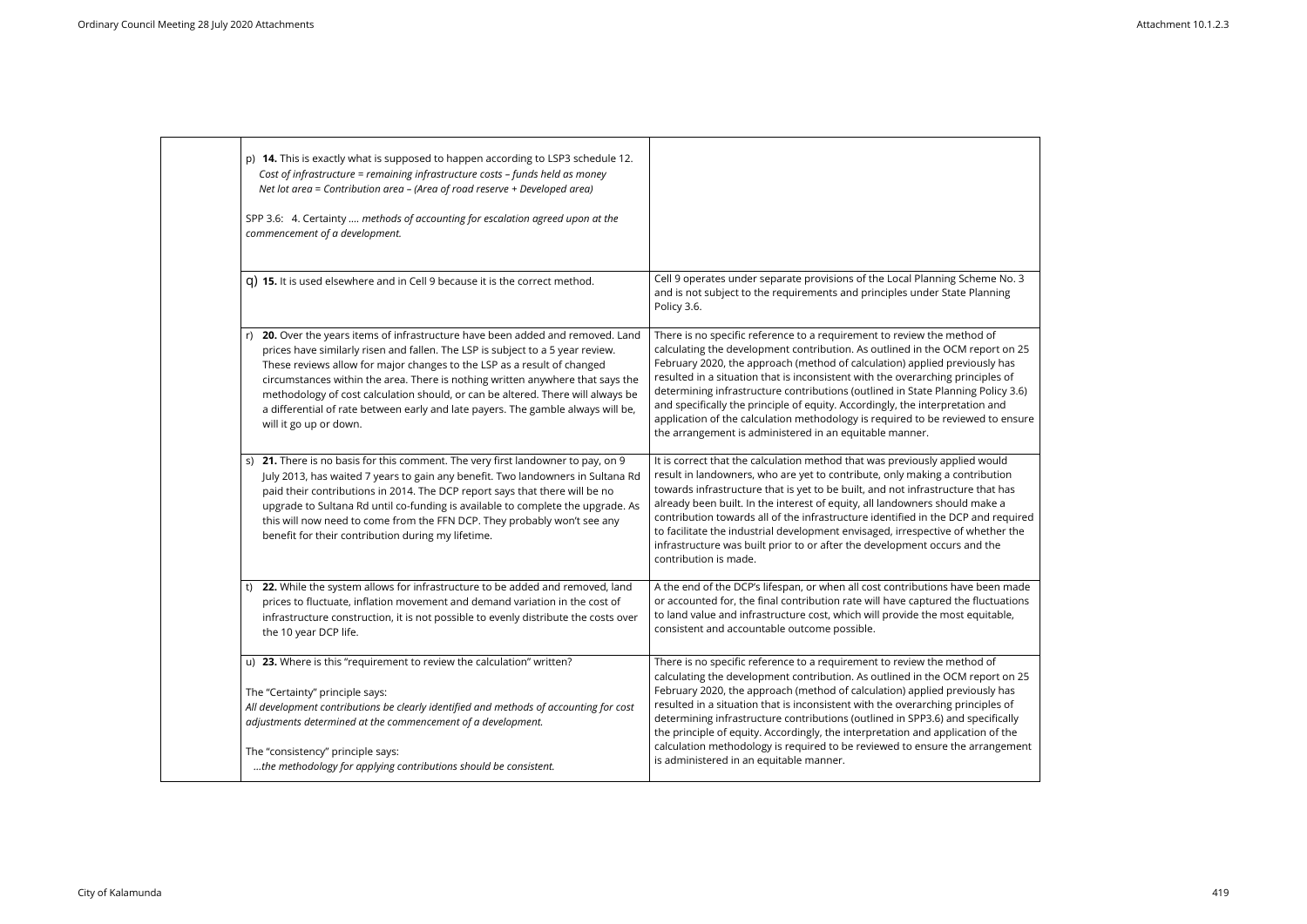| v) 24. Perhaps there have not been any significant drops in infrastructure<br>estimates in other DCPs because the administrators did their job properly from<br>the beginning. As an example, even though the WAPC notified the city in June<br>2012, before the original DCP was adopted, that all properties had to have a<br>road frontage, this was not included in the LSP and the DCP until the next<br>annual review in December 2013.<br>That is one of the reasons that the rate increased from \$23.03 to \$28.49 at that | It is understood that this comment relates to the inclusion of Nardine Close<br>extension (Road 2a) in the DCP. It is noted that infrastructure costs did increase<br>between Councils adoption of the cost contribution (OCM 183/2012) in<br>December 2012 and in the subsequent review in December 2013 (OCM<br>211/2013). This was as a consequence of the WAPC's modifications to the LSP to<br>require road access to the lots located where Road 2a is currently proposed. |
|-------------------------------------------------------------------------------------------------------------------------------------------------------------------------------------------------------------------------------------------------------------------------------------------------------------------------------------------------------------------------------------------------------------------------------------------------------------------------------------------------------------------------------------|----------------------------------------------------------------------------------------------------------------------------------------------------------------------------------------------------------------------------------------------------------------------------------------------------------------------------------------------------------------------------------------------------------------------------------------------------------------------------------|
| time.                                                                                                                                                                                                                                                                                                                                                                                                                                                                                                                               |                                                                                                                                                                                                                                                                                                                                                                                                                                                                                  |
| w) 25. These are not "supplementary notes". They are the definitions of the factors<br>of the formula. You cannot just delete them and change the meaning or intent<br>of the formula at any time, just to suit your own ends.                                                                                                                                                                                                                                                                                                      | This is inconsistent with advice received by the City.                                                                                                                                                                                                                                                                                                                                                                                                                           |
| 26. By attempting to address an equity issue in this way goes completely<br>X)<br>against the "Certainty" and "Consistency" and possibly the "Transparency"<br>principles. I would point out that the "Equity" principle refers only to:                                                                                                                                                                                                                                                                                            | In the case of this DCP, the "relative contribution to need", the unit of charge in<br>is based on the total area of the owner's land.<br>The approach outlined in the OCM report on 25 February 2020 is considered to                                                                                                                                                                                                                                                           |
| contributions should be levied from all developments  based on their relative<br>contribution to need.                                                                                                                                                                                                                                                                                                                                                                                                                              | provide the most equitable, consistent and accountable outcome possible.                                                                                                                                                                                                                                                                                                                                                                                                         |
| There is no way that this suggests all contributions should be equal at the end of 10<br>years.                                                                                                                                                                                                                                                                                                                                                                                                                                     |                                                                                                                                                                                                                                                                                                                                                                                                                                                                                  |
| The City of Wanneroo charged everybody the same rate for 10 years, and that<br>didn't end happily!                                                                                                                                                                                                                                                                                                                                                                                                                                  |                                                                                                                                                                                                                                                                                                                                                                                                                                                                                  |
| y) 29. It is amazing that Milner Rd went from a simple closure and Cul-de-sac at<br>Berkshire Rd to a \$1 million RAV 7 intersection. The rest of Milner Rd went from<br>a 1½m widening on one side, to 1½m on both sides and in spite of these and<br>other additions the contribution rate dropped from \$31.23 to \$17.01 at the last<br>review.                                                                                                                                                                                 | It is acknowledged that changes in the planning framework for the locality<br>resulted in changes to the road system, which impacted on the infrastructure<br>works required in the DCP including Milner Road. The reduction of the<br>contribution rate is principally a result of reduced infrastructure costs<br>(principally utility relocation cost estimates) and the interpretation of the<br>method for calculating the contribution rate in the DCP.                    |
| z) 31. SPP 3.6 states quite categorically;<br>6.3.14.3 Payment by an owner of the cost contribution, including a cost contribution<br>based upon estimated costsconstitutes full and final discharge of the owner's liability<br>under the development contribution plan<br>It can't be any simpler than that!                                                                                                                                                                                                                      | Clause 6.5.14.3 of Local Planning Scheme No. 3 (LPS 3) States:<br>"Payment by and Owner of the cost contribution, including a cost contribution<br>based upon estimated costs in a manner acceptable to the local government,<br>constitutes full and final discharge of the Owner's liability under the development<br>contribution plan and the local government shall provide certification in writing to<br>the owner of such discharge if requested by the owner. "         |
|                                                                                                                                                                                                                                                                                                                                                                                                                                                                                                                                     | Note that the payment of a cost contribution is required to be in a manner<br>acceptable to the local government and Cl 6.5.11.4 of LPS 3 requires the City to                                                                                                                                                                                                                                                                                                                   |

| Close<br>l increase<br>Ì<br>M:<br>he LSP to<br>oosed. |  |
|-------------------------------------------------------|--|
|                                                       |  |
| harge in:                                             |  |
| idered to<br>ible.                                    |  |
|                                                       |  |
|                                                       |  |
|                                                       |  |
| ality<br>ructure<br>ļ                                 |  |
| he                                                    |  |
|                                                       |  |
| tion<br>nt,                                           |  |
| pment<br>riting to                                    |  |
| nner                                                  |  |

the City to  $\parallel$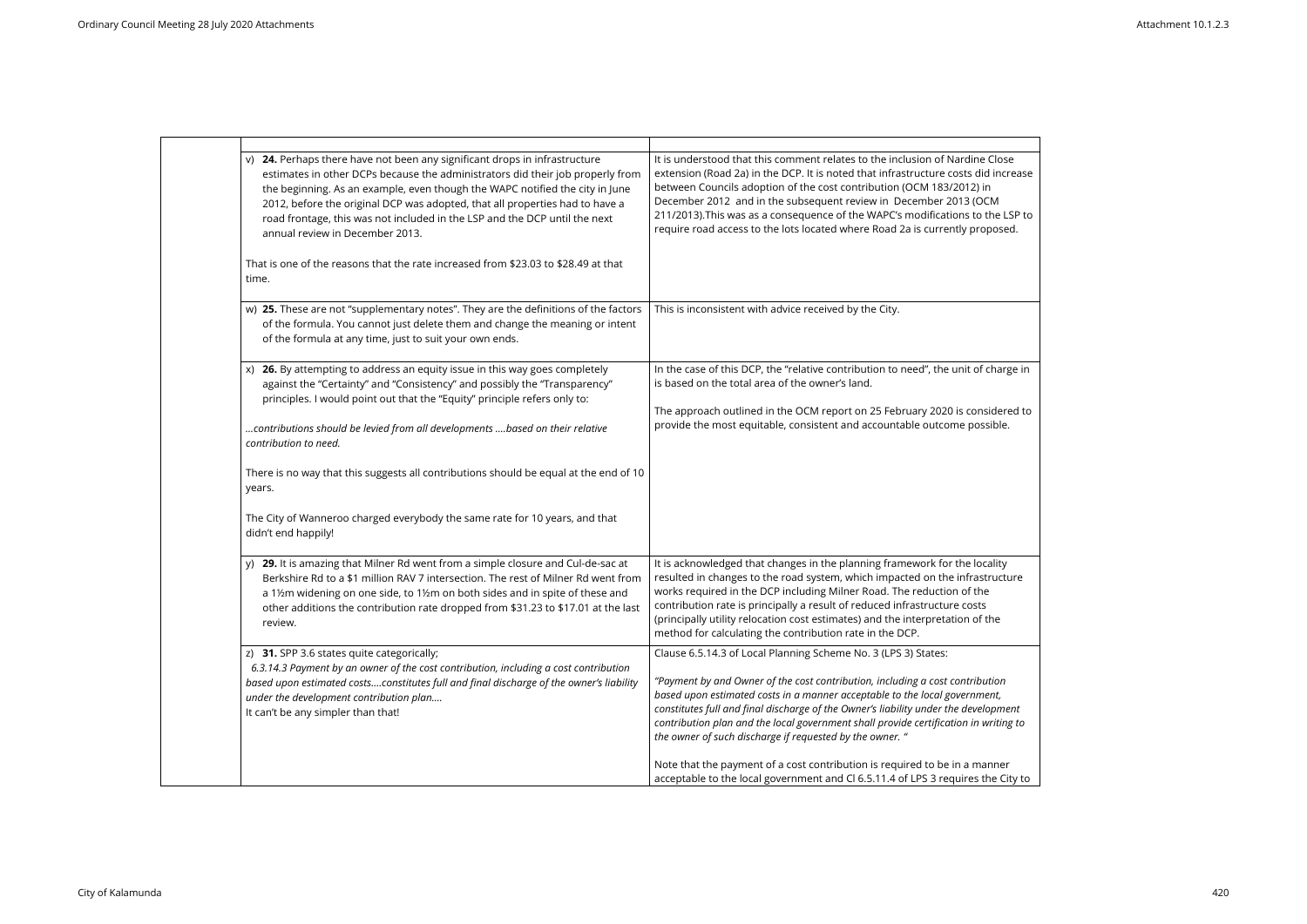|                                                                                                                                                                                                                                                                                                                                                                                                                                                                       | enter into an agreement with landowners in order to accept a cost contribution<br>based on estimates as a final contribution. The City has not entered into<br>agreements with landowners who have previously made cost contributions to<br>finalise those cost contributions.                                                                                                                                                                             |
|-----------------------------------------------------------------------------------------------------------------------------------------------------------------------------------------------------------------------------------------------------------------------------------------------------------------------------------------------------------------------------------------------------------------------------------------------------------------------|------------------------------------------------------------------------------------------------------------------------------------------------------------------------------------------------------------------------------------------------------------------------------------------------------------------------------------------------------------------------------------------------------------------------------------------------------------|
| aa) 32. In light of the previous paragraph and with reference to LSP3, the annual<br>reviews are to review "estimated infrastructure costs" and to "reflect changes in<br>funding and revenue sources". There is no mechanism or ability to establish a<br>final contribution rate after all infrastructure has been constructed and paid<br>for.                                                                                                                     | The Local Planning Scheme No. 3 Cl. 6.5.11.1 states:<br>"The determination of Infrastructure Costs and Administrative Costs is to be based<br>on amounts expended, but when expenditure has not occurred, it to be based on<br>the best and latest estimated costs available to the local government and adjusted<br>accordingly, if necessary."                                                                                                           |
| bb) 33. There is an assumption that all landowners will have commenced<br>development and paid a contribution by 2023. The report accompanying<br>Amendment 88 assumed (wrongly) that most properties in the area would be<br>developed within 5-7 years after the commencement of the scheme. This report<br>shows that only 50% of the land is developed after 7 years and that is sure to<br>slow in the next 2 years or so, based on the latest economic outlook. | The lifespan of this DCP is limited at 10 years from its adoption in 2013. In the<br>event that there is a need to extend the timeframe for this DCP an amendment<br>to the Local Planning Scheme No. 3 will be required. The City will include some<br>indicative forecasts for development and cashflow in the DCP Report.                                                                                                                               |
| You won't have collected all the money, or completed all of the infrastructure or<br>indeed have any way to reconcile anything. How long will it take to credit higher<br>contributors?                                                                                                                                                                                                                                                                               |                                                                                                                                                                                                                                                                                                                                                                                                                                                            |
| cc) 34. See paragraph 31.<br>If you cannot persuade the lower contributors to donate more for the cause, all the<br>effort for equity goes out the window. Some will still have paid more and some will<br>have paid less.                                                                                                                                                                                                                                            | The approach outlined in the OCM report on 25 February 2020 is considered to<br>provide the most equitable outcome possible                                                                                                                                                                                                                                                                                                                                |
| dd) 35. This obviously will make the reconciliation very difficult, or impossible,<br>depending on how many are involved.                                                                                                                                                                                                                                                                                                                                             | Noted.                                                                                                                                                                                                                                                                                                                                                                                                                                                     |
| ee) 39. Lands for roads have been purchased from landowners at different prices.<br>Is there equity in that?                                                                                                                                                                                                                                                                                                                                                          | Purchasing land by negotiation requires land valuations to be prepared by a<br>qualified Land Valuer. The determination of land value is in accordance with Cl.<br>6.5.12 of Local Planning Scheme No. 3 and is not required to meet the DCP<br>equity principle.                                                                                                                                                                                          |
| ff) 40. The landowners that have paid at a lower rate will still be unequal to all the<br>rest as there is no legal ability for the City to demand any further funds from<br>these landowners.                                                                                                                                                                                                                                                                        | Cl 6.5.11.4 of LPS 3 requires the City to enter into an agreement with<br>landowners in order to accept a cost contribution based on estimates as a final<br>contribution. Given the City has not entered into agreements with landowners,<br>the previous cost contributions are not deemed to be final. This is a matter that<br>will require the City's further consideration leading up to and during the time<br>that the final costs are reconciled. |
| gg) 42. The payments cannot be considered as interim, retrospectively.<br>LSP3 part 6.5.14.3  a payment of contributions constitutes full and final discharge of                                                                                                                                                                                                                                                                                                      | Clause 6.5.14.3 of Local Planning Scheme No. 3 (LPS 3) States:                                                                                                                                                                                                                                                                                                                                                                                             |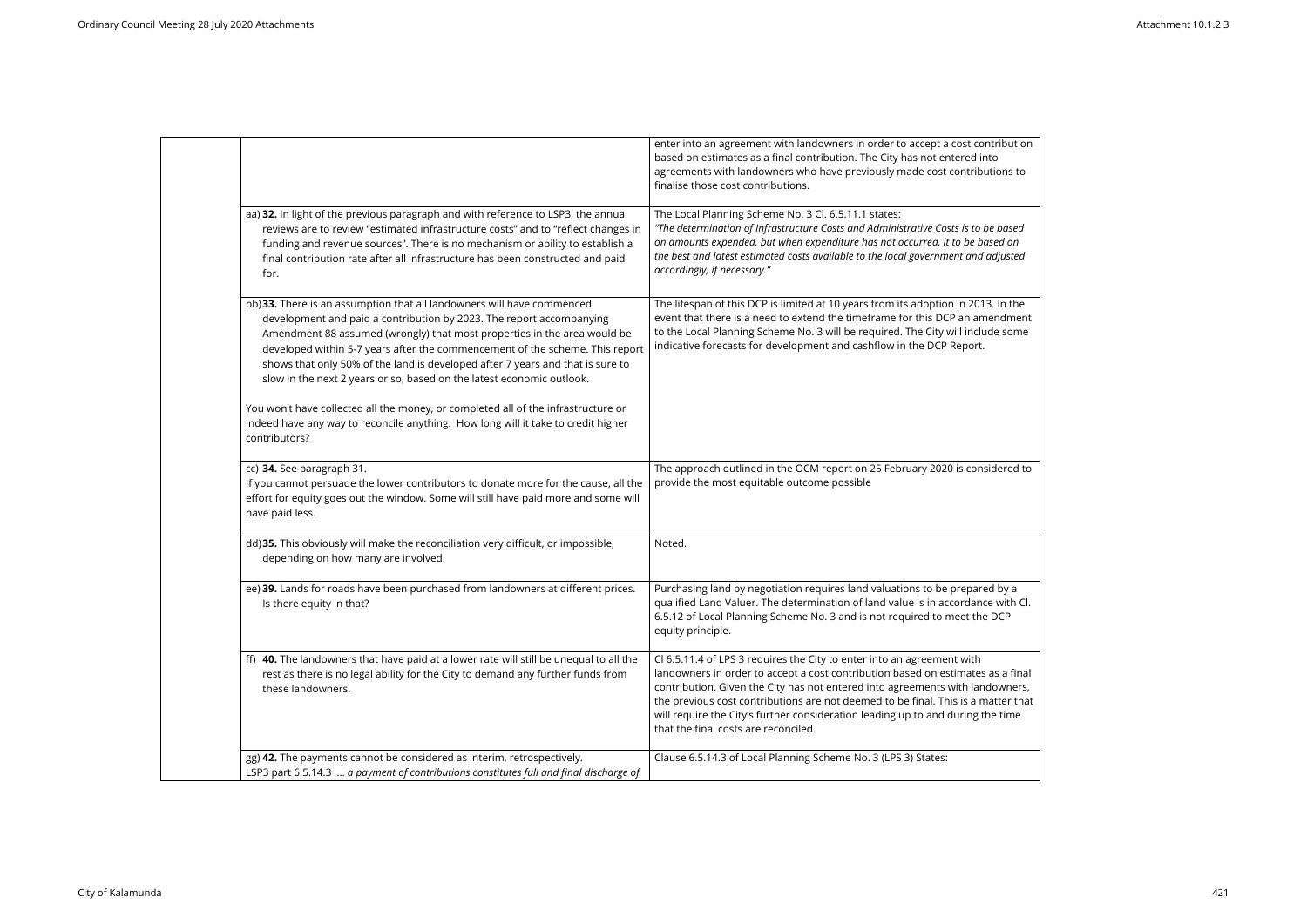| the owners liability.                                                                                                                                                                                                                                                                                                                                                         | "Payment by and Owner of the cost contribution, including a cost contribution<br>based upon estimated costs in a manner acceptable to the local government,<br>constitutes full and final discharge of the Owner's liability under the development<br>contribution plan and the local government shall provide certification in writing to<br>the owner of such discharge if requested by the owner. "                                                                                                                                                                                                                                          |
|-------------------------------------------------------------------------------------------------------------------------------------------------------------------------------------------------------------------------------------------------------------------------------------------------------------------------------------------------------------------------------|-------------------------------------------------------------------------------------------------------------------------------------------------------------------------------------------------------------------------------------------------------------------------------------------------------------------------------------------------------------------------------------------------------------------------------------------------------------------------------------------------------------------------------------------------------------------------------------------------------------------------------------------------|
|                                                                                                                                                                                                                                                                                                                                                                               | Note that the payment of a cost contribution is required to be in a manner<br>acceptable to the local government and Cl 6.5.11.4 of LPS 3 requires the City to<br>enter into an agreement with landowners in order to accept a cost contribution<br>based on estimates as a final contribution. The City has not entered into<br>agreements with landowners who have previously made cost contributions to<br>finalise those cost contributions.                                                                                                                                                                                                |
| hh) 43. See above.<br>LSP3 part 6.5.14.3 states:  the local government shall provide certification in writing<br>to the owner of such discharge if requested by the owner.<br>It does not say that final discharge is dependent on receiving notification in writing.<br>There is no mention in either SPP 3.6 or LSP3 of the word "interim" in any clause.                   | The submitter is correct regarding Cl. 6.5.14.3, however Cl. 6.5.11.4 states:<br>"Where a Cost Contribution has been calculated on the basis of an estimated<br>cost, the local government -<br>a) Is to adjust the Cost Contribution of any Owner in accordance with the<br>revised estimated costs; and<br>b) May accept a Cost Contribution, based upon estimated costs, as a final Cost<br>Contribution and enter into an agreement with the Owner accordingly.<br>While there is no specific mention of the word "interim", Cl 6.5.11.4 (a) allows<br>for cost contributions to be adjusted in accordance with revised estimated<br>costs. |
| ii) 44. Unfortunately this solution is based on the misguided assumption that<br>there will be enough money in the cash account to complete all infrastructure<br>by 2023 and that all owners will have paid. As I pointed out be in paragraph 21,<br>co-funding for Sultana Rd is highly unlikely by 2023, and so "all actual<br>infrastructure costs" still won't be known. | The lifespan of this DCP is limited at 10 years from its adoption in 2013. In the<br>event that there is a need to extend the timeframe for this DCP an amendment<br>to the Local Planning Scheme No. 3 will be required.                                                                                                                                                                                                                                                                                                                                                                                                                       |
| 47/48. If an agreement was reached in February 2019 with owners of Lot 547<br>ii)<br>Berkshire Rd for land in- lieu when the valuation was \$220/m <sup>2</sup> , why is this land<br>included at the proposed future valuation of \$240/m <sup>2</sup> ?                                                                                                                     | The agreement provided that the value of road land is in accordance with the<br>requirements of the DCP Report as at the date of vesting of the road land in the<br>Crown.                                                                                                                                                                                                                                                                                                                                                                                                                                                                      |
| kk) 53. See comments under 8.11 Appendix H.                                                                                                                                                                                                                                                                                                                                   | Response provided to (O) above.                                                                                                                                                                                                                                                                                                                                                                                                                                                                                                                                                                                                                 |
| II) 54/55. By definition in LSP3,<br>"Cost Contributions" means the contribution  payable by an owner pursuant to a<br>Developer Contribution Plan.<br>LSP3 6.5.13.2  An owners liability to pay the Cost Contribution arises on the earlier of<br>(a), (b), (c) or (d). The liability arises only once upon the earliest of the listed events.                               | Clause 6.5.14.3 of Local Planning Scheme No. 3 (LPS 3) States:<br>"Payment by and Owner of the cost contribution, including a cost contribution<br>based upon estimated costs in a manner acceptable to the local government,<br>constitutes full and final discharge of the Owner's liability under the development<br>contribution plan and the local government shall provide certification in writing to<br>the owner of such discharge if requested by the owner. "                                                                                                                                                                        |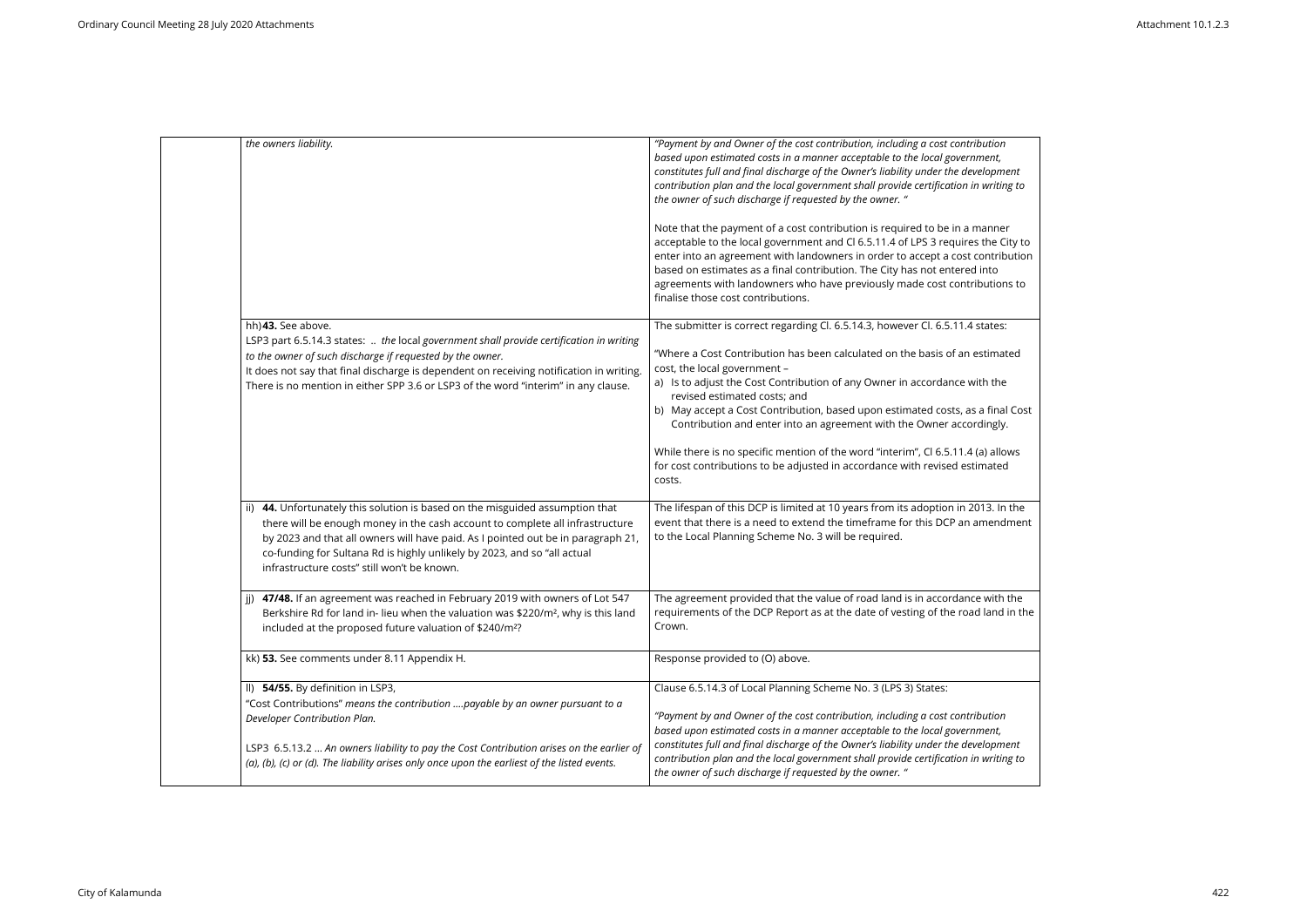| LSP3 6.5.14.3: Payment by an owner of the cost contribution, including  based on<br>estimated costs  Constitutes full and final discharge.<br>There is no mechanism in the DCP to allow the City to force an agreement for<br>future additional payments as a condition for Development Approval.                                                                                                                                                                                                                                                                                       | Note that the payment of a cost contribution is required to be in a manner<br>acceptable to the local government.<br>Clause 11.1.1 (a) of LPS 3 provides the for the local government to enter into<br>agreements with owners:<br>"11.1.1 The local government in implementing the Scheme has the power to -<br>1. Enter into an agreement with any owner, occupier or other person having an<br>interest in land affected by the provisions of the Scheme in respect of any       |
|-----------------------------------------------------------------------------------------------------------------------------------------------------------------------------------------------------------------------------------------------------------------------------------------------------------------------------------------------------------------------------------------------------------------------------------------------------------------------------------------------------------------------------------------------------------------------------------------|------------------------------------------------------------------------------------------------------------------------------------------------------------------------------------------------------------------------------------------------------------------------------------------------------------------------------------------------------------------------------------------------------------------------------------------------------------------------------------|
| 63. The "Cost Contribution" referred to, is by definition, the amount "still to<br>mm)<br>be paid" by an owner. It is not an amount that "has already been paid."<br>Therefore by definition, 6.5.11.4 simply means to adjust the Cost Contribution (the<br>amount still payable) by any Owner in accordance with the revised estimated costs.<br>This does not include any contribution that has already been paid in full and<br>satisfied all further obligation.                                                                                                                    | matters pertaining to the Scheme;"<br>The definition of Cost Contribution is:<br>"Cost Contribution' means the contribution to Infrastructure Costs and<br>Administrative Costs payable by an Owner pursuant to a Development Contribution<br>Plan"<br>The definition does not refer to the amount as "still to be paid" and the term<br>"payable" does not necessarily define the time of payment as being past or<br>future tense.                                               |
| nn) 67. The intent and principles are far from met by these changes. It trashes most<br>of the Guiding Principles in the pursuit of equality. There is nothing in any of the<br>overarching documents that gives the slightest hint that every landowner<br>should pay at the same rate.                                                                                                                                                                                                                                                                                                | The principles underlying development contributions, namely equity,<br>consistency and accountability as provided under Local Planning Scheme No. 3<br>and State Planning Policy 3.6 have guided the approach taken by the City in this<br>review. It is not considered reasonable or in line with principles for the City to<br>accept contributions at a rate, knowing that in doing so, owners will be<br>required to bear more or less than their fair share of the DCP costs. |
| 00) 71. SPP 3.6 has clear methods for dealing with over or under funding at the end<br>of the life of a scheme. The proposed process is not one of the stated methods.<br>SPP 3.6 states: Development Contributions can only be for the provision of capital<br>items. The costs associated with design and construction of infrastructure (including<br>land costs) and the cost of administration are considered capital items and can be<br>included in the DCP.<br>This does not leave any room to raise extra funds for any other purpose including<br>to credit some land owners. | Ultimately this DCP is consistent with SPP3.6 in its intent to ensure each land<br>owner will, at the conclusion of the DCP, have been required to make an<br>equitable contribution towards the design and construction of infrastructure<br>and administrative items.                                                                                                                                                                                                            |
| pp)72. This is not possible.                                                                                                                                                                                                                                                                                                                                                                                                                                                                                                                                                            | Cl 6.5.11.4 of LPS 3 requires the City to enter into an agreement with<br>landowners in order to accept a cost contribution based on estimates as a final<br>contribution. Given the City has not entered into agreements with landowners,<br>the previous cost contributions are not deemed to be final. This is a matter that<br>will require the City's further consideration leading up to and during the time<br>that the final costs are reconciled.                         |

| anner                                                   |  |
|---------------------------------------------------------|--|
| ter into                                                |  |
| to -<br>ving an<br>any                                  |  |
| ntribution                                              |  |
| ie term<br>ast or                                       |  |
| eme No. 3<br>City in this<br>e City to<br>e             |  |
| $\overline{\overline{\text{ch}}}$ land<br>an<br>ructure |  |
| as a final<br>downers,<br>าatter that<br>he time        |  |

 $\overline{\phantom{a}}$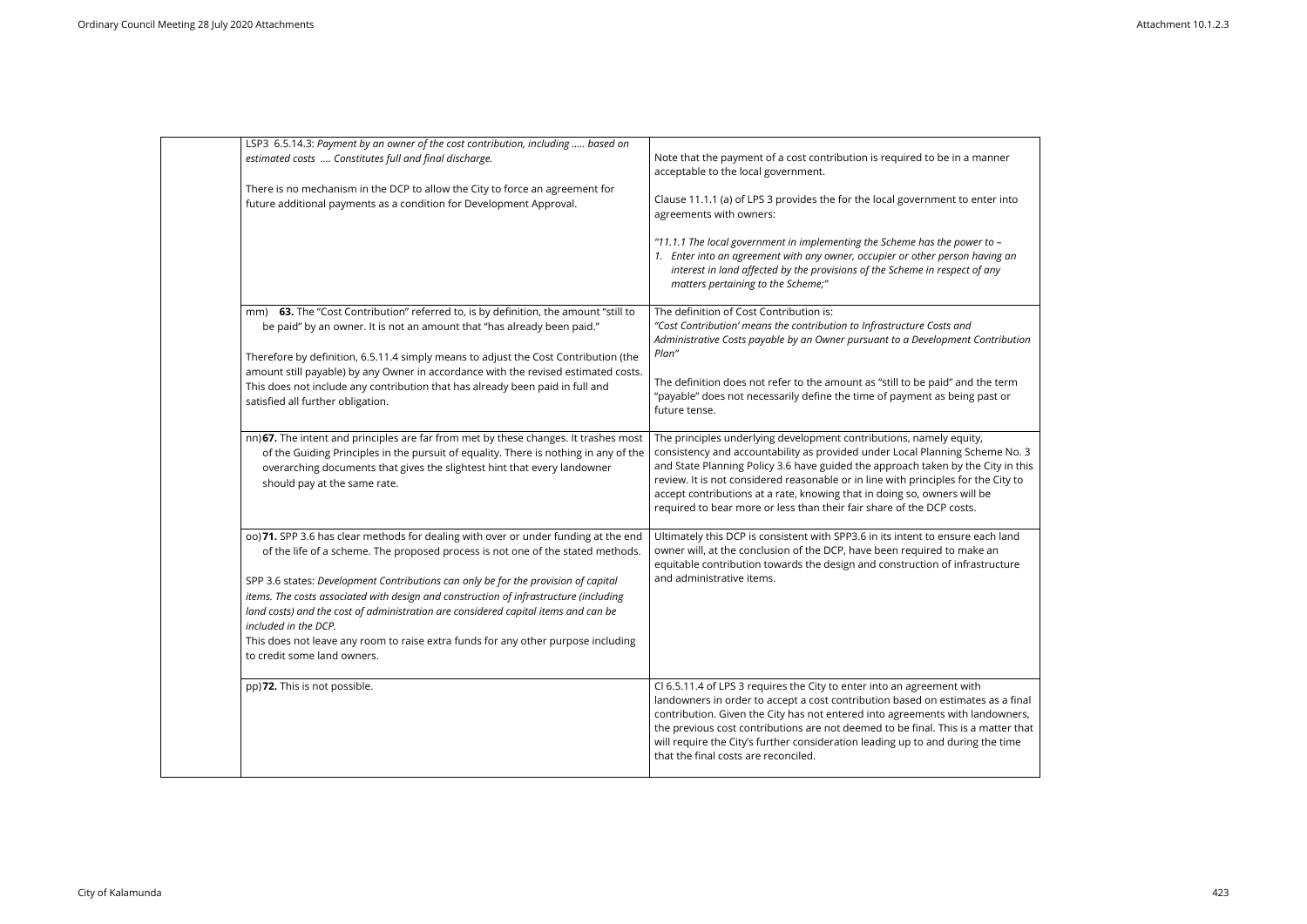| qq) 84. The existing methodology, through the annual reviews is designed to<br>ensure that the Scheme balances with the final payment.                                                                                                                                                                                                                                                                                                                                                                                                                                                                                                                       | Ultimately the method being applied through this DCP review will result in the<br>contributions balancing against infrastructure costs and administrative costs. |
|--------------------------------------------------------------------------------------------------------------------------------------------------------------------------------------------------------------------------------------------------------------------------------------------------------------------------------------------------------------------------------------------------------------------------------------------------------------------------------------------------------------------------------------------------------------------------------------------------------------------------------------------------------------|------------------------------------------------------------------------------------------------------------------------------------------------------------------|
| rr) Conclusion.<br>The City appears to be basing its argument for changing the calculation<br>methodology on clause 6.5.11.4 of the scheme, but this must be read in<br>conjunction with the whole document, not in isolation.<br>The "Cost Contribution" is defined as the amount "owing" not an amount previously<br>"paid."                                                                                                                                                                                                                                                                                                                               | Noted. The conclusion summarises the detailed questions above, see<br>responses provided above in this regard.                                                   |
| If contributions have been paid before an adjustment of estimates, and they have<br>been paid in full at that time, then that constitutes a final discharge of liability.<br>That liability arises at any one of the events listed in 6.5.13.2, not at some later<br>review, years down the track.                                                                                                                                                                                                                                                                                                                                                           |                                                                                                                                                                  |
| It also says that contribution liability arises only once at the earliest of the listed<br>events.                                                                                                                                                                                                                                                                                                                                                                                                                                                                                                                                                           |                                                                                                                                                                  |
| There is no clause anywhere in the Scheme that allows for provisional payments<br>before or after any annual review.                                                                                                                                                                                                                                                                                                                                                                                                                                                                                                                                         |                                                                                                                                                                  |
| With reference to "Agreements" for future "Interim" payments, I fail to see any legal<br>standing in an agreement of liability for an undetermined amount to be payable at<br>an undetermined time, perhaps years down the track. This is just not possible.<br>I cannot see any clause anywhere in either LPS3 or SPP3.6 that would give any legal<br>ability for the City to change the Methodology during the life of this Scheme.<br>There is no provision in either LSP3 or SPP 3.6 to collect contributions for any other<br>purpose than "initial capital requirements only."                                                                         |                                                                                                                                                                  |
| There is a "utopian" assumption that at the end of 3 years almost every landowner<br>will have paid their contributions and you will sit down at the table and "square up."<br>By your figures, in order just to pay for all remaining infrastructure items,<br>contributions on a further 290,000m <sup>2</sup> will have to be paid. While this is possible to<br>achieve in 3 years, current economic outlook shows it will be difficult. Current<br>indications are that in the foreseeable future, contributions will be collected on<br>only about 100,000m <sup>2</sup> , which is a long way short of even finishing the required<br>infrastructure. |                                                                                                                                                                  |
| If this situation was to occur, then how will you ever reconcile with "actual cost<br>figures," and how will you ever be able to offer credits?                                                                                                                                                                                                                                                                                                                                                                                                                                                                                                              |                                                                                                                                                                  |
| The thrust of the argument appears to be to ensure all landowners pay at the same<br>contribution rate. The Guidelines and the Scheme don't allow for this to happen.                                                                                                                                                                                                                                                                                                                                                                                                                                                                                        |                                                                                                                                                                  |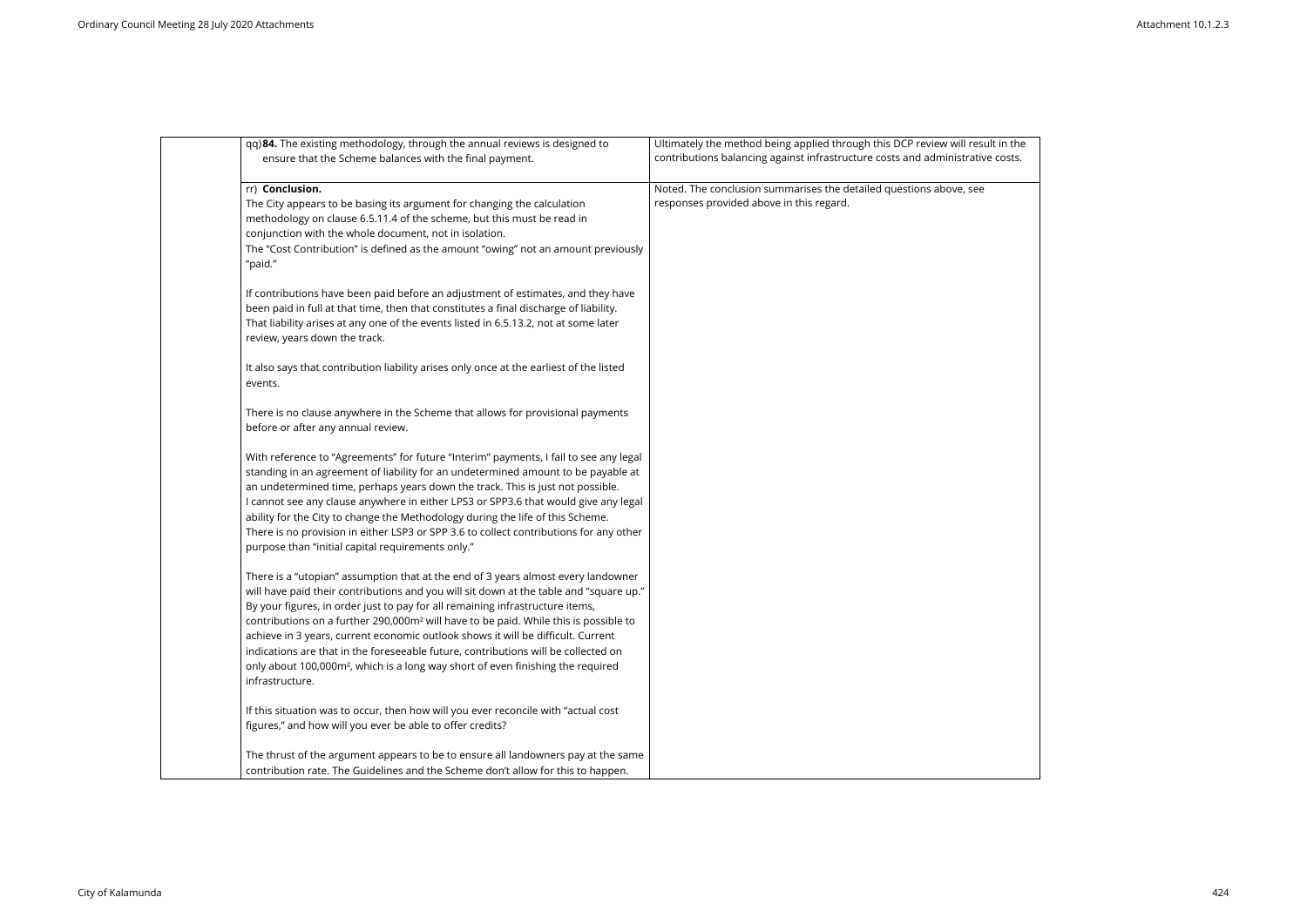| That is why there must be annual reviews and a total review of the Scheme at least<br>every 5 years. Even if the City had borrowed the necessary funds to complete the<br>infrastructure up front, later contributors would pay more than earlier ones<br>because interest would continue to accrue on their unpaid contributions.<br>The letter to landowners notifying of this public submission says that any credit or<br>refund is anticipated to be directed to the original contributing owner, subject to a<br>subsequent owner not objecting.   |                                           |
|----------------------------------------------------------------------------------------------------------------------------------------------------------------------------------------------------------------------------------------------------------------------------------------------------------------------------------------------------------------------------------------------------------------------------------------------------------------------------------------------------------------------------------------------------------|-------------------------------------------|
| Section 6.3.17.2 of SPP 3.6 states: If there is an excess of fundswhen all cost<br>contributions have been made and accounted forthe local government is to refund<br>excess funds to contributing owners for that DCA. To the extent, if any, that it is not<br>reasonably practicable to identify ownersany excess funds shall be applied, to the<br>provision of additional facilities                                                                                                                                                                |                                           |
| Not only is that quite clear, but why would the City want to create or buy into any<br>dispute between the current and former owners of any property?<br>On the matter of equity between contributors, I draw your attention to Cell 9.<br>Contribution Rate = Net Outstanding Costs divided by Remaining Lot Yield.<br>Cell 9 contribution rate has risen from \$7,100 per block to as high as \$27,816 in<br>2015 and back to \$24,187 currently on ever shrinking block sizes.<br>Are there any inequity issues there, or is that just the way it is? |                                           |
| The City must not, and cannot legally pursue any change to the Stage 1 DCP during<br>its agreed 10 year life time. Any issue highlighted by any landowner over previous<br>higher rates is an issue for the City to deal with itself.                                                                                                                                                                                                                                                                                                                    |                                           |
| <b>Submission 4</b>                                                                                                                                                                                                                                                                                                                                                                                                                                                                                                                                      |                                           |
| RE: Forrestfield/High Wycombe Industrial Are a -Stage 1 - Development<br>Contribution Plan (DCP)<br>Further to a letter received dated the 25th March 2020 in relation to the above<br>please find below my submission on the DCP report:                                                                                                                                                                                                                                                                                                                | Noted. These are introductory statements. |
| Introduction                                                                                                                                                                                                                                                                                                                                                                                                                                                                                                                                             |                                           |
| a) These submission are prepared for and on behalf of:                                                                                                                                                                                                                                                                                                                                                                                                                                                                                                   |                                           |
| a. [Company name removed]; and                                                                                                                                                                                                                                                                                                                                                                                                                                                                                                                           |                                           |
| b. [Company name removed], (Developer).                                                                                                                                                                                                                                                                                                                                                                                                                                                                                                                  |                                           |
| b) The Developer seeks to develop a warehouse and office on the land located at<br>Lots 220 & 221 (32 & 26) Nardine Close, High Wycombe WA 6057 (Property).                                                                                                                                                                                                                                                                                                                                                                                              |                                           |

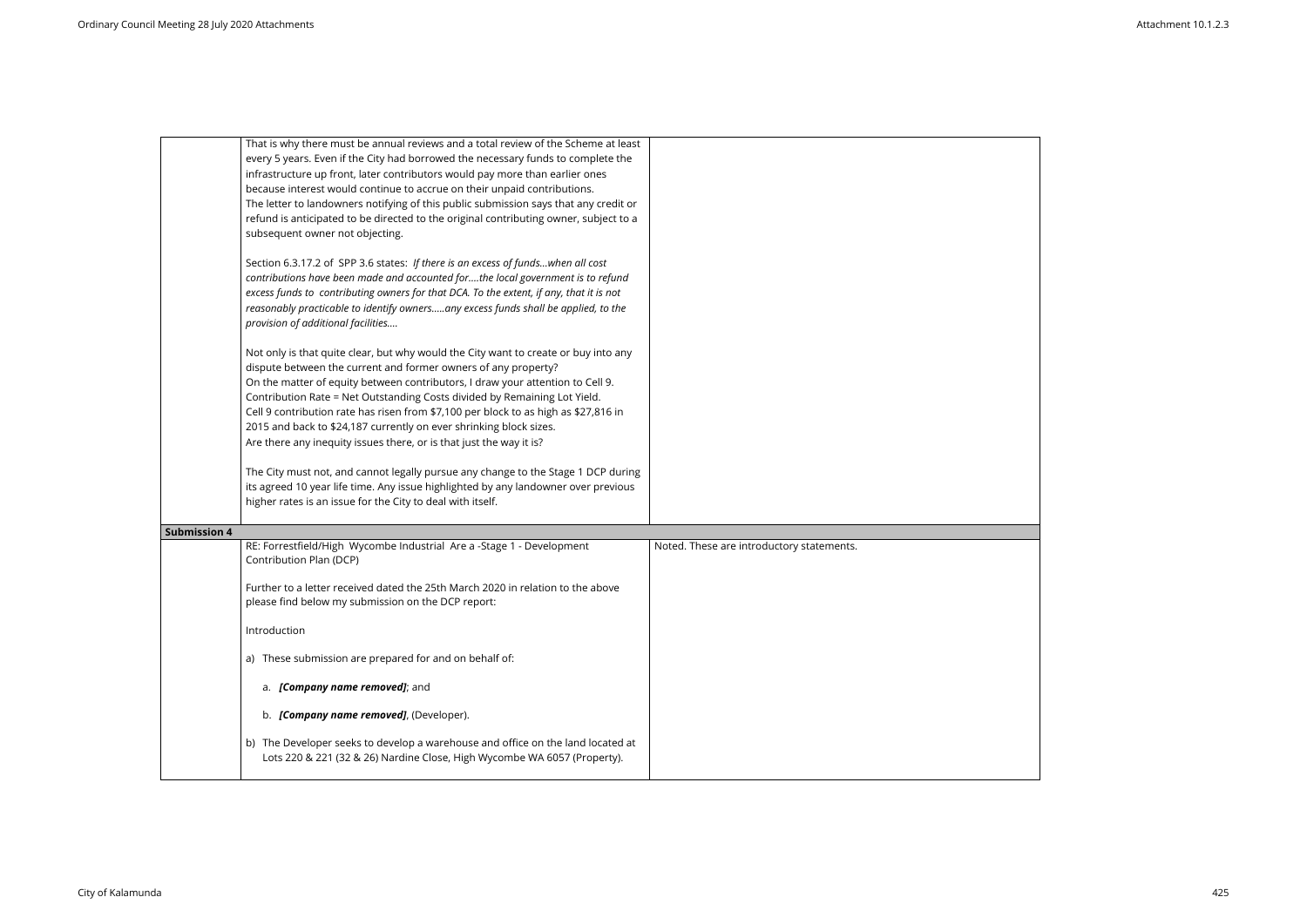| c) The Developer submitted a planning application to the City of Kalamunda (City)                                                               |  |
|-------------------------------------------------------------------------------------------------------------------------------------------------|--|
| on 2 December 2019.                                                                                                                             |  |
| d) The City granted a planning approval on 12 March 2020 subject to a number of<br>conditions (Planning Approval).                              |  |
|                                                                                                                                                 |  |
| e) The Property is located within the City of Kalamunda's "Forrestfield I High                                                                  |  |
| Wycombe Industrial Area - Stage 1", which is subject to a Development<br>Contribution Plan (DCP).                                               |  |
| The City held an Ordinary Council Meeting on 25 February 2020 (OCM).                                                                            |  |
| g) At that OCM, the City's Council passed the following resolutions:                                                                            |  |
| 1. "NOTE the confidential advice in the Confidential Attachment.                                                                                |  |
| 2. NOTE the interpretation of the Method for Calculating Contributions<br>in Schedule 12 of Local Planning Scheme No. 3.                        |  |
| 3. NOTE the approach to deem all Cost Contributions as interim, until                                                                           |  |
| the final Cost Contribution rate is known based on actual costs of                                                                              |  |
| infrastructure, as outlined in this report.<br>4. NOTE the proposed process to reconcile Cost Contributions for all                             |  |
| <i>landowners</i>                                                                                                                               |  |
| of the of the Development Contribution Scheme (scheduled for 2023),<br>as outlined in this report.                                              |  |
| 5. ADOPT the Forrestfield I High Wycombe Industrial Area Development                                                                            |  |
| Contribution Plan Report (Attachment 1) for the purposes of public<br>advertising.                                                              |  |
| 6. ADOPT the interim Cost Contribution Rate of \$23/m2, for the                                                                                 |  |
| purposes of public advertising.                                                                                                                 |  |
| 7. NOTE that the interim rate will be applied immediately to enable the<br>timely issue of development approvals and building licences.         |  |
| 8. AUTHORISE the Chief Executive Officer advertise the interim Cost                                                                             |  |
| Contribution Rate and issue correspondence to landowners<br>accordingly."                                                                       |  |
| h) In respect of the City's decisions made at the OCM to adopt the DCP Report and                                                               |  |
| adopt the "Interim Cost Contribution Rate of \$23/m2" (for the purposes of<br>public advertising), the City seeks submissions by 24 April 2020. |  |
|                                                                                                                                                 |  |
| Set out below are the Developer's submissions on the matter.<br>i)                                                                              |  |

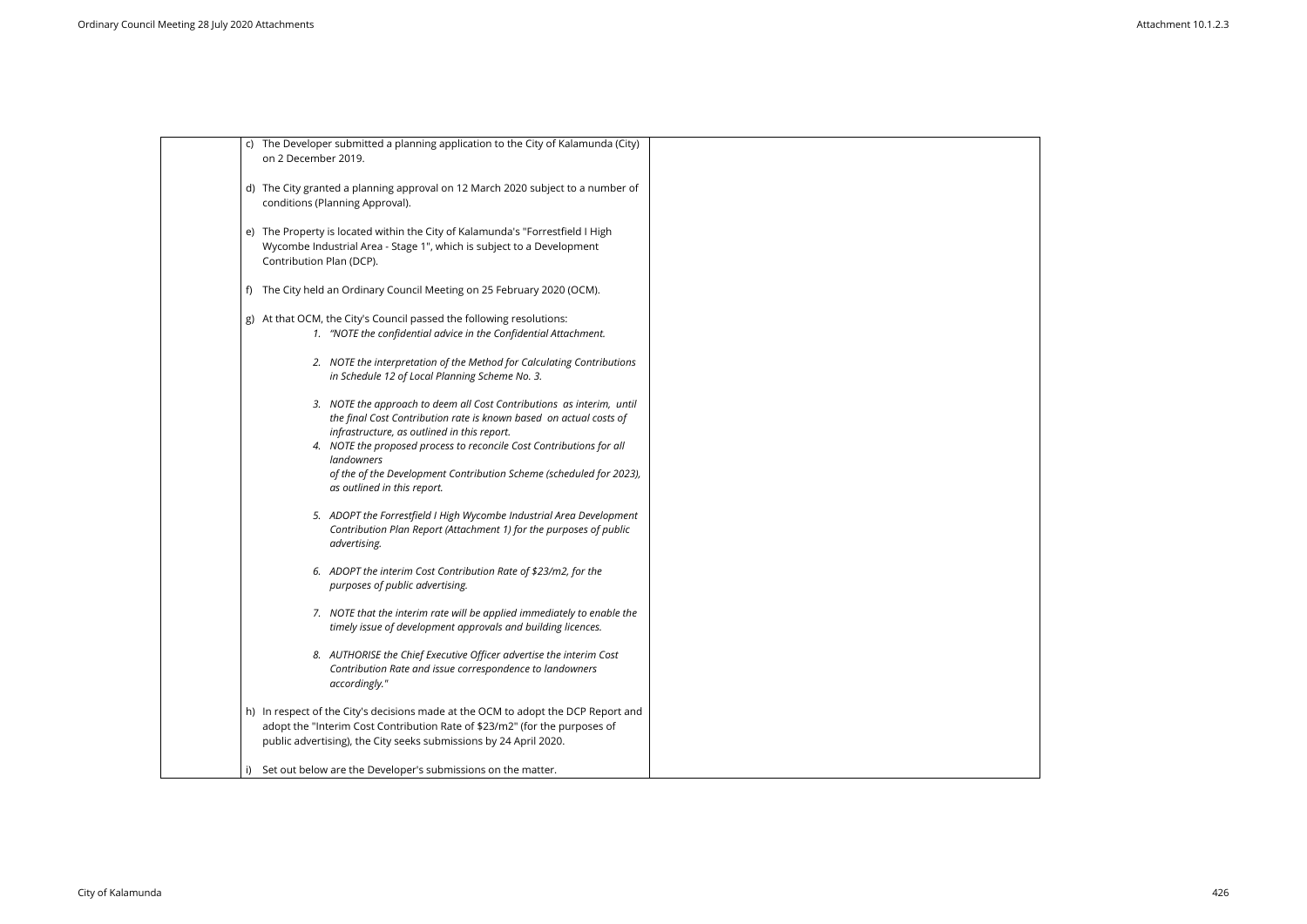| <b>Submissions</b>                                                                                                                                                                                                                                                                                                                                                                                      | Noted.                                                                                                                                                                                                                                                                                  |
|---------------------------------------------------------------------------------------------------------------------------------------------------------------------------------------------------------------------------------------------------------------------------------------------------------------------------------------------------------------------------------------------------------|-----------------------------------------------------------------------------------------------------------------------------------------------------------------------------------------------------------------------------------------------------------------------------------------|
|                                                                                                                                                                                                                                                                                                                                                                                                         |                                                                                                                                                                                                                                                                                         |
| Method for Calculating Contributions - amendment made to DCP without due<br>process                                                                                                                                                                                                                                                                                                                     |                                                                                                                                                                                                                                                                                         |
| The Development Contribution Area is described in Schedule 12 of the City's<br>Local Planning Scheme No. 3 (LPS 3).                                                                                                                                                                                                                                                                                     |                                                                                                                                                                                                                                                                                         |
| Under the heading "Method for Calculating Contributions" in Schedule 12 of<br>k)<br>LPS 3, the DCP states:                                                                                                                                                                                                                                                                                              | Noted.                                                                                                                                                                                                                                                                                  |
| "Contribution rate = Cost of infrastructure items + cost of administrative items<br>(5)<br>Net lot area of OCA (m2)<br>Net lot area = Contribution Area - (Area of Road Reserve + Developed Area)                                                                                                                                                                                                       |                                                                                                                                                                                                                                                                                         |
| Cost Contribution Schedule adopted by the local government for DCA 1 which<br>will be reviewed annually.                                                                                                                                                                                                                                                                                                |                                                                                                                                                                                                                                                                                         |
| Cost of infrastmcture items = remaining infrastructure costs - funds held as<br>money AMO 88 GG 1/5/18"                                                                                                                                                                                                                                                                                                 |                                                                                                                                                                                                                                                                                         |
| At pages 124 - 126 of the OCM Minutes, the City details its "new" method for<br>$\vert$<br>calculating contributions purportedly under the DCP calculation method.                                                                                                                                                                                                                                      | The word "new" was not used in the 25 February 2020 OCM report in the<br>context of describing the method for calculating contributions.                                                                                                                                                |
| m) In particular, the City states at page 126 of the OCM Minutes (emphasis added):                                                                                                                                                                                                                                                                                                                      | Noted.                                                                                                                                                                                                                                                                                  |
| "25. In order to comply with the requirements of LPS3 and SPP3.6, and to<br>proceed with the operation of the DCP in a practical and equitable manner, the<br>equation included in the above Method should still be used, but the City should<br>not have regard to the supplementary notes included below the equation (in<br>particular the use of 'funds held as money' or contributions collected). |                                                                                                                                                                                                                                                                                         |
| 26. This will result in all infrastructure and administrative costs (based on both<br>estimates and on actual costs) being divided by the net lot area (all developable<br>area minus road reserves) and will address the equity issues."                                                                                                                                                               |                                                                                                                                                                                                                                                                                         |
| n) Contrary to the statement in the paragraph 25 that the words below the<br>equation are mere "supplementary notes", there is nothing in Schedule 12 of<br>LPS 3 to that effect or that the additional words below the equation are not part<br>of the substantive "Method for Calculating Contributions" itself.                                                                                      | Cl. 6.5.10.2 of LPS 3 provides that the DCP Report and the Cost Apportionm<br>Schedule are to set out in detail the calculation of the cost contribution for<br>owner in the DCA, " based on the methodology provided in the Development<br>Contribution Place  "(emphasis underlined). |
|                                                                                                                                                                                                                                                                                                                                                                                                         | The clause does not require the methodology in the DCP necessarily to be<br>strictly and literally applied in working out cost contributions, but rather the                                                                                                                            |

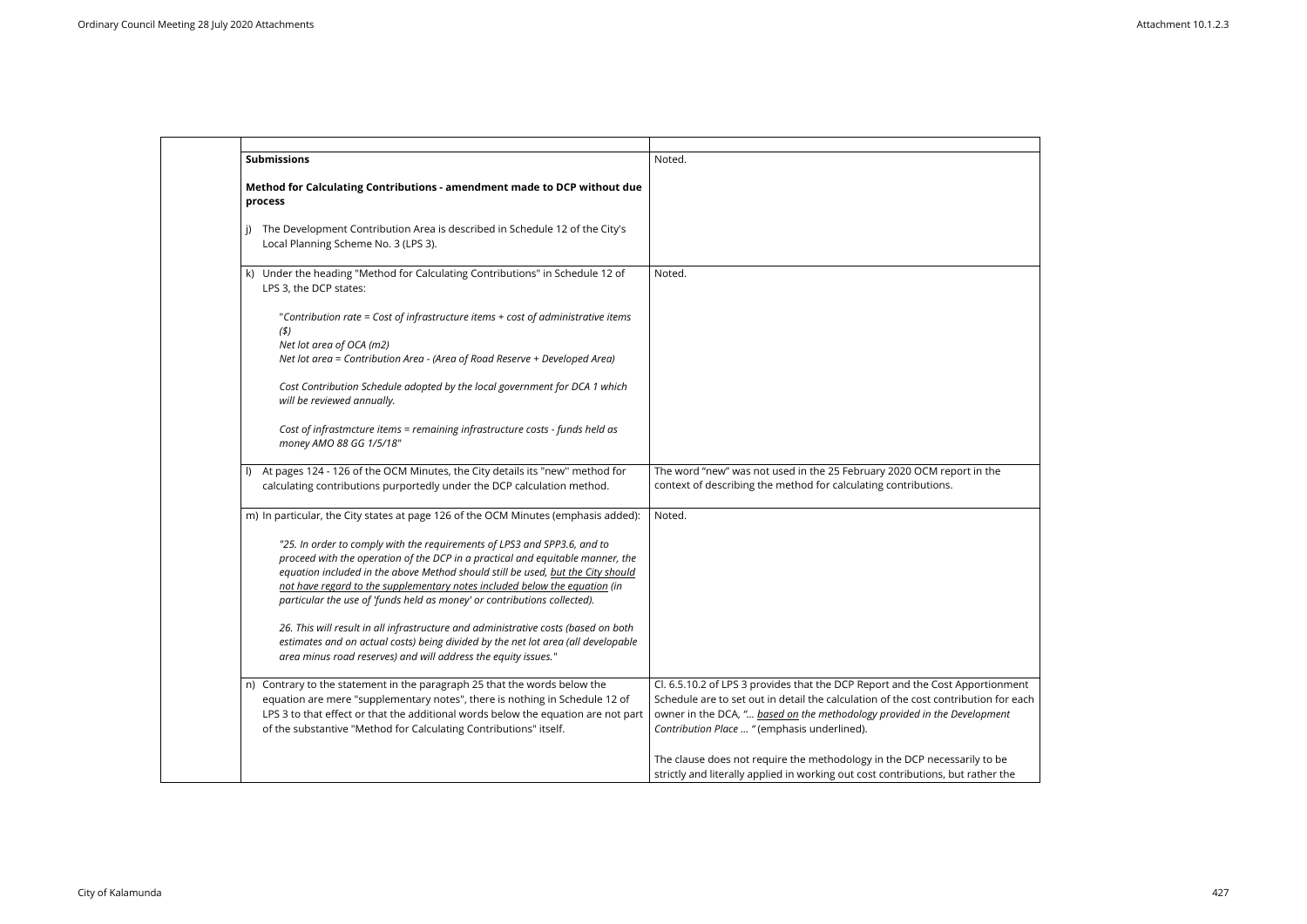|                                                                                                                                                                                                                                                                                                                                                        | calculation of the cost contribution for each owner is to be based on the<br>methodology. As outlined in the OCM report on 25 February 2020, the<br>supplementary notes result in an outcome that is not consistent with the<br>principles underlying development contribution plans.                              |
|--------------------------------------------------------------------------------------------------------------------------------------------------------------------------------------------------------------------------------------------------------------------------------------------------------------------------------------------------------|--------------------------------------------------------------------------------------------------------------------------------------------------------------------------------------------------------------------------------------------------------------------------------------------------------------------|
| o) The City also stated on page 126 of the OCM Minutes: "the interpretation and<br>application of the calculation methodology is required to be reviewed to ensure<br>the arrangement is administered in an equitable manner."                                                                                                                         | Noted.                                                                                                                                                                                                                                                                                                             |
| p) That is, the City wishes to re-interpret the DCP - but by omitting words within<br>the DCP as to the calculation method. In effect, the Council Resolutions seek to<br>repeal parts of the calculation method.                                                                                                                                      | Refer to response to (n) above.                                                                                                                                                                                                                                                                                    |
| q) This is also reflected in the DCP Report itself at page 16 under the heading "3.<br>Development Contribution Methodology".                                                                                                                                                                                                                          | Noted.                                                                                                                                                                                                                                                                                                             |
| Under that heading, the City sets out the equation from Schedule 12 of LPS 3<br>r)<br>but omits the words below the equation.                                                                                                                                                                                                                          | Noted.                                                                                                                                                                                                                                                                                                             |
| s) This is in stark contrast to the 2018 DCP Report at page 11, which sets out the<br>full calculation method from Schedule 12 of LPS 3 and applies the full<br>calculation method to determine the rate.                                                                                                                                              | The reasons for this change in the calculation method is outlined in paragraphs<br>12 - 26 of the Ordinary Council Meeting minutes 25.2.2020.                                                                                                                                                                      |
| What the City is now saying in the DCP Report with respect to the calculation<br>t)<br>method (ie ignoring words and "defined terms" within the DCP as to the<br>calculation method) amounts to an amendment of the DCP (which is a part of<br>LPS 3) without following the due process for amending a local planning scheme.                          | The City has received advice that an amendment is not necessary in order to<br>apply the method of calculation without the supplementary notes, noting the<br>response to (n) above. However, the City will clarify the approach adopted at<br>the Council on 25 February 2020 through an amendment in the future. |
| u) Clause 5.4 of State Planning Policy 3.6 - Development Contributions for<br>Infrastructure (SPP 3.6) states:                                                                                                                                                                                                                                         | Noted.                                                                                                                                                                                                                                                                                                             |
| "A development contribution plan does not have effect until it is incorporated<br>into a local planning scheme. As it forms part of the scheme. the Town Planning<br>Regulations 1967, including advertising procedures and the requirement for<br>Ministerial approval, will apply to the making or amendment of a development<br>contribution plan." |                                                                                                                                                                                                                                                                                                                    |
| v) Also see the comment at the top of page 4696 of SPP 3.6, which is to the same<br>effect.                                                                                                                                                                                                                                                            | Noted.                                                                                                                                                                                                                                                                                                             |
| w) The Town Planning Regulations 1967 (WA) have since been repealed and<br>amendments to local planning schemes are now dealt with by Part 5 of the<br>Planning and Development (Local Planning Schemes) Regulations 2015 (WA).                                                                                                                        | Noted.                                                                                                                                                                                                                                                                                                             |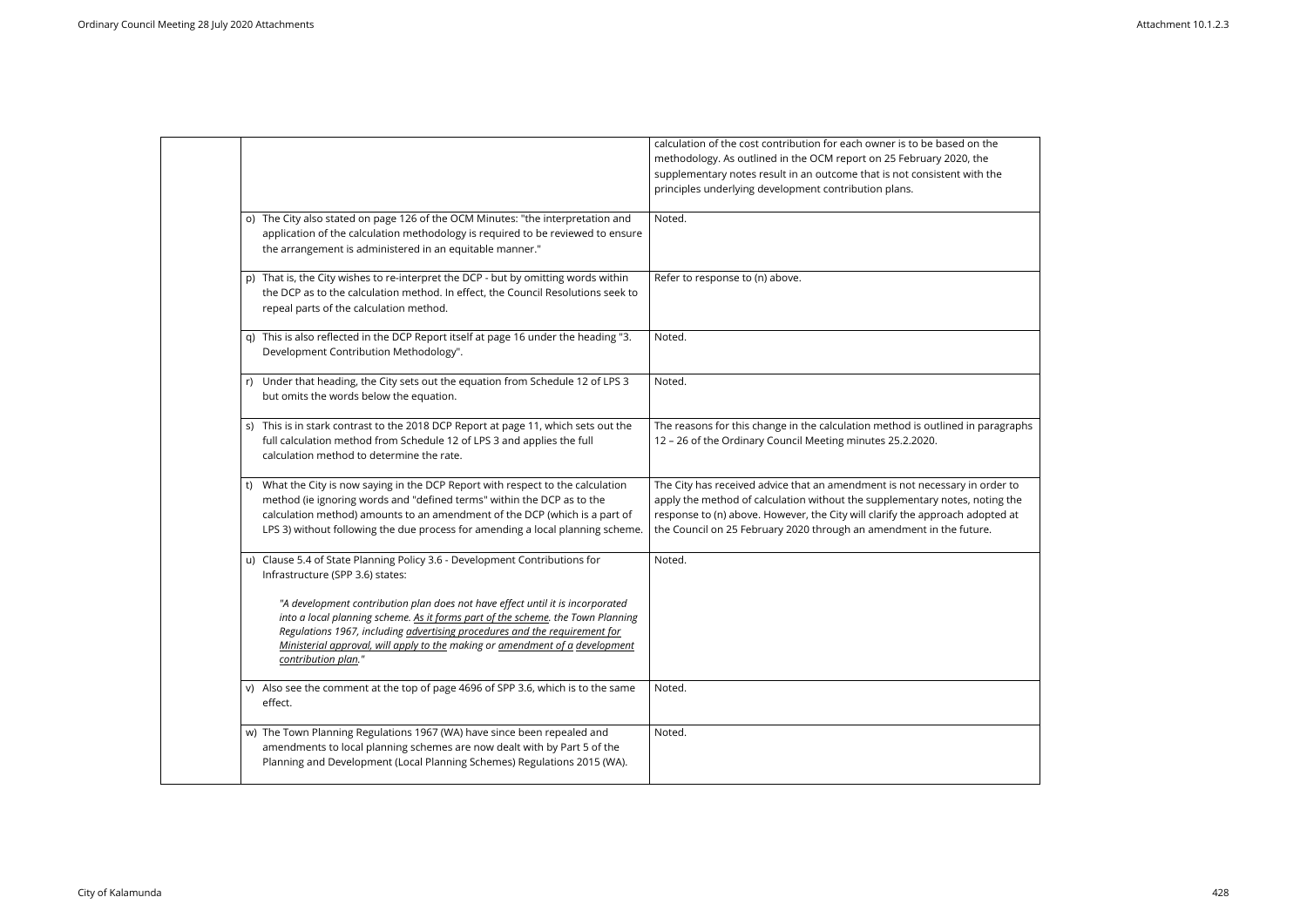| x) Part 5 regulation 34 and Part 7 regulation 72 of the Planning and Development<br>(Local Planning Schemes) Regulations 2015 (WA) require any amendment to a<br>DCP to follow a "complex" scheme amendment process as per Part 5, Division<br>2 of the said regulations.                                                                                                                                                             | Refer to responses to (n) and (t) above.                             |
|---------------------------------------------------------------------------------------------------------------------------------------------------------------------------------------------------------------------------------------------------------------------------------------------------------------------------------------------------------------------------------------------------------------------------------------|----------------------------------------------------------------------|
| y) The City has not complied with those procedural requirements prior to taking<br>the position that the words within the DCP as to the calculation method should<br>now be ignored.                                                                                                                                                                                                                                                  | Refer to responses to (n) and (t) above.                             |
| z) That the DCP Report is to conform with the actual DCP text was acknowledged                                                                                                                                                                                                                                                                                                                                                        | The reasons for this change in methodology is outlined in paragraphs |
| by the City in its 2018 DCP Report at page 14 as follows:                                                                                                                                                                                                                                                                                                                                                                             | of the Ordinary Council Meeting minutes 25 February 2020.            |
| "6.2 Matters Addressed in Development Contribution Plan - Scheme Amendment 88                                                                                                                                                                                                                                                                                                                                                         |                                                                      |
| Through implementation of the DCP there have been a number of<br>interpretations of the DCP Report that are inconsistent with the DCP Scheme.<br>This section of the DCP Report identifies the matters that have been addressed in<br>a review of the DCP Scheme to ensure the DCP Report operates in conformance<br>with the DCP Scheme.                                                                                             |                                                                      |
| Subsequent to adoption of this DCP Report the City will initiate the process to<br>ensure the DCP Scheme is brought into alignment.                                                                                                                                                                                                                                                                                                   |                                                                      |
| Methodology for the valuation of land. The DCP Scheme refers to the<br>$\circ$<br>static feasibility model in order to determine the value of land. This has<br>not been the case for implementation of the DCP where a direct<br>comparison approach has been utilised. The DCP Scheme needs to reflect<br>the land value approach taken to date. It is not uncommon for the<br>valuation approach to be deferred to the DCP Report. |                                                                      |
| Cul-de-sac at the intersection of Berkshire Road and Milner Road has<br>$\circ$<br>been modified to a through connection.                                                                                                                                                                                                                                                                                                             |                                                                      |
| Include the construction of Bonser Road (Road 1) and not just the land<br>$\circ$<br>component.                                                                                                                                                                                                                                                                                                                                       |                                                                      |
| Calculation methodology changed to Net Lot Area not Total Lot Area and<br>$\circ$<br>additional definition provided for clarity."                                                                                                                                                                                                                                                                                                     |                                                                      |
| aa) In short, section 6.2 of the 2018 DCP Report acknowledges that a DCP Report                                                                                                                                                                                                                                                                                                                                                       | The reasons for this change in methodology is outlined in paragraphs |
| and its practical application must conform with the DCP text itself.                                                                                                                                                                                                                                                                                                                                                                  | of the Ordinary Council Meeting minutes 25 February 2020.            |
| bb) Alternatively, the City is required to follow the necessary procedural steps to<br>amend a local planning scheme, such as was done for Local Planning Scheme<br>No. 3 - Amendment No. 88, if the City wishes to amend the DCP to allow for a                                                                                                                                                                                      | Refer to responses to (n) and (t) above.                             |

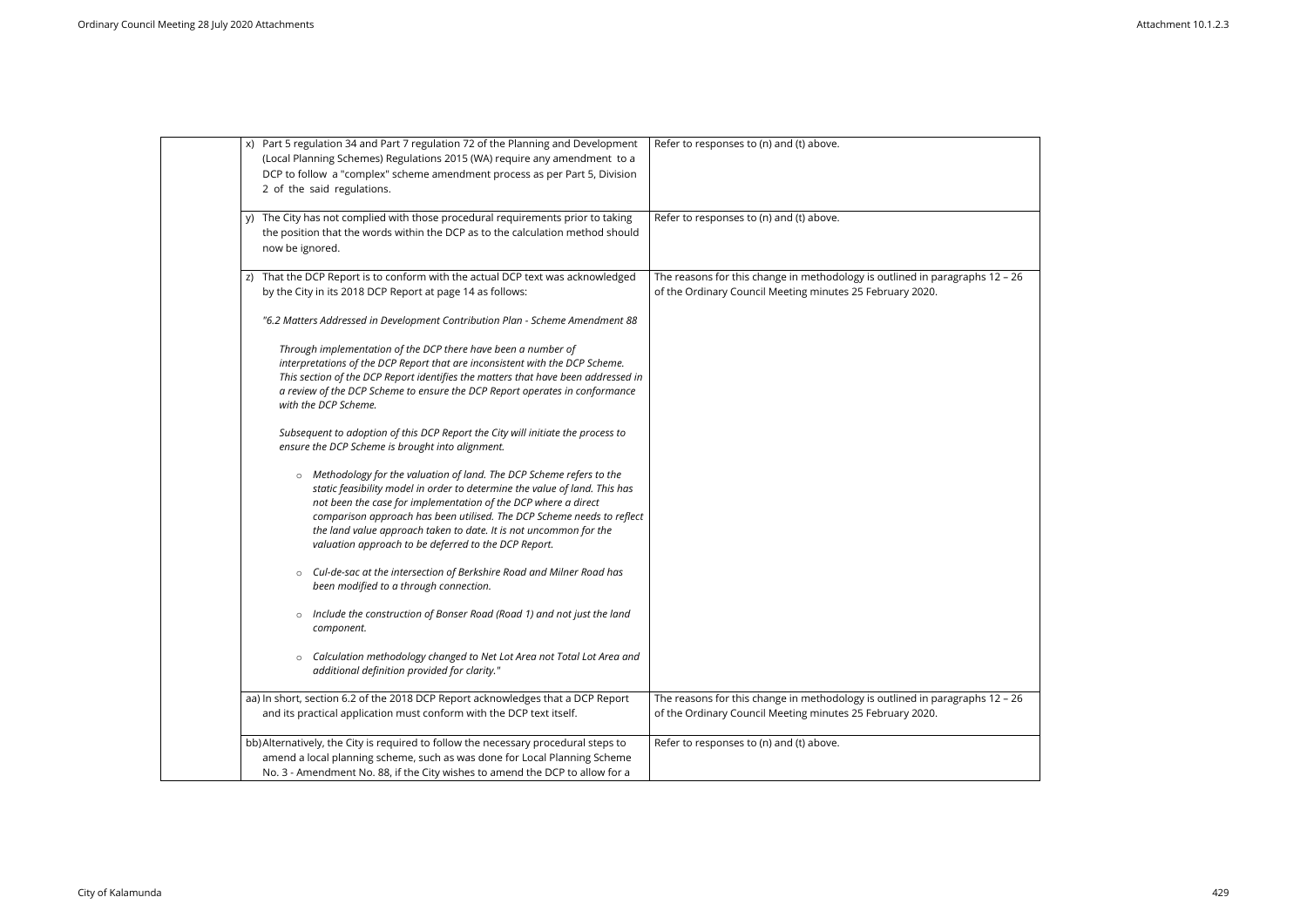

| new, amended application of the scheme.                                                                                                                                                                                                                                                                                                                                                                                                                                                                                                                                            |                                                                                                                                                                                                            |
|------------------------------------------------------------------------------------------------------------------------------------------------------------------------------------------------------------------------------------------------------------------------------------------------------------------------------------------------------------------------------------------------------------------------------------------------------------------------------------------------------------------------------------------------------------------------------------|------------------------------------------------------------------------------------------------------------------------------------------------------------------------------------------------------------|
| cc) It is also noted that, despite the similarities in form and content between the<br>2018 and 2020 DCP Reports, section 6.2 has been omitted from the 2020 DCP<br>Report.                                                                                                                                                                                                                                                                                                                                                                                                        | The reasons for this change in methodology is outlined in paragraphs 12 -<br>of the Ordinary Council Meeting minutes 25 February 2020. A summary of<br>these reasons will be inserted into the DCP Report. |
| dd) Section 6 of the 2020 DCP Report merely states, on page 19:                                                                                                                                                                                                                                                                                                                                                                                                                                                                                                                    | Noted.                                                                                                                                                                                                     |
| "6. Operational Matters                                                                                                                                                                                                                                                                                                                                                                                                                                                                                                                                                            |                                                                                                                                                                                                            |
| This section of the DCP Report addresses various operational matters associated<br>with the DCP.                                                                                                                                                                                                                                                                                                                                                                                                                                                                                   |                                                                                                                                                                                                            |
| <b>6.1 Principles</b>                                                                                                                                                                                                                                                                                                                                                                                                                                                                                                                                                              |                                                                                                                                                                                                            |
| Refer Clause 6.5.6 of LPS3."                                                                                                                                                                                                                                                                                                                                                                                                                                                                                                                                                       |                                                                                                                                                                                                            |
| Deeming all cost contributions as "interim" - breach of planning principles                                                                                                                                                                                                                                                                                                                                                                                                                                                                                                        | The word "new" was note used in the 25 February 2020 OCM report in the<br>context of describing the reconciliation process at the conclusion of the DC                                                     |
| ee) The City now seeks to deem all cost contributions, including those already paid,<br>as "interim" cost contributions to allow for a "new" reconciliation process at the<br>conclusion of the DCP.                                                                                                                                                                                                                                                                                                                                                                               |                                                                                                                                                                                                            |
| ff) As stated on page 128 of the OCM Minutes:                                                                                                                                                                                                                                                                                                                                                                                                                                                                                                                                      | Noted.                                                                                                                                                                                                     |
| "43. In summary, based on the requirements of LPS3 and SPP3.6, Cost<br>Contributions that have been made to date are considered interim payments (in<br>the absence of any formal agreement). Furthermore, all future contributions will<br>be considered interim payments until the end of the DCP.                                                                                                                                                                                                                                                                               |                                                                                                                                                                                                            |
| 44. At the conclusion of the DCP, when the final contribution rate is known<br>(based on actual costs of all infrastructure), all previous interim contributions<br>made will need to be reconciled against the final rate based on actual costs of<br>the final list of infrastructure items delivered."                                                                                                                                                                                                                                                                          |                                                                                                                                                                                                            |
| gg) The 2020 DCP Report also states below the table of Estimated Costs on page 15:                                                                                                                                                                                                                                                                                                                                                                                                                                                                                                 | Noted.                                                                                                                                                                                                     |
| "Initial versions of the DCP calculated contributions based on a gross area<br>(calculated based on total land area) and collected on a net area (deducting<br>areas for road reservations). This resulted in a short fall of contributions of<br>approximately \$195,463. Under the previous DCP calculation methodology, the<br>short fall was proposed to be dealt with by Council at the end of the DCP. As a<br>result of the most recent review and with all payments being considered interim<br>until the conclusion of the DCP, the shortfall will no longer occur as all |                                                                                                                                                                                                            |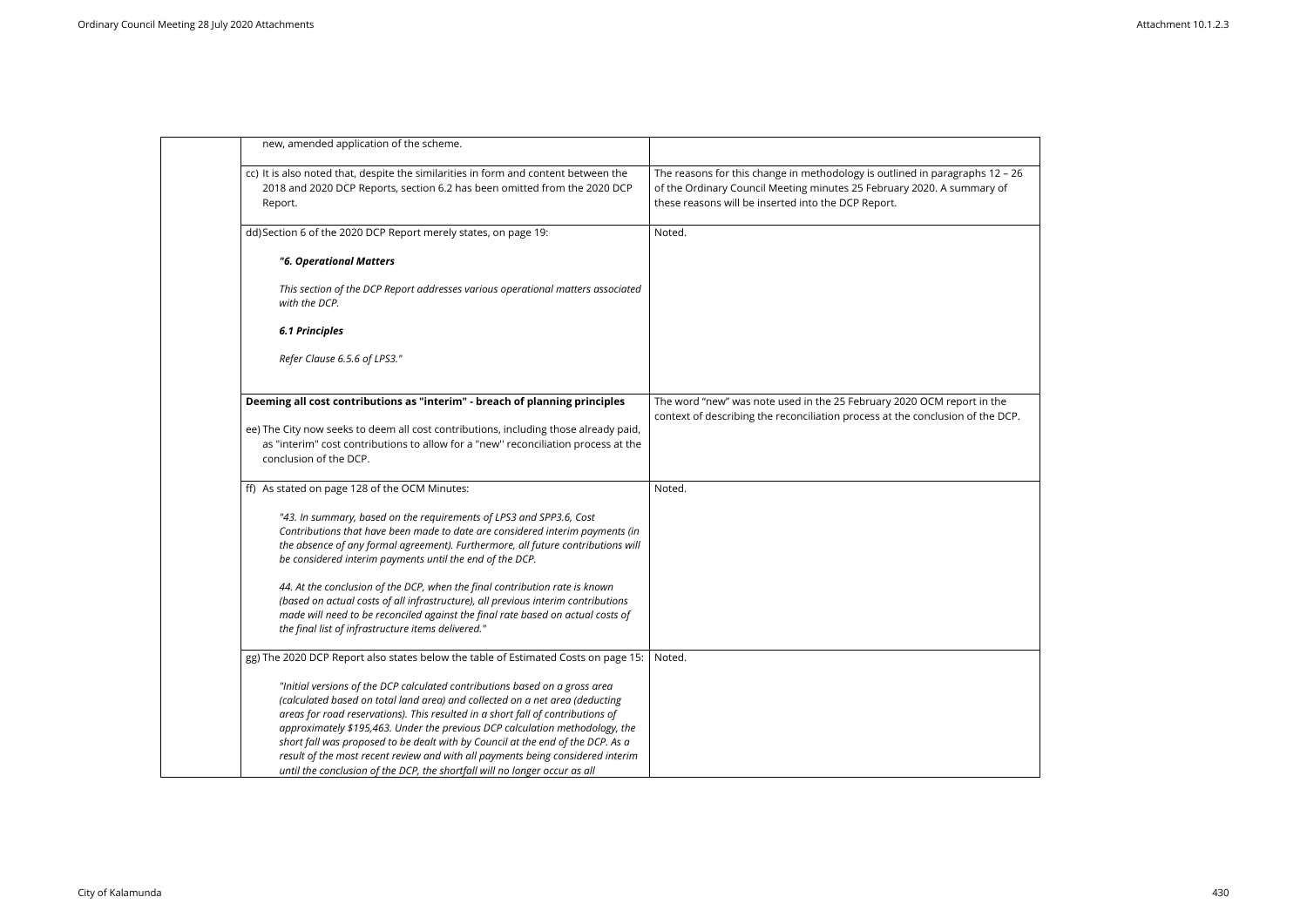| contributions will be reconciled to the final DCP amount. In this context, the<br>deduction that was previously included has been removed from the calculation<br>of the DCP rate."                                                                                                               |                                                                                                                                                                                                                                                                                                                                                                                                                                                                                                                                                                                                                                                                                                                                                                                                                                                       |
|---------------------------------------------------------------------------------------------------------------------------------------------------------------------------------------------------------------------------------------------------------------------------------------------------|-------------------------------------------------------------------------------------------------------------------------------------------------------------------------------------------------------------------------------------------------------------------------------------------------------------------------------------------------------------------------------------------------------------------------------------------------------------------------------------------------------------------------------------------------------------------------------------------------------------------------------------------------------------------------------------------------------------------------------------------------------------------------------------------------------------------------------------------------------|
| hh) It is submitted that the City's proposed amendments to the calculation method<br>and proposed deeming of all cost contributions as "interim" will result in a<br>contributor's actual required cost contribution no longer being transparent or<br>certain, in breach of planning principles. | The purpose of the adopted approach is to make a responsible and<br>considerate provision enabling landowners to comply with the obligation to<br>make a cost contribution, and ensuring that the cost contribution made will be<br>equitable, consistent with contributions made by other owners, and<br>transparent.                                                                                                                                                                                                                                                                                                                                                                                                                                                                                                                                |
|                                                                                                                                                                                                                                                                                                   | Regarding the principle of certainty, the rate finally assessed by the method of<br>calculation applied will be fair and equitable. A rate assessed before all costs<br>are finally ascertained, should not be treated as a final rate to determine<br>contributions for the simple reason that in doing so, a greater burden for the<br>finally ascertained infrastructure costs may fall upon subsequent contributing<br>landowners, and vice versa. A rate assessed early in the life of the DCP may<br>result in an unrealistically high level of contributions operating unfairly against<br>the interest of early contributors, and therefore to the unfair advantage of later<br>contributors. The approach in this case is a pathway to achieving an ultimate<br>fair outcome, and therefore provides ultimate certainty and fairness/equity. |
| ii) There is a breach of SPP 3.6 planning principles under the following<br>emphasised parts:                                                                                                                                                                                                     | Comments provided in the below following rows.                                                                                                                                                                                                                                                                                                                                                                                                                                                                                                                                                                                                                                                                                                                                                                                                        |
| "4. OBJECTIVES OF THE POLICY                                                                                                                                                                                                                                                                      |                                                                                                                                                                                                                                                                                                                                                                                                                                                                                                                                                                                                                                                                                                                                                                                                                                                       |
| The objectives of this policy are-                                                                                                                                                                                                                                                                |                                                                                                                                                                                                                                                                                                                                                                                                                                                                                                                                                                                                                                                                                                                                                                                                                                                       |
| to promote the efficient and effective provision of public infrastructure<br>and facilities to meet the demands arising from new growth and development;                                                                                                                                          |                                                                                                                                                                                                                                                                                                                                                                                                                                                                                                                                                                                                                                                                                                                                                                                                                                                       |
| to ensure that development contributions are necessary and relevant to<br>the development to be permitted and are charged equitably among those<br>benefiting from the infrastructure and facilities to be provided;                                                                              |                                                                                                                                                                                                                                                                                                                                                                                                                                                                                                                                                                                                                                                                                                                                                                                                                                                       |
| to ensure consistency and transparency in the system for apportioning,<br>collecting and spending development contributions;                                                                                                                                                                      |                                                                                                                                                                                                                                                                                                                                                                                                                                                                                                                                                                                                                                                                                                                                                                                                                                                       |
| to ensure the social we/l-being of communities arising from, or affected<br>by, development.                                                                                                                                                                                                      |                                                                                                                                                                                                                                                                                                                                                                                                                                                                                                                                                                                                                                                                                                                                                                                                                                                       |
| Principles underlying development contributions<br>5.2                                                                                                                                                                                                                                            |                                                                                                                                                                                                                                                                                                                                                                                                                                                                                                                                                                                                                                                                                                                                                                                                                                                       |
| Development contributions must be levied in accordance with the following<br>principles-                                                                                                                                                                                                          |                                                                                                                                                                                                                                                                                                                                                                                                                                                                                                                                                                                                                                                                                                                                                                                                                                                       |

| ion to     |  |
|------------|--|
| le will be |  |

ethod of all costs contributions in tributing y against ge of later -<br>Jltimate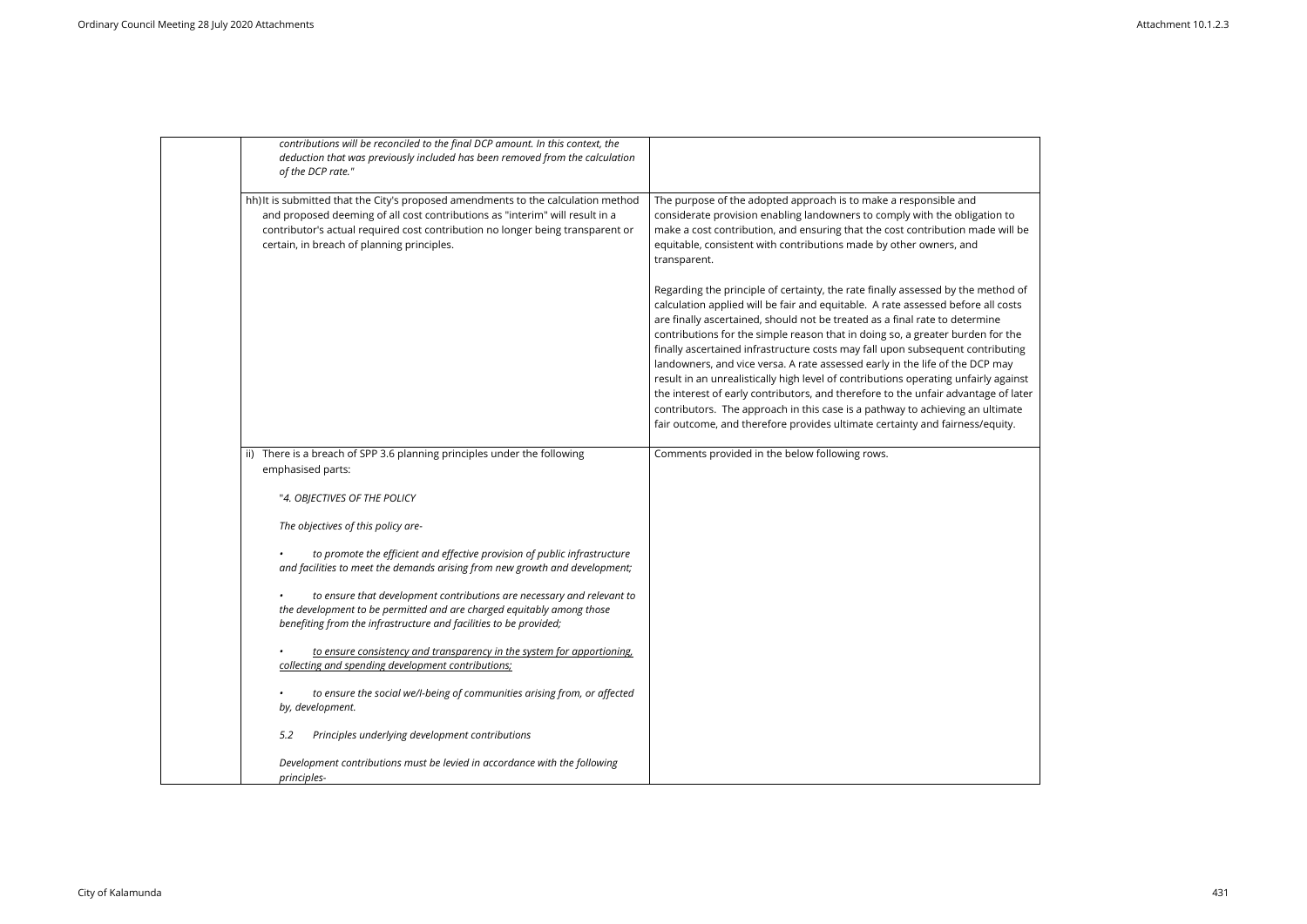|  |  | Need and the nexus |
|--|--|--------------------|
|  |  |                    |

*The need for the infrastructure included in the development contribution plan must be clearly demonstrated (need) and the connection between the development and the demand created should be clearly established (nexus).*

*2. Transparency*

*Both the method for calculating the development contribution and the manner in which it is applied should be clear, transparent and simple to understand and administer.*

*3. Equity*

*Development contributions should be levied from all developments within a development contribution area, based on their relative contribution to need.*

*4. Certainty*

*All development contributions should be clearly identified and methods of accounting for escalation agreed upon at the commencement of a development.*

*5. Efficiency*

*Development contributions should be justified on a whole of life capital cost basis consistent with maintaining financial discipline on service providers by precluding over recovery of costs.*

*6. Consistency*

*Development contributions should be applied uniformly across a Development Contribution Area and the methodology for applying contributions should be* consistent.

*7. Right of consultation and arbitration*

*Land owners and developers have the right to be consulted on the manner in which development contributions are determined. They also have the opportunity to seek a review by an independent third party if they believe that the calculation of the contributions is not reasonable in accordance with the procedures set out in the draft Model Scheme Text in appendix 2.*

*8. Accountable*

*There must be accountability in the manner in which development contributions* 

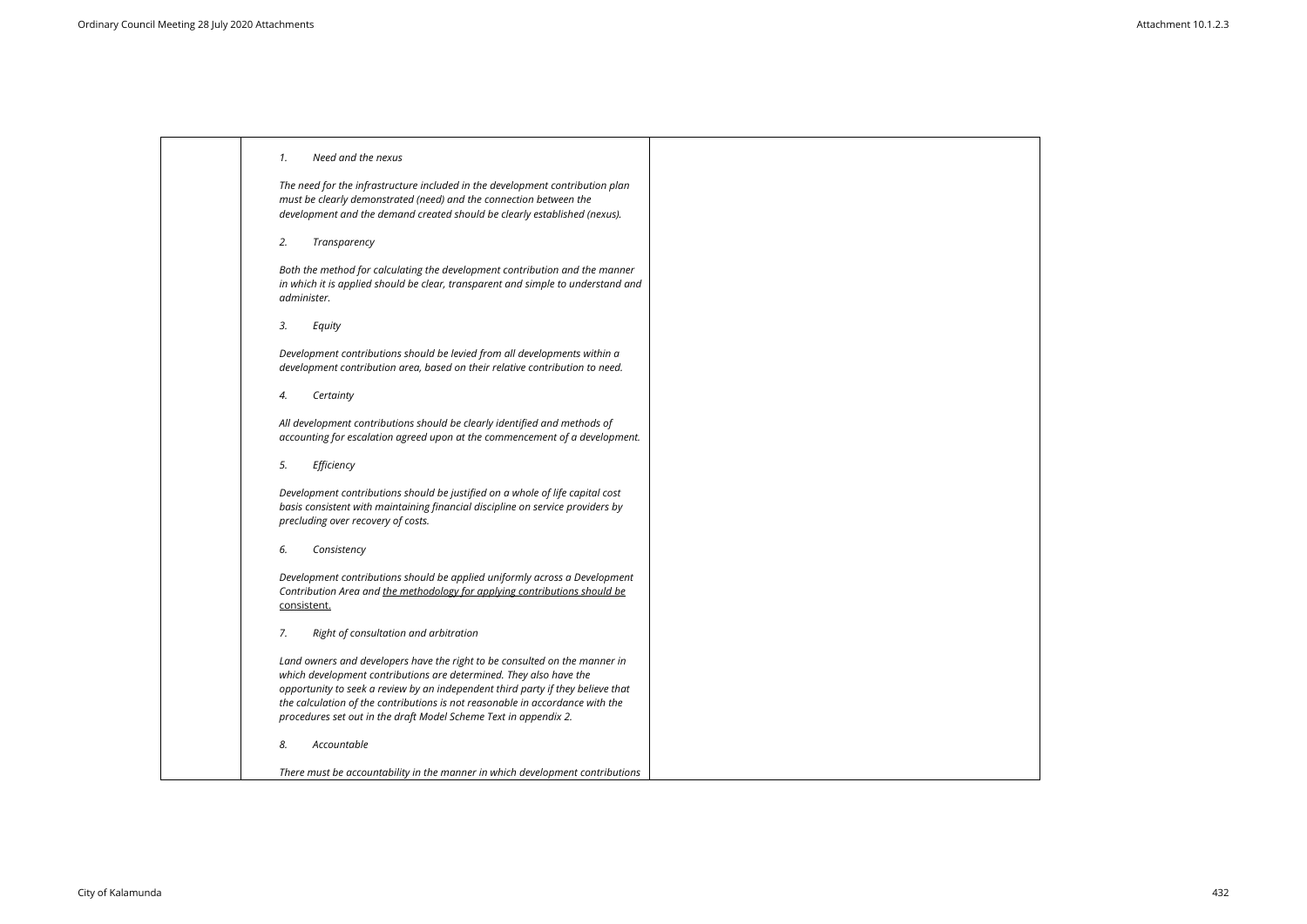| are determined and expended.                                                                                                                                                                                                                                                                                                                           |                                                |
|--------------------------------------------------------------------------------------------------------------------------------------------------------------------------------------------------------------------------------------------------------------------------------------------------------------------------------------------------------|------------------------------------------------|
| 5.7 Development contributions not to be imposed as a condition of rezoning                                                                                                                                                                                                                                                                             |                                                |
| Local governments are not to impose development contributions beyond the<br>scope of Western Australian Planning Commission policy as conditions or<br>prerequisites for rezoning. The rezoning process is not to be used to impose<br>unreasonable demands on land development outside the scope of Western<br>Australian Planning Commission policy. |                                                |
| Development contributions must be formulated through an open and<br>transparent process, with the opporlunity to comment in accordance with the<br>process specified in 5.3. or through development contribution plans or voluntary<br>agreements that are transparent and follow the due planning process."                                           |                                                |
| There is also a breach of LPS 3 planning principles at cl 6.5.6 (emphasis added):                                                                                                                                                                                                                                                                      | Comments provided below in the following rows. |
| "6.5.6 Guiding principles for development contribution plans                                                                                                                                                                                                                                                                                           |                                                |
| The Development Contribution Plan for any Development Contribution Area is to<br>be prepared in accordance with the following principles -                                                                                                                                                                                                             |                                                |
| Need and the nexus<br>a)                                                                                                                                                                                                                                                                                                                               |                                                |
| The need for the Infrastructure included in the plan must be clearly<br>demonstrated (need) and the connection between the development and the<br>demand created should be clearly established (nexus).                                                                                                                                                |                                                |
| b)<br>Transparency                                                                                                                                                                                                                                                                                                                                     |                                                |
| Both the method for calculating the development contribution and the manner<br>in which it is applied should be clear. transparent and simple to understand and<br>administer.                                                                                                                                                                         |                                                |
| C)<br>Equity                                                                                                                                                                                                                                                                                                                                           |                                                |
| Development contributions should be levied from all developments within a<br>Development Contribution Area, based on their relative contribution to need.                                                                                                                                                                                              |                                                |
| Certainty<br>d)                                                                                                                                                                                                                                                                                                                                        |                                                |
| All development contributions should be clearly identified and methods of<br>accounting for cost adjustments determined at the commencement of a<br>development.                                                                                                                                                                                       |                                                |
| Efficiency<br>e)                                                                                                                                                                                                                                                                                                                                       |                                                |

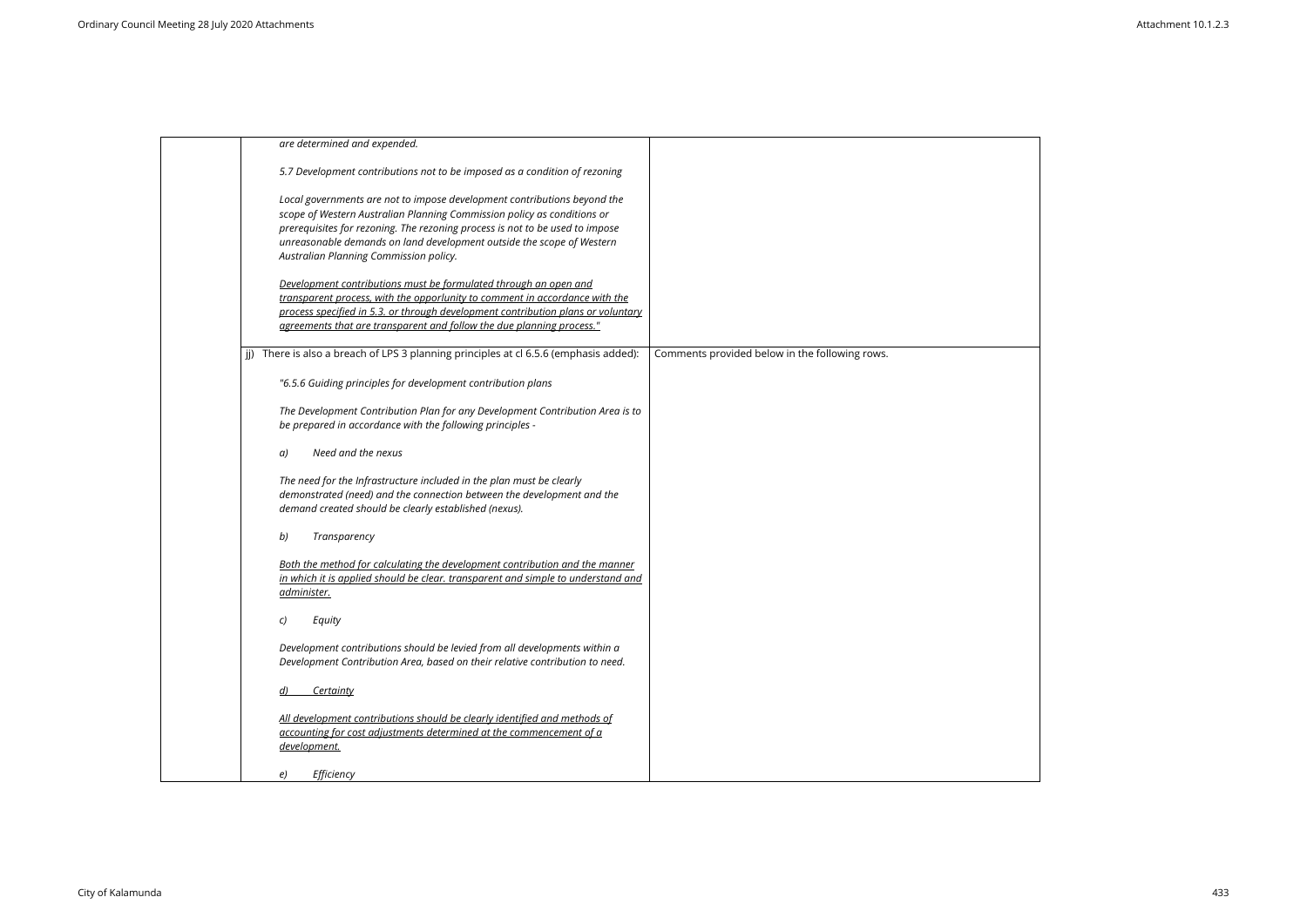| Development contribution should be justified on a whole of life capital cost basis<br>consistent with maintaining financial discipline on service providers by<br>precluding over recovery of costs.                                                                                                                                                                                                              |                                                                                                                                                                                                                                                                                                                                                                                                                                                                                                                                                                                                                                                                                      |
|-------------------------------------------------------------------------------------------------------------------------------------------------------------------------------------------------------------------------------------------------------------------------------------------------------------------------------------------------------------------------------------------------------------------|--------------------------------------------------------------------------------------------------------------------------------------------------------------------------------------------------------------------------------------------------------------------------------------------------------------------------------------------------------------------------------------------------------------------------------------------------------------------------------------------------------------------------------------------------------------------------------------------------------------------------------------------------------------------------------------|
| f)<br>Consistency                                                                                                                                                                                                                                                                                                                                                                                                 |                                                                                                                                                                                                                                                                                                                                                                                                                                                                                                                                                                                                                                                                                      |
| Development contributions should be applied uniformly across a development<br>contribution area and the methodology for applying contributions should be<br><u>consistent.</u>                                                                                                                                                                                                                                    |                                                                                                                                                                                                                                                                                                                                                                                                                                                                                                                                                                                                                                                                                      |
| Right of consultation and review<br>g)                                                                                                                                                                                                                                                                                                                                                                            |                                                                                                                                                                                                                                                                                                                                                                                                                                                                                                                                                                                                                                                                                      |
| Owners have the right to be consulted on the manner in which development<br>contributions are determined. They also have the opporlunity to seek a review by<br>an independent third parly if they believe the calculation of the costs forming<br>parl of the contributions is not reasonable.                                                                                                                   |                                                                                                                                                                                                                                                                                                                                                                                                                                                                                                                                                                                                                                                                                      |
| Accountable<br>h)                                                                                                                                                                                                                                                                                                                                                                                                 |                                                                                                                                                                                                                                                                                                                                                                                                                                                                                                                                                                                                                                                                                      |
| There must be accountability in the manner in which development contributions<br>are determined and expended."                                                                                                                                                                                                                                                                                                    |                                                                                                                                                                                                                                                                                                                                                                                                                                                                                                                                                                                                                                                                                      |
| kk) It is noted that the OCM Minutes stated on page 126:                                                                                                                                                                                                                                                                                                                                                          | Noted.                                                                                                                                                                                                                                                                                                                                                                                                                                                                                                                                                                                                                                                                               |
| "23. The [previous] approach has resulted in a situation that is inconsistent with<br>the overarching principles of determining infrastructure contributions (outlined<br>in SPP3.6) and specifically the principle of equity. Accordingly, the interpretation<br>and application of the calculation methodology is required to be reviewed to<br>ensure the arrangement is administered in an equitable manner." |                                                                                                                                                                                                                                                                                                                                                                                                                                                                                                                                                                                                                                                                                      |
| II) However, it is submitted that in seeking to apply the principle of equity above<br>all else, the City's revised method of calculating cost contributions, particularly<br>the new automatic deeming of all cost contributions as "interim", breaches<br>other planning principles, especially those of Transparency and Certainty.<br>The proposed reconciliation process constitutes retrospective action in | The purpose of the adopted approach is to make a responsible and<br>considerate provision enabling landowners to comply with the obligation to<br>make a cost contribution, and ensuring that the cost contribution made will be<br>equitable, consistent with contributions made by other owners, and<br>transparent.                                                                                                                                                                                                                                                                                                                                                               |
| contravention of both SPP 3.6 and LPS 3                                                                                                                                                                                                                                                                                                                                                                           | Regarding the principle of certainty, the rate finally assessed by the method of<br>calculation applied will be fair and equitable. A rate assessed before all costs<br>are finally ascertained, should not be treated as a final rate to determine<br>contributions for the simple reason that in doing so, a greater burden for the<br>finally ascertained infrastructure costs may fall upon subsequent contributing<br>landowners, and vice versa. A rate assessed early in the life of the DCP may<br>result in an unrealistically high level of contributions operating unfairly against<br>the interest of early contributors, and therefore to the unfair advantage of later |

| ation to     |  |
|--------------|--|
| ade will be  |  |
|              |  |
|              |  |
| method of    |  |
| e all costs  |  |
| mine         |  |
| en for the   |  |
| ntributing   |  |
| CP may       |  |
| irly against |  |
| age of later |  |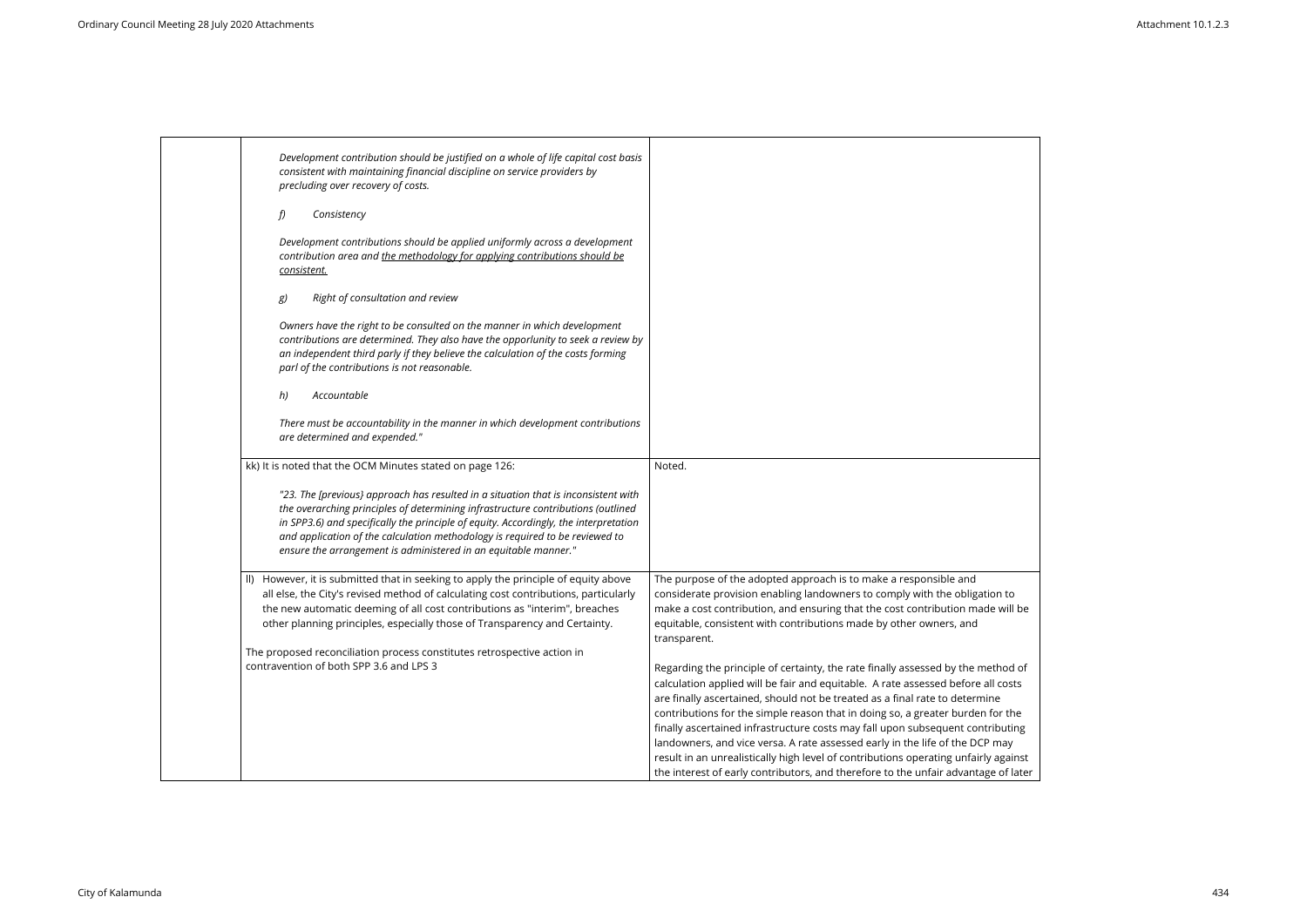

|                                                                                                                                                                                                                                                                                                                                                                                                                                                                                                                                                                                                                                           | contributors. The approach in this case is a pathway to achieving an<br>fair outcome, and therefore provides ultimate certainty and fairness/ |
|-------------------------------------------------------------------------------------------------------------------------------------------------------------------------------------------------------------------------------------------------------------------------------------------------------------------------------------------------------------------------------------------------------------------------------------------------------------------------------------------------------------------------------------------------------------------------------------------------------------------------------------------|-----------------------------------------------------------------------------------------------------------------------------------------------|
| Clause 5.3 of SPP 3.6 sets out how development contributions are to be<br>mm)<br>imposed (underlined emphasis added):                                                                                                                                                                                                                                                                                                                                                                                                                                                                                                                     | Noted.                                                                                                                                        |
| "5.3 Imposition of development contributions                                                                                                                                                                                                                                                                                                                                                                                                                                                                                                                                                                                              |                                                                                                                                               |
| Development contributions may relate to the requirements of public utility<br>providers (such as water, sewerage, and electricity), state government<br>requirements and the requirements of local government.                                                                                                                                                                                                                                                                                                                                                                                                                            |                                                                                                                                               |
| Where local governments are seeking development contributions beyond the<br>standard provisions outlined in appendix 1, they must be supported by a<br>development contribution plan which identifies the need for such infrastructure<br>for the relevant development contribution area or by a voluntary agreement<br>between a developer and the relevant local government. This need may not arise<br>where there is one development and the need for the development contribution<br>is created by that development. Any condition for contributions in this case must<br>be consistent with the principles outlined in section 5.2. |                                                                                                                                               |
| There are three stages to the imposition of development contributions.                                                                                                                                                                                                                                                                                                                                                                                                                                                                                                                                                                    |                                                                                                                                               |
| 5.3.1 Development contributions are formulated and agreed.                                                                                                                                                                                                                                                                                                                                                                                                                                                                                                                                                                                |                                                                                                                                               |
| The development contribution plan is used to prescribe the cost contributions for<br>owners in a development contribution area. Areas requiring a development<br>contribution plan, and the infrastructure needs and costs for such area, will<br>genera/ly be identified as part of the process of developing or amending<br>planning schemes.                                                                                                                                                                                                                                                                                           |                                                                                                                                               |
| 5.3.2. Development contributions are calculated and applied.                                                                                                                                                                                                                                                                                                                                                                                                                                                                                                                                                                              |                                                                                                                                               |
| Development contributions are generally calculated and applied by way of<br>conditions of subdivision, strata subdivision or development, particularly in<br>greenfield areas. Development contributions may also be sought in infill and<br>redevelopment areas at the time of subdivision, strata subdivision or<br>development.                                                                                                                                                                                                                                                                                                        |                                                                                                                                               |
| They may be calculated and applied as-                                                                                                                                                                                                                                                                                                                                                                                                                                                                                                                                                                                                    |                                                                                                                                               |
| standard conditions of subdivision or strata subdivision;                                                                                                                                                                                                                                                                                                                                                                                                                                                                                                                                                                                 |                                                                                                                                               |
| conditions of development.                                                                                                                                                                                                                                                                                                                                                                                                                                                                                                                                                                                                                |                                                                                                                                               |
| Alternatively, contributions can be implemented through voluntary legal                                                                                                                                                                                                                                                                                                                                                                                                                                                                                                                                                                   |                                                                                                                                               |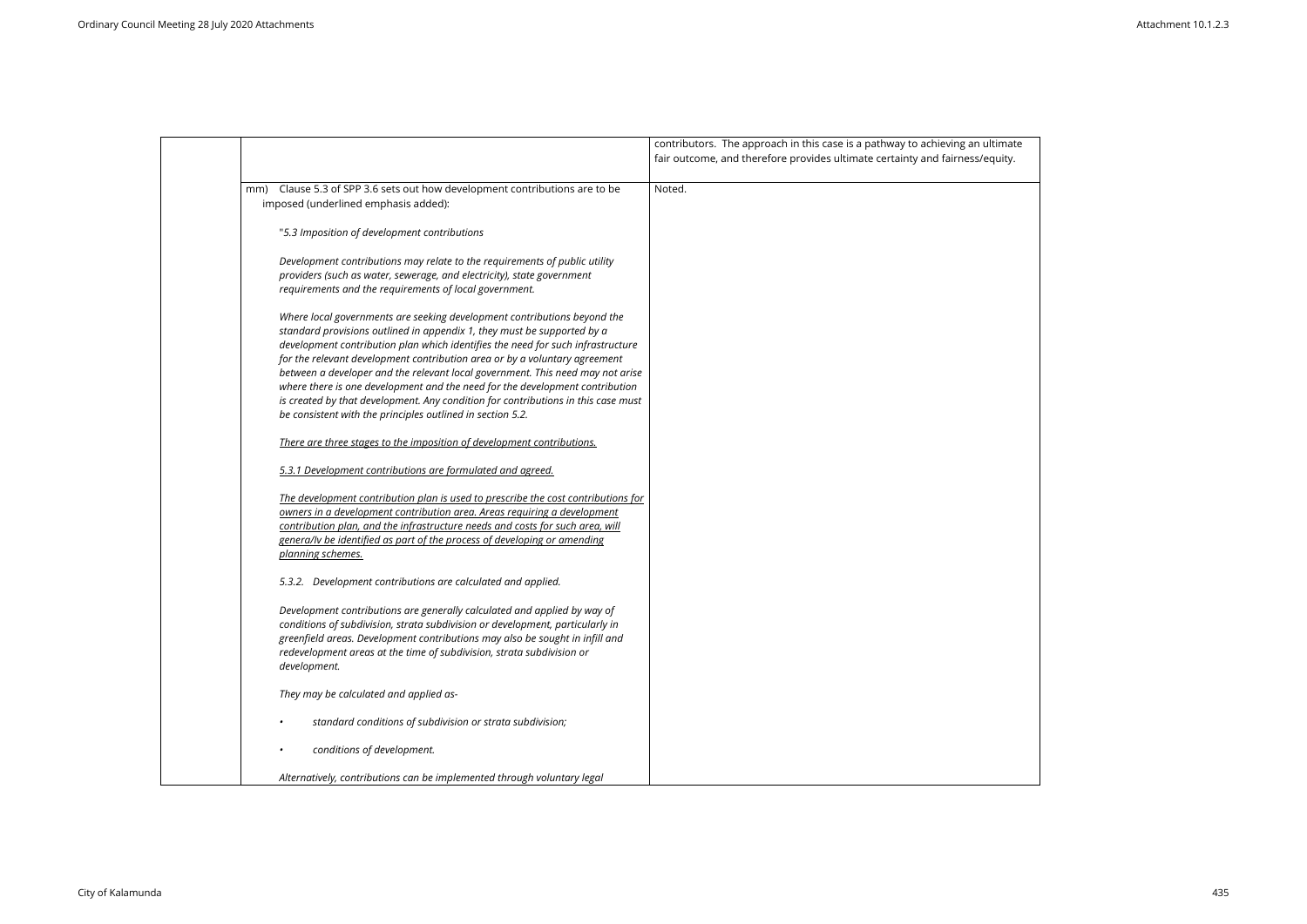| agreements.                                                                                                                                                                                                                                                                                                                                                                                                                                                                                           |                                                                                                                                                                                                                                                                                                                                                                                                                                                                                                                                                                          |
|-------------------------------------------------------------------------------------------------------------------------------------------------------------------------------------------------------------------------------------------------------------------------------------------------------------------------------------------------------------------------------------------------------------------------------------------------------------------------------------------------------|--------------------------------------------------------------------------------------------------------------------------------------------------------------------------------------------------------------------------------------------------------------------------------------------------------------------------------------------------------------------------------------------------------------------------------------------------------------------------------------------------------------------------------------------------------------------------|
| This applies to subdivisional works such as roads, drainage and the provision of<br>power, water and telecommunications and other items outlined in appendix 1.<br>They may also be applied as conditions of development. The calculation will be<br>to apply the detail of the developer contribution plan to the development,<br>including any offsets for the ceding of land or construction of infrastructure.                                                                                    |                                                                                                                                                                                                                                                                                                                                                                                                                                                                                                                                                                          |
| 5.3.3. Development contributions become due and payable.                                                                                                                                                                                                                                                                                                                                                                                                                                              |                                                                                                                                                                                                                                                                                                                                                                                                                                                                                                                                                                          |
| Development contributions become due and payable as part of the subdivision<br>clearance process or prior to the commencement of development. Clearance of<br>deposited plans, or strata plans as the case may be, to enable the issuance of<br>titles, should not occur until full payment, as calculated and applied, has been<br>finalised. Development contributions are only payable on the proportion of land<br>within a plan being requested for clearance in a development."                 |                                                                                                                                                                                                                                                                                                                                                                                                                                                                                                                                                                          |
| nn) There is no provision in this cl 5.3 process for retrospective action under a<br>reconciliation process. In particular, the first step refers to contributions being<br>formulated and agreed, while the third and final step refers to the contribution<br>becoming due and payable before the development commences.                                                                                                                                                                            | At this stage in the life of the DCP, it would not be acceptable to the City unless<br>there was a mechanism to ensure that a payment by the owner of a<br>contribution estimated at a given time is capable of being revised at a later<br>time when costs are no longer based on estimates, but have either been paid<br>or otherwise ascertained with certainty. It is only upon receiving payment that<br>is acceptable (based on actual costs) to the City that the City would deem the<br>contribution as final. The provisions of LPS 3 provide for this process. |
| oo) There is no fourth step that refers to reconciliation. Therefore, retrospective<br>action, such as a payment reconciliation, is not allowed under SPP 3.6 in the<br>absence of explicit words to the contrary, and there are no such explicit words<br>in the DCP.                                                                                                                                                                                                                                | Refer to the response to (nn) above.                                                                                                                                                                                                                                                                                                                                                                                                                                                                                                                                     |
| pp) The Western Australian Planning Commission sought comment on a revised<br>SPP 3.6 (Draft SPP 3.6) towards the end of 2019. The Draft SPP 3.6 has no<br>bearing on the current matter because, by virtue of sections 29(2) and 31(3) of<br>the Planning and Development Act 2005 (WA), an amendment of a State<br>planning policy has no force or effect until it is approved by the Governor and<br>published in the Government Gazette, which has not occurred with respect to<br>Draft SPP 3.6. | Refer to the response to (nn) above.                                                                                                                                                                                                                                                                                                                                                                                                                                                                                                                                     |
| qq) In any event, it is noted that the City's proposed deeming of all cost<br>contributions as "interim" to make way for a retrospective reconciliation<br>process is also not contemplated under the Draft SPP 3.6 in its current form.                                                                                                                                                                                                                                                              | Refer to the response to (nn) above.                                                                                                                                                                                                                                                                                                                                                                                                                                                                                                                                     |
| rr) The Guidelines to the Draft SPP 3.6 refer to "Interim arrangements for DCP<br>contributions" on page 13, but these "interim arrangements" concern the                                                                                                                                                                                                                                                                                                                                             | Refer to the response to (nn) above.                                                                                                                                                                                                                                                                                                                                                                                                                                                                                                                                     |
|                                                                                                                                                                                                                                                                                                                                                                                                                                                                                                       |                                                                                                                                                                                                                                                                                                                                                                                                                                                                                                                                                                          |

| City unless                                                            |  |  |
|------------------------------------------------------------------------|--|--|
| $\mathsf a$ later<br>been paid<br>$\gamma$ ment that<br>leem the<br>5. |  |  |
|                                                                        |  |  |
|                                                                        |  |  |
|                                                                        |  |  |
|                                                                        |  |  |
|                                                                        |  |  |
|                                                                        |  |  |

 $\overline{\phantom{0}}$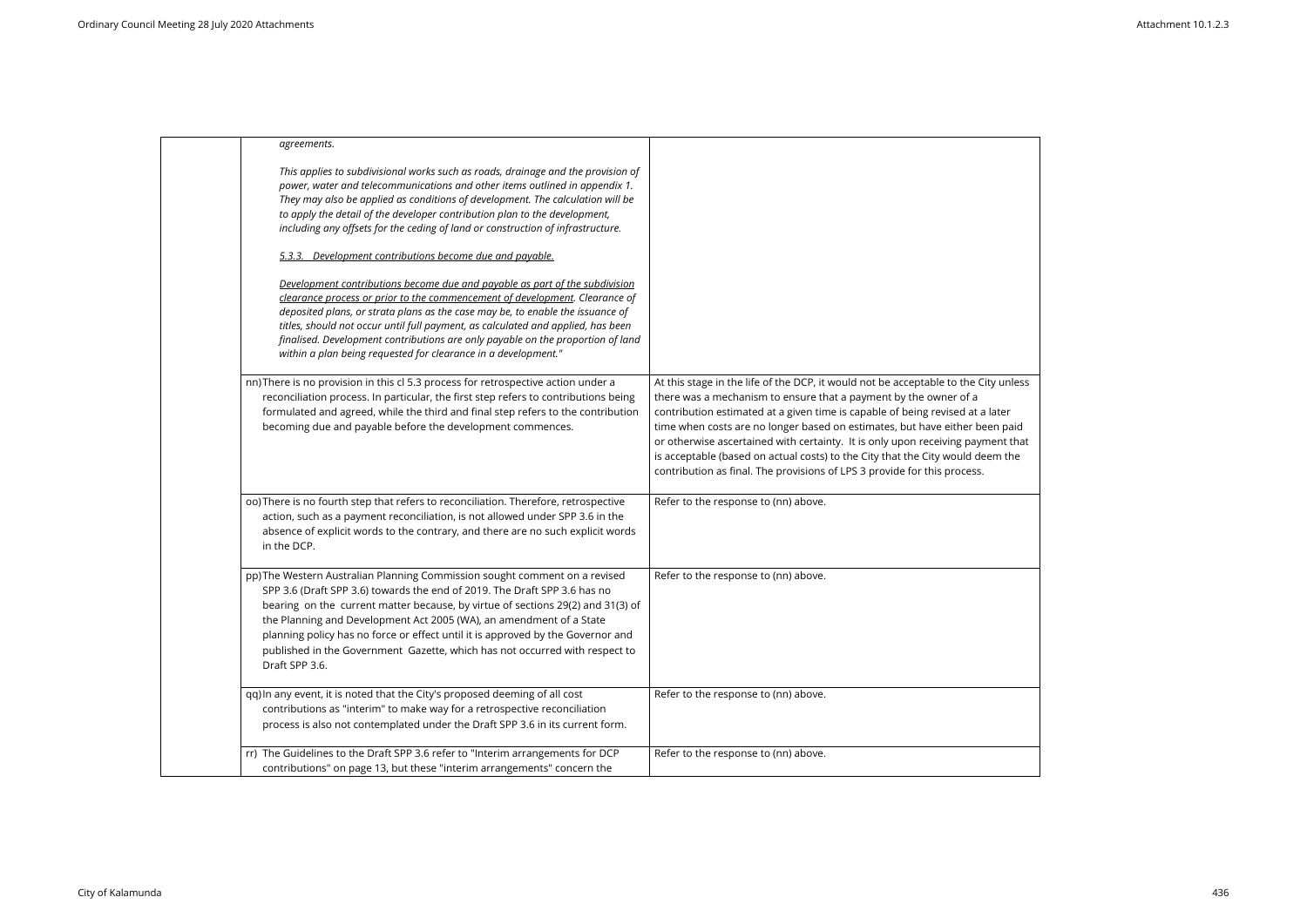| situation where a developer or land owner seeks approval to subdivide or<br>develop land after the DCP has been advertised but prior to finalisation and<br>gazettal. That is not the situation here - the DCP is already established and well<br>under way.<br>ss) It is also noted that the City has to date operated on the basis of estimated<br>Noted.<br>contributions required and then revising those estimates, as allowed under<br>clauses 6.5.11.4 and 6.5.11.5 of LPS 3:<br>"6.5.11.4 Where any Cost Contribution has been calculated on the basis of an<br>estimated cost, the local government -<br>is to adjust the Cost Contribution of any Owner in accordance with the<br>(a)<br>revised estimated costs; and<br>may accept a Cost Contribution, based upon estimated costs, as a final<br>(b)<br>Cost Contribution and enter into an agreement with the Owner accordingly.<br>6.5.11.5 Where an Owner's Cost Contribution is adjusted under clause<br>6.5.11.4, the local government, on receiving a request in writing from an Owner,<br>is to provide the owner with a copy of estimated costs and the calculation of<br>adjustments."<br>tt) The City also refers to cl 6.5.11.4 of LPS 3 as its legal basis for the proposed<br>Noted.<br>reconciliation process. The OCM Minutes state on page 127 (emphasis added):<br>"31. LPS3 and SPP3.6 establishes that the contributions that have been paid, or<br>the initial contributions to be paid, are an interim payment based on estimated<br>costs, or a combination of estimated and actual costs unless, pursuant to Clause<br>6.5.11.4 of LSP3, the Citv enters into a specific agreement with the owner<br>stipulating the pavment based on estimates is a final pavment.<br>32.<br>In the absence of a specific agreement, it is only once all the final<br>infrastructure costs have been established (constructed and paid for) can a final<br>contribution rate for all landowners be determined.<br>At this time, which is estimated to be in approximately three years (at the<br>33.<br>conclusion of the 10- year DCP operative timeframe outlined in Schedule 12 of<br>LSP3), final invoices or credits for the interim Cost Contributions made will need<br>to be issued. This will mean that some landowners who have paid higher<br>amounts will be provided a credit and some landowners who have paid lower<br>amounts may be required to make an additional contribution." |                                                                                    |                                      |
|------------------------------------------------------------------------------------------------------------------------------------------------------------------------------------------------------------------------------------------------------------------------------------------------------------------------------------------------------------------------------------------------------------------------------------------------------------------------------------------------------------------------------------------------------------------------------------------------------------------------------------------------------------------------------------------------------------------------------------------------------------------------------------------------------------------------------------------------------------------------------------------------------------------------------------------------------------------------------------------------------------------------------------------------------------------------------------------------------------------------------------------------------------------------------------------------------------------------------------------------------------------------------------------------------------------------------------------------------------------------------------------------------------------------------------------------------------------------------------------------------------------------------------------------------------------------------------------------------------------------------------------------------------------------------------------------------------------------------------------------------------------------------------------------------------------------------------------------------------------------------------------------------------------------------------------------------------------------------------------------------------------------------------------------------------------------------------------------------------------------------------------------------------------------------------------------------------------------------------------------------------------------------------------------------------------------------------------------------------------------------------------------------------------------------------------------------------------------|------------------------------------------------------------------------------------|--------------------------------------|
|                                                                                                                                                                                                                                                                                                                                                                                                                                                                                                                                                                                                                                                                                                                                                                                                                                                                                                                                                                                                                                                                                                                                                                                                                                                                                                                                                                                                                                                                                                                                                                                                                                                                                                                                                                                                                                                                                                                                                                                                                                                                                                                                                                                                                                                                                                                                                                                                                                                                        |                                                                                    |                                      |
|                                                                                                                                                                                                                                                                                                                                                                                                                                                                                                                                                                                                                                                                                                                                                                                                                                                                                                                                                                                                                                                                                                                                                                                                                                                                                                                                                                                                                                                                                                                                                                                                                                                                                                                                                                                                                                                                                                                                                                                                                                                                                                                                                                                                                                                                                                                                                                                                                                                                        |                                                                                    |                                      |
|                                                                                                                                                                                                                                                                                                                                                                                                                                                                                                                                                                                                                                                                                                                                                                                                                                                                                                                                                                                                                                                                                                                                                                                                                                                                                                                                                                                                                                                                                                                                                                                                                                                                                                                                                                                                                                                                                                                                                                                                                                                                                                                                                                                                                                                                                                                                                                                                                                                                        |                                                                                    |                                      |
|                                                                                                                                                                                                                                                                                                                                                                                                                                                                                                                                                                                                                                                                                                                                                                                                                                                                                                                                                                                                                                                                                                                                                                                                                                                                                                                                                                                                                                                                                                                                                                                                                                                                                                                                                                                                                                                                                                                                                                                                                                                                                                                                                                                                                                                                                                                                                                                                                                                                        |                                                                                    |                                      |
|                                                                                                                                                                                                                                                                                                                                                                                                                                                                                                                                                                                                                                                                                                                                                                                                                                                                                                                                                                                                                                                                                                                                                                                                                                                                                                                                                                                                                                                                                                                                                                                                                                                                                                                                                                                                                                                                                                                                                                                                                                                                                                                                                                                                                                                                                                                                                                                                                                                                        |                                                                                    |                                      |
|                                                                                                                                                                                                                                                                                                                                                                                                                                                                                                                                                                                                                                                                                                                                                                                                                                                                                                                                                                                                                                                                                                                                                                                                                                                                                                                                                                                                                                                                                                                                                                                                                                                                                                                                                                                                                                                                                                                                                                                                                                                                                                                                                                                                                                                                                                                                                                                                                                                                        |                                                                                    |                                      |
|                                                                                                                                                                                                                                                                                                                                                                                                                                                                                                                                                                                                                                                                                                                                                                                                                                                                                                                                                                                                                                                                                                                                                                                                                                                                                                                                                                                                                                                                                                                                                                                                                                                                                                                                                                                                                                                                                                                                                                                                                                                                                                                                                                                                                                                                                                                                                                                                                                                                        |                                                                                    |                                      |
|                                                                                                                                                                                                                                                                                                                                                                                                                                                                                                                                                                                                                                                                                                                                                                                                                                                                                                                                                                                                                                                                                                                                                                                                                                                                                                                                                                                                                                                                                                                                                                                                                                                                                                                                                                                                                                                                                                                                                                                                                                                                                                                                                                                                                                                                                                                                                                                                                                                                        |                                                                                    |                                      |
|                                                                                                                                                                                                                                                                                                                                                                                                                                                                                                                                                                                                                                                                                                                                                                                                                                                                                                                                                                                                                                                                                                                                                                                                                                                                                                                                                                                                                                                                                                                                                                                                                                                                                                                                                                                                                                                                                                                                                                                                                                                                                                                                                                                                                                                                                                                                                                                                                                                                        |                                                                                    |                                      |
|                                                                                                                                                                                                                                                                                                                                                                                                                                                                                                                                                                                                                                                                                                                                                                                                                                                                                                                                                                                                                                                                                                                                                                                                                                                                                                                                                                                                                                                                                                                                                                                                                                                                                                                                                                                                                                                                                                                                                                                                                                                                                                                                                                                                                                                                                                                                                                                                                                                                        |                                                                                    |                                      |
|                                                                                                                                                                                                                                                                                                                                                                                                                                                                                                                                                                                                                                                                                                                                                                                                                                                                                                                                                                                                                                                                                                                                                                                                                                                                                                                                                                                                                                                                                                                                                                                                                                                                                                                                                                                                                                                                                                                                                                                                                                                                                                                                                                                                                                                                                                                                                                                                                                                                        |                                                                                    |                                      |
|                                                                                                                                                                                                                                                                                                                                                                                                                                                                                                                                                                                                                                                                                                                                                                                                                                                                                                                                                                                                                                                                                                                                                                                                                                                                                                                                                                                                                                                                                                                                                                                                                                                                                                                                                                                                                                                                                                                                                                                                                                                                                                                                                                                                                                                                                                                                                                                                                                                                        | uu) However, it is submitted that clauses 6.5.11.4 and 6.5.11.5 of LPS 3 are about | Refer to the response to (nn) above. |

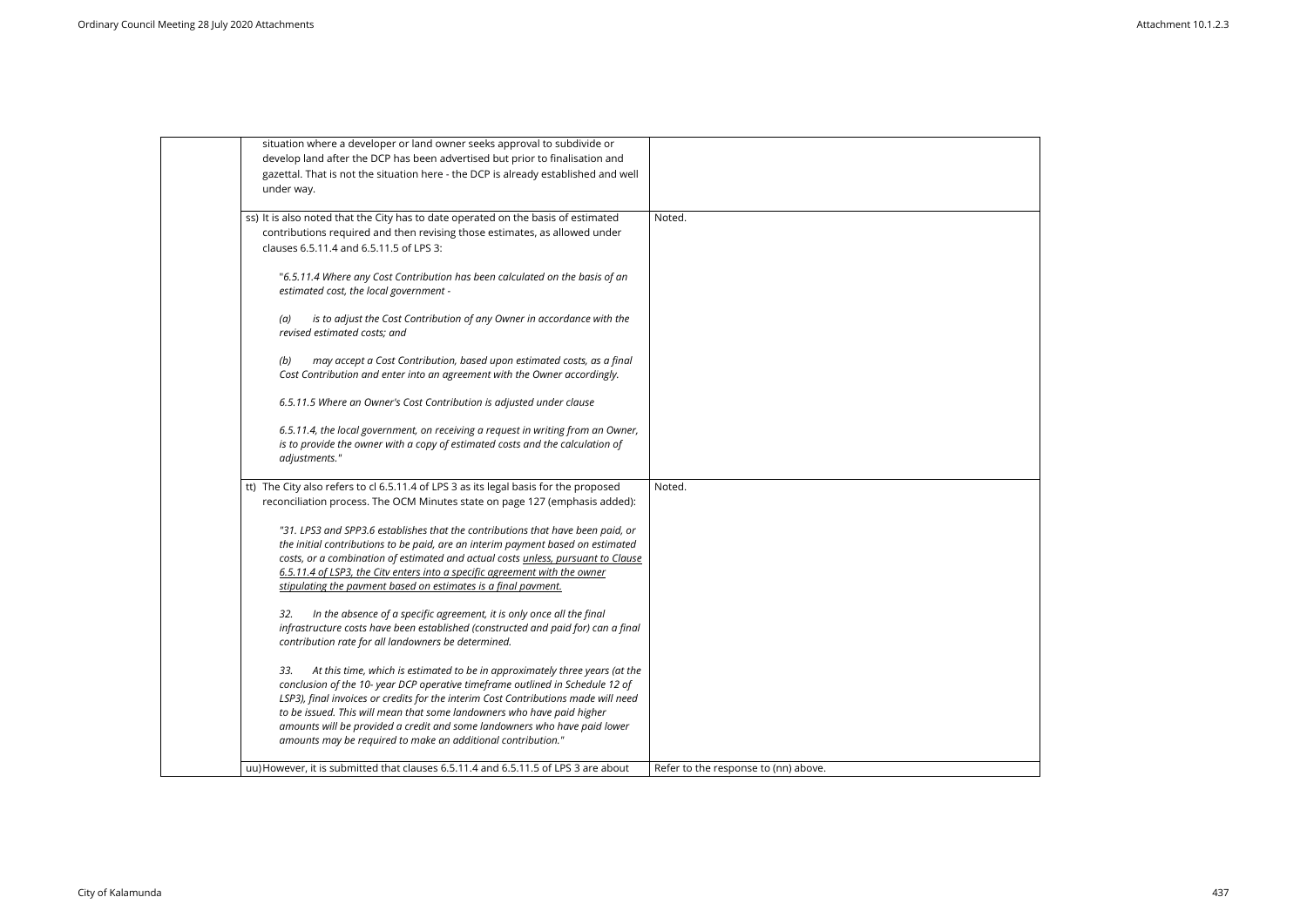| varying the cost contributions after revising the "estimated costs" and nothing<br>more. The "estimated costs" are the estimated costs of the development or<br>infrastructure required. These clauses do not allow for a reconciliation process<br>between developers, retrospectively, when the actual costs of the infrastructure<br>have not changed, but that is what the City is now purporting to do.  |                                                                                                                                                                                                                                                                                                                                                                          |
|---------------------------------------------------------------------------------------------------------------------------------------------------------------------------------------------------------------------------------------------------------------------------------------------------------------------------------------------------------------------------------------------------------------|--------------------------------------------------------------------------------------------------------------------------------------------------------------------------------------------------------------------------------------------------------------------------------------------------------------------------------------------------------------------------|
| vv) This submission accords with clause 6.5.14.3 of LPS 3, which states (emphasis<br>added):                                                                                                                                                                                                                                                                                                                  | Refer to the response to (nn) above.                                                                                                                                                                                                                                                                                                                                     |
| "6.5.14.3 Payment by an Owner of the cost contribution, including a cost<br>contribution based upon estimated costs in a manner acceptable to the local<br>government, constitutes full and final discharge of the Owner's liability under the<br>development contribution plan and the local government shall provide<br>certification in writing to the owner of such discharge if requested by the Owner." |                                                                                                                                                                                                                                                                                                                                                                          |
| That is, liability is discharged even on the payment of a cost contribution<br>ww)<br>based upon estimated costs. This clause does not allow for a developer's<br>liability to be retrospectively revived because the City's estimate of costs was<br>wrong or because the City has retrospectively deemed an already-discharged                                                                              | It is noted that, for a cost contribution to be deemed to be a full and final<br>discharge of the Owner's liability, it must be made in a manner acceptable<br>the local government.                                                                                                                                                                                     |
| payment as merely "interim".                                                                                                                                                                                                                                                                                                                                                                                  | LPS 3 also establishes that the contributions that have been paid, or the in<br>contributions to be paid, are an interim payment based on estimated cost<br>a combination of estimated and actual costs unless, pursuant to Clause<br>6.5.11.4, the City enters into a specific agreement with the owner stipulati<br>the payment based on estimates is a final payment. |
| xx) Further, clause 6.5.17 of LPS 3 already deals with both shortfalls and excesses<br>in cost contributions, without referring to reconciliations between developers:                                                                                                                                                                                                                                        | Refer to the response to (ww) above.                                                                                                                                                                                                                                                                                                                                     |
| "6.5.17 Shortfall or excess in cost contributions                                                                                                                                                                                                                                                                                                                                                             |                                                                                                                                                                                                                                                                                                                                                                          |
| If there is a shortfall in the total of Cost Contributions when all<br>6.5.17.1<br>cost contributions have been made or accounted for in a particular Development<br>Contribution Area, the local government may -                                                                                                                                                                                            |                                                                                                                                                                                                                                                                                                                                                                          |
| (a) make good the shortfall;                                                                                                                                                                                                                                                                                                                                                                                  |                                                                                                                                                                                                                                                                                                                                                                          |
| (b) enter into agreements with Owners to fund the shortfall; or                                                                                                                                                                                                                                                                                                                                               |                                                                                                                                                                                                                                                                                                                                                                          |
| (c) raise loans or borrow from a financial institution, to fund the shortfall, but<br>nothing in this clause restricts the right or power of the local government to<br>impose a differential rate to a specified Development Contribution Area in that<br>regard.                                                                                                                                            |                                                                                                                                                                                                                                                                                                                                                                          |
| 6.5.17.2 If there is an excess in funds available to the development contribution<br>area when all Cost Contributions have been made or accounted for in a                                                                                                                                                                                                                                                    |                                                                                                                                                                                                                                                                                                                                                                          |

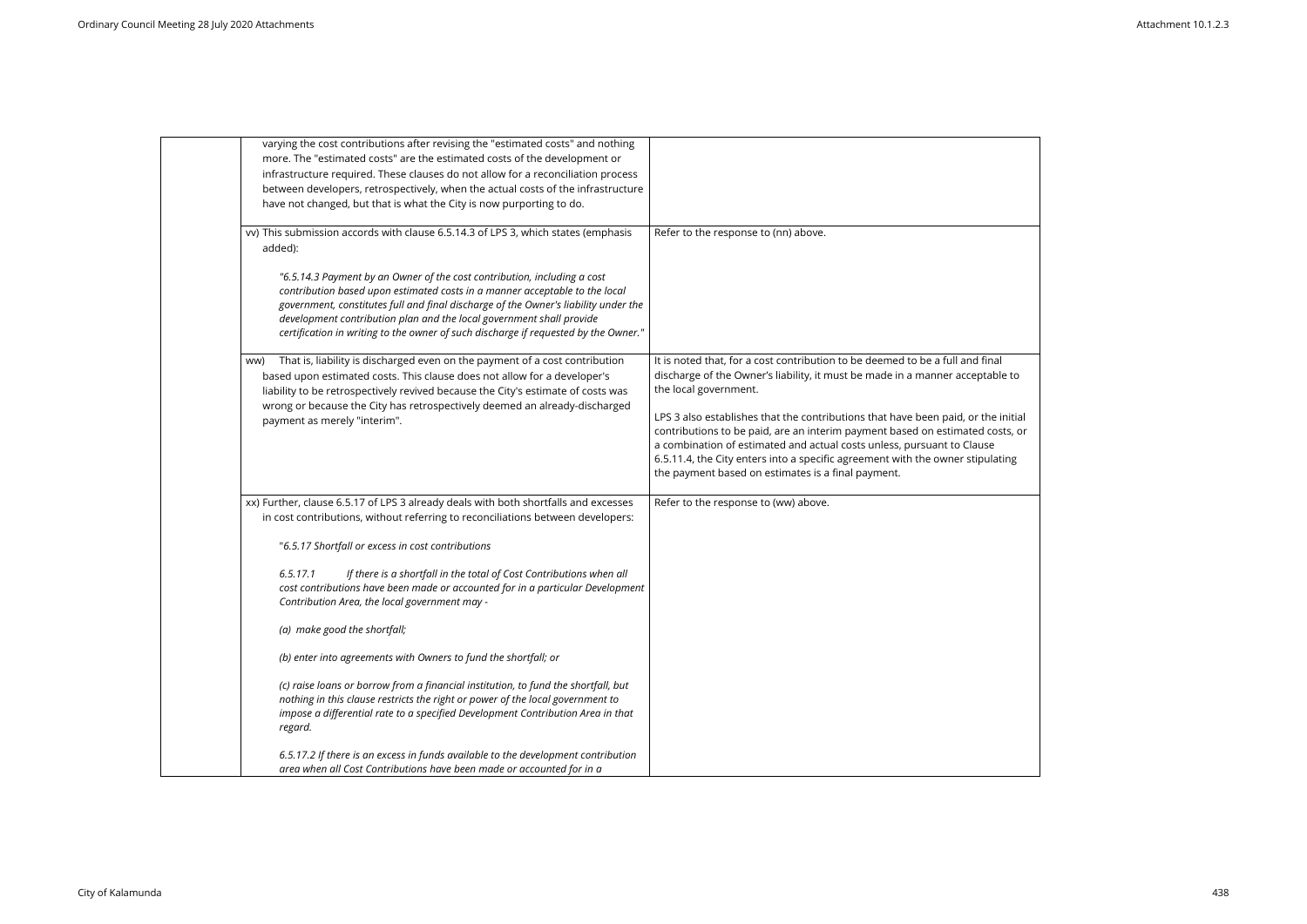| particular Development Contribution Area, the local government is to refund the<br>excess funds to contributing Owners for that Development Contribution Area. To<br>the extent, if any, that it is not reasonably practicable to identify Owners and/or<br>their entitled amount of refund, any excess in funds shall be applied to the<br>provision of additional facilities or improvements in that Development<br>Contribution Area."                                                                                                                                                                                                                                                                    |                                                                                                                                                                                                                                                                                                     |
|--------------------------------------------------------------------------------------------------------------------------------------------------------------------------------------------------------------------------------------------------------------------------------------------------------------------------------------------------------------------------------------------------------------------------------------------------------------------------------------------------------------------------------------------------------------------------------------------------------------------------------------------------------------------------------------------------------------|-----------------------------------------------------------------------------------------------------------------------------------------------------------------------------------------------------------------------------------------------------------------------------------------------------|
| yy) Essentially, by clause 6.5.17, no individual developer will be forced to make<br>good a shortfall, while excesses are simply to be refunded to the original<br>contributors and not reimbursed by another developer.                                                                                                                                                                                                                                                                                                                                                                                                                                                                                     | Refer to the response to (ww) above.                                                                                                                                                                                                                                                                |
| zz) Since clause 6.5.17 does not refer to the reconciliation process that the City<br>contemplates, where later developers will be forced to make good any shortfall<br>or reimburse amounts paid by previous developers, the City's form of<br>retrospective reconciliation is not allowed under LPS 3 as clause 6.5.17 is<br>intended to be the sole avenue for dealing with such shortfalls and excesses.                                                                                                                                                                                                                                                                                                 | Refer to the response to (ww) above.                                                                                                                                                                                                                                                                |
| Conditions on development approvals cannot be used to enforce the retrospective<br>reconciliation process                                                                                                                                                                                                                                                                                                                                                                                                                                                                                                                                                                                                    | The City is advised that conditions can be used to require an adjustmen<br>owner's interim cost contribution.                                                                                                                                                                                       |
| The OCM Minutes state on page 130:<br>aaa)<br>"54. As part of the revised process, the applicant/owner of any proposed<br>development will be required to enter into an agreement with the City as a<br>condition of development approval for the provision of cost contributions. The<br>administrative costs have been reviewed to include the cost of the preparation of<br>the agreement for the remaining properties to be developed within the DCP area.<br>55. To avoid any further under-payments, it is recommended that the new rate,<br>and requirement for agreements, be applied immediately as a condition of<br>development approval. This approach will also avoid unnecessary delays to the | The purpose of the condition is to make a responsible and considerate<br>provision enabling the developer to comply with the obligation to make<br>contribution, and ensuring that the cost contribution made will be equit<br>consistent with contributions made by other owners, and transparent. |
| issue of development approvals and building licences."                                                                                                                                                                                                                                                                                                                                                                                                                                                                                                                                                                                                                                                       |                                                                                                                                                                                                                                                                                                     |
| bbb) The City proposes to impose conditions as part of development approvals to<br>enforce developers' cost contributions, which, as already discussed, the City<br>now deems "interim" and to be retrospectively reconciled at the conclusion of<br>the DCP.                                                                                                                                                                                                                                                                                                                                                                                                                                                | Refer to the response to (aaa) above.                                                                                                                                                                                                                                                               |
| The City has sought to do so with respect to the Developer. Condition 2 of<br>CCC)<br>the Developer's Planning Approval requires the Developer to enter into an<br>agreement with the City to secure the Developer's "interim" cost contributions<br>by caveat.                                                                                                                                                                                                                                                                                                                                                                                                                                              | Noted.                                                                                                                                                                                                                                                                                              |
| ddd) As stated above, it is submitted that the City's new reconciliation process<br>decided during the 25 February OCM constitutes illegal retrospective action.                                                                                                                                                                                                                                                                                                                                                                                                                                                                                                                                             | Refer to the response to (ww) above.                                                                                                                                                                                                                                                                |
|                                                                                                                                                                                                                                                                                                                                                                                                                                                                                                                                                                                                                                                                                                              |                                                                                                                                                                                                                                                                                                     |

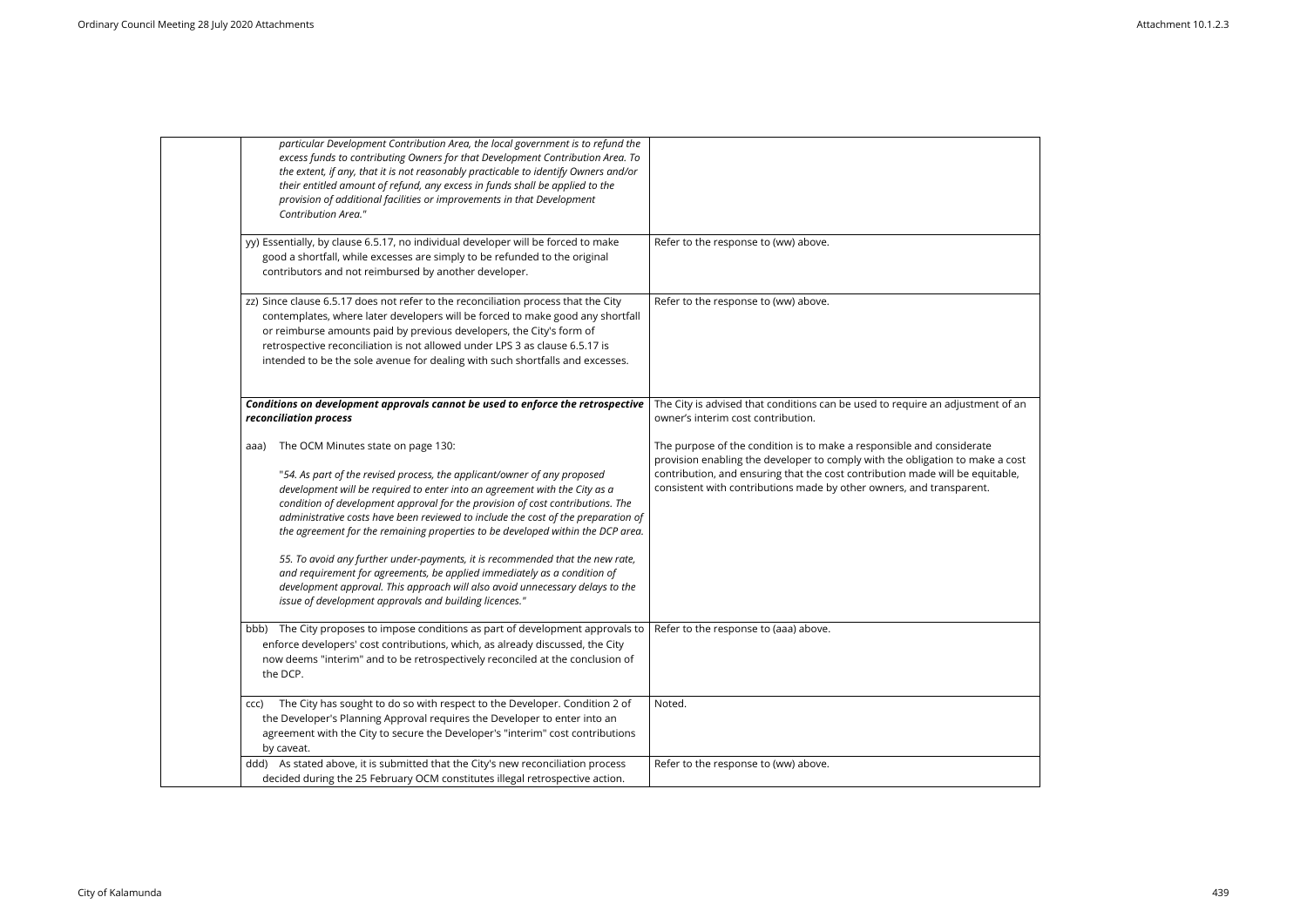| eee) | It is also submitted that the City cannot impose conditions as part of<br>development or planning approvals to enforce such illegal retrospective action.                                                                                                                                                                                                                                                                                    | Refer to the response to (aaa) above.                                                                                                                                                                                                                                                                                                                                                                                                                             |
|------|----------------------------------------------------------------------------------------------------------------------------------------------------------------------------------------------------------------------------------------------------------------------------------------------------------------------------------------------------------------------------------------------------------------------------------------------|-------------------------------------------------------------------------------------------------------------------------------------------------------------------------------------------------------------------------------------------------------------------------------------------------------------------------------------------------------------------------------------------------------------------------------------------------------------------|
|      | fff) The City can secure a developer's cost contribution via caveat under clause<br>6.5.15 of LPS 3:                                                                                                                                                                                                                                                                                                                                         | Noted.                                                                                                                                                                                                                                                                                                                                                                                                                                                            |
|      | "6.5.15 Charge on land                                                                                                                                                                                                                                                                                                                                                                                                                       |                                                                                                                                                                                                                                                                                                                                                                                                                                                                   |
|      | 6.5.15.1<br>The amount of any Cost Contribution for which an Owner is liable<br>under clause 6.5.13, but has not paid, is a charge on the Owner's land to which<br>the Cost Contribution relates, and the local government may lodge a caveat, at<br>the Owner's expense, against the certificate of title to that land.                                                                                                                     |                                                                                                                                                                                                                                                                                                                                                                                                                                                                   |
|      | The local government, at the Owner's expense and subject to such<br>6.5.15.2<br>other conditions as the local government thinks fit, can withdraw a caveat<br>lodged under clause                                                                                                                                                                                                                                                            |                                                                                                                                                                                                                                                                                                                                                                                                                                                                   |
|      | 6.5.15.1 to permit a dealing and may then re-lodge the caveat to prevent further<br>dealings.                                                                                                                                                                                                                                                                                                                                                |                                                                                                                                                                                                                                                                                                                                                                                                                                                                   |
|      | 6.5.15.3 If the Cost Contribution is paid in full, the local government, if requested<br>to do so by the Owner and at the expense of the Owner, is to withdraw any<br>caveat lodged under clause 6.5.15."                                                                                                                                                                                                                                    |                                                                                                                                                                                                                                                                                                                                                                                                                                                                   |
| ggg) | However, while such a caveat can secure a developer's original liability to<br>pay a cost contribution, the caveat cannot be used to enforce an additional<br>future payment required by the City's reconciliation process, which is an illegal<br>retrospective action.                                                                                                                                                                     | Cl. 6.5.15.1 of LPS 3 provides for a caveat to be lodged where the amount<br>any Cost Contribution for which an Owner is liable has not been paid. The<br>Contribution liability is also subject to Cl. 6.5.14.3, which requires the cost<br>contribution to be " in a manner acceptable to the local government".                                                                                                                                                |
| hhh) | The same is submitted with respect to other conditions on development<br>approvals that do not involve a caveat. As the City's proposed reconciliation<br>process constitutes illegal retrospective action, a City decision to grant<br>development approval subject to a condition that enforces the illegal<br>retrospective action would be beyond the City's jurisdiction as a planning<br>authority, and so subject to legal challenge. | It is considered from the terms of cl.6.5 of the City's LPS 3 that it is open to<br>City, where cost contributions are based on estimates, to revise the estima<br>an owner's cost contribution from time to time, to receive part payment of<br>cost contribution, and to make agreements with an owner as to the payme<br>the whole, or any balance, of a cost contribution. In this regard the City is a<br>in accordance with its statutory responsibilities. |
|      | iii) Further, the City should have regard to the document titled "Development<br>Assessment Panel Practice notes: Making Good Planning Decisions" published<br>by the Department of Planning, Lands and Heritage (Practice Note).                                                                                                                                                                                                            | Noted.                                                                                                                                                                                                                                                                                                                                                                                                                                                            |
|      | jij) The Practice Note is primarily directed towards development assessment<br>panels, but it is also intended as a guide to local governments that make<br>planning decisions and includes the legal requirements for valid conditions on                                                                                                                                                                                                   | Noted.                                                                                                                                                                                                                                                                                                                                                                                                                                                            |

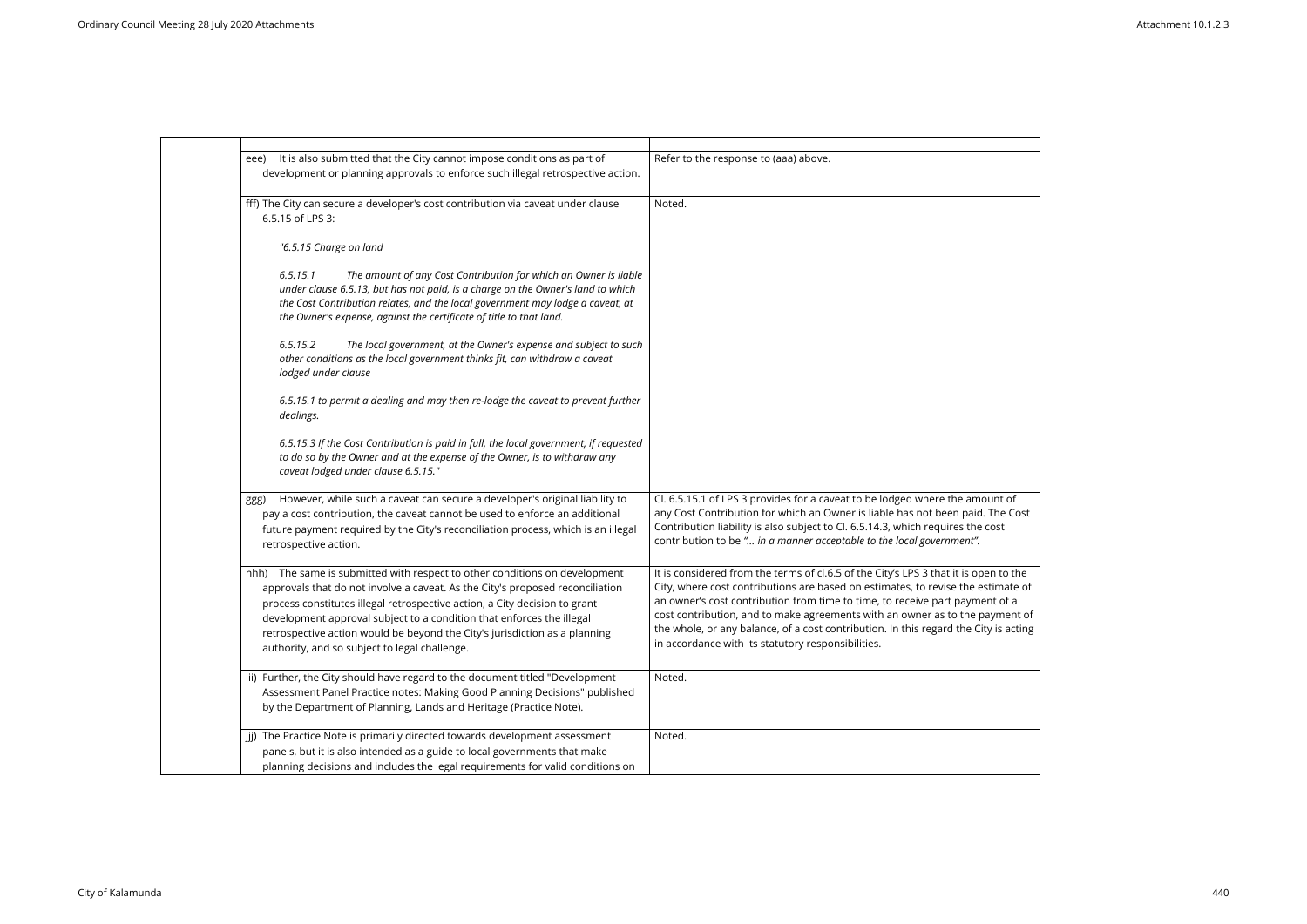|      | development approvals.                                                                                                                                                                                                                                                                                                           |                                                                                          |
|------|----------------------------------------------------------------------------------------------------------------------------------------------------------------------------------------------------------------------------------------------------------------------------------------------------------------------------------|------------------------------------------------------------------------------------------|
| kkk) | As to what constitutes a valid condition on a development approval, the City<br>should have regard to the following on page 44 of the Practice Note:                                                                                                                                                                             | Noted.                                                                                   |
|      | "4.2 Test of validity                                                                                                                                                                                                                                                                                                            |                                                                                          |
|      | The test of validity of a condition of planning approval is well known: Newbury<br>District Council v Secretary of State for the Environment [1981] AC 578. This test<br>was recently endorsed by the High Court of Australia in Western Australian<br>Planning Commission v Temwood Holdings Pty Ltd (2004) 221 CLR 30 at [57]. |                                                                                          |
|      | A condition is valid if                                                                                                                                                                                                                                                                                                          |                                                                                          |
|      | it has a planning purpose;<br>1.                                                                                                                                                                                                                                                                                                 |                                                                                          |
|      | 2.<br>it fairly and reasonably relates to the development, and                                                                                                                                                                                                                                                                   |                                                                                          |
|      | it is not so unreasonable that no reasonable planning authority could<br>3.<br>have imposed it.                                                                                                                                                                                                                                  |                                                                                          |
|      | To this, we add a fourth limb, which is:                                                                                                                                                                                                                                                                                         |                                                                                          |
|      | the condition is certain and final."<br>4.                                                                                                                                                                                                                                                                                       |                                                                                          |
|      | III) All four of the tests of validity are relevant here.                                                                                                                                                                                                                                                                        |                                                                                          |
|      | mmm) Pages 49 - 51 of the Practice Note contains case law that supports the<br>existence of the fourth test.                                                                                                                                                                                                                     | Noted.                                                                                   |
| nnn) | The Developer submits that imposing conditions on development approvals<br>to enforce the proposed retrospective reconciliation process would not be<br>certain or final, in breach of the fourth test of validity.                                                                                                              | The City is advised that the condition satisfies the requirements for o<br>and finality. |
|      | Applying the "interim" rate immediately - breach of planning principles                                                                                                                                                                                                                                                          | Noted.                                                                                   |
|      | ooo) At the OCM, the City's Council also resolved:                                                                                                                                                                                                                                                                               |                                                                                          |
|      | "7. NOTE that the interim rate will be applied immediately to enable the timely<br>issue of development approvals and building licences."                                                                                                                                                                                        |                                                                                          |
| ppp) | It is submitted that the City's immediate application of the "interim" rate is a<br>breach of planning principles.                                                                                                                                                                                                               | Noted.                                                                                   |

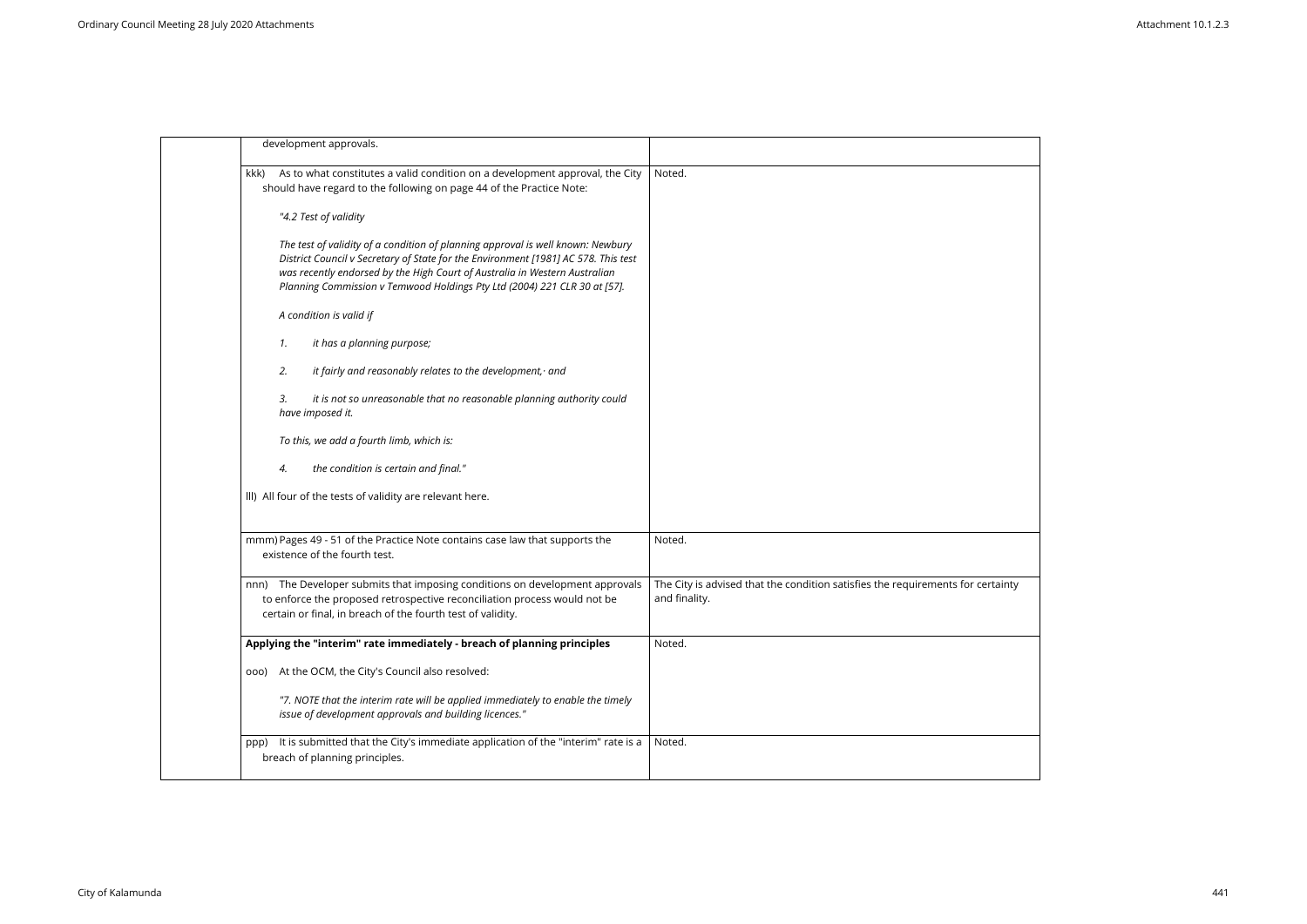| qqq) | There is a breach of the following SPP 3.6 planning principles:                                                                                                                                                                                                                                                                                                                          | There is no statutory requirement for the City to advertise a DCP review. As<br>noted in the comments above in response to (t), the City does not consider that |
|------|------------------------------------------------------------------------------------------------------------------------------------------------------------------------------------------------------------------------------------------------------------------------------------------------------------------------------------------------------------------------------------------|-----------------------------------------------------------------------------------------------------------------------------------------------------------------|
|      | "5.2 Principles underlying development contributions                                                                                                                                                                                                                                                                                                                                     | the interpretation of the method for calculating the cost contribution amounts<br>to an amendment to the LPS 3. Notwithstanding this, the City does routinely   |
|      | Development contributions must be levied in accordance with the following<br>principles-                                                                                                                                                                                                                                                                                                 | undertake public advertising during a review of the DCP for good governance<br>and transparency.                                                                |
|      | 1. Right of consultation and arbitration                                                                                                                                                                                                                                                                                                                                                 |                                                                                                                                                                 |
|      | Land owners and developers have the right to be consulted on the manner in<br>which development contributions are determined. They also have the<br>opportunity to seek a review by an independent third party if they believe that<br>the calculation of the contributions is not reasonable in accordance with the<br>procedures set out in the draft Model Scheme Text in appendix 2. |                                                                                                                                                                 |
|      | 2. Accountable                                                                                                                                                                                                                                                                                                                                                                           |                                                                                                                                                                 |
|      | There must be accountability in the manner in which development contributions<br>are determined and expended.                                                                                                                                                                                                                                                                            |                                                                                                                                                                 |
|      | 5.7 Development contributions not to be imposed as a condition of rezoning                                                                                                                                                                                                                                                                                                               |                                                                                                                                                                 |
|      | Development contributions must be formulated through an open and<br>transparent process, with the opportunity to comment in accordance with the<br>process specified in 5.3, or through development contribution plans or voluntary<br>agreements that are transparent and follow the due planning process."                                                                             |                                                                                                                                                                 |
|      | rrr)Similarly, there is also a breach of the following LPS 3 planning principles at cl<br>6.5.6:                                                                                                                                                                                                                                                                                         | Refer to the response to (qqq) above.                                                                                                                           |
|      | "6.5.6 Guiding principles for development contribution plans                                                                                                                                                                                                                                                                                                                             |                                                                                                                                                                 |
|      | The Development Contribution Plan for any Development Contribution Area is to<br>be prepared in accordance with the following principles -                                                                                                                                                                                                                                               |                                                                                                                                                                 |
|      | Right of consultation and review<br>g)                                                                                                                                                                                                                                                                                                                                                   |                                                                                                                                                                 |
|      | Owners have the right to be consulted on the manner in which development<br>contributions are determined. They also have the opportunity to seek a review by<br>an independent third party if they believe the calculation of the costs forming<br>part of the contributions is not reasonable.                                                                                          |                                                                                                                                                                 |
|      | Accountable<br>h)                                                                                                                                                                                                                                                                                                                                                                        |                                                                                                                                                                 |
|      | There must be accountability in the manner in which development contributions                                                                                                                                                                                                                                                                                                            |                                                                                                                                                                 |

| าsider that |  |
|-------------|--|
| amounts     |  |
| utinely     |  |
| ernance     |  |
|             |  |
|             |  |
|             |  |
|             |  |
|             |  |
|             |  |
|             |  |
|             |  |
|             |  |
|             |  |
|             |  |
|             |  |
|             |  |
|             |  |
|             |  |
|             |  |
|             |  |
|             |  |
|             |  |
|             |  |
|             |  |
|             |  |
|             |  |
|             |  |
|             |  |
|             |  |
|             |  |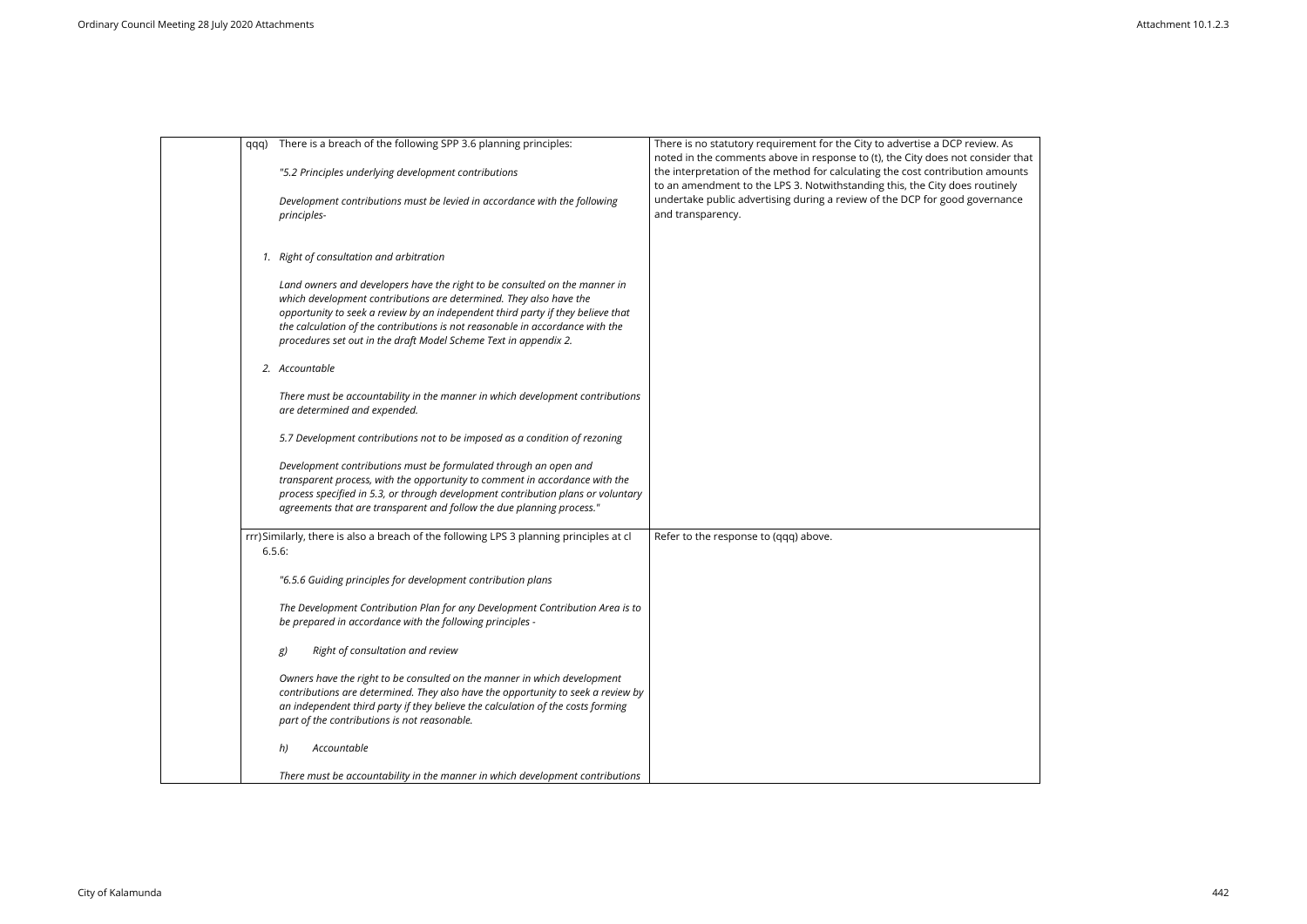| are determined and expended."                                                                                                                                                                                                                                                                                                                      |                                                                                                       |
|----------------------------------------------------------------------------------------------------------------------------------------------------------------------------------------------------------------------------------------------------------------------------------------------------------------------------------------------------|-------------------------------------------------------------------------------------------------------|
| That is, the immediate application of the "interim" rate, in advance and<br>SSS)<br>regardless of any submissions received in the subsequent advertising process,<br>breaches the land owners' and developers' rights of consultation and<br>arbitration, as well as accountability in the process of determining the<br>immediate "interim" rate. | Refer to the response to (qqq) above.                                                                 |
| Conclusion                                                                                                                                                                                                                                                                                                                                         | This is a summary of the detailed submission provided in the rows above.<br>Responses provided above. |
| ttt) 72. In conclusion, the Developer submits that:                                                                                                                                                                                                                                                                                                |                                                                                                       |
| the City's "new" method for calculating contributions under the DCP<br>i.<br>calculation method (ie ignoring words and "defined terms" within the DCP<br>as to the calculation method) amounts to an amendment of the DCP (ie an<br>amendment to LPS 3);                                                                                           |                                                                                                       |
| the City has not undertaken the required process for amending a local<br>ii.<br>planning scheme and is therefore not permitted to apply the existing<br>calculation method within the DCP in the "new" way proposed;                                                                                                                               |                                                                                                       |
| until such an amendment has been made, the City must apply the existing<br>III.<br>calculation method within the DCP in the same way as it did in the 2018 DCP<br>Report (ie by not ignoring words and "defined terms" within the DCP as to<br>the calculation method);                                                                            |                                                                                                       |
| in regard to the City attempting to deem all cost contributions, including<br>IV.<br>those already paid, as "interim" cost contributions to allow for a "new"<br>reconciliation process at the conclusion of the DCP:                                                                                                                              |                                                                                                       |
| a. the City has not undertaken the required process for amending a<br>local planning scheme and is therefore not permitted to do this;                                                                                                                                                                                                             |                                                                                                       |
| b. until such an amendment has been made, the City must apply the<br>existing DCP, which does not provide for "interim" cost contributions<br>and a final reconciliation between developers;                                                                                                                                                       |                                                                                                       |
| c. (iii the existing DCP operates on the basis of estimated contributions<br>required and then revising those estimates as allowed under clauses<br>6.5.11.4 and 6.5.11.5 of LPS 3;                                                                                                                                                                |                                                                                                       |
| d. clauses 6.5.11.4 and 6.5.11.5 of LPS 3 are about varying the cost<br>contributions after revising the "estimated costs" and nothing more.<br>The "estimated costs" are the estimated costs of the development or<br>infrastructure required. These clauses do not allow for a<br>reconciliation process between developers, retrospectively;    |                                                                                                       |

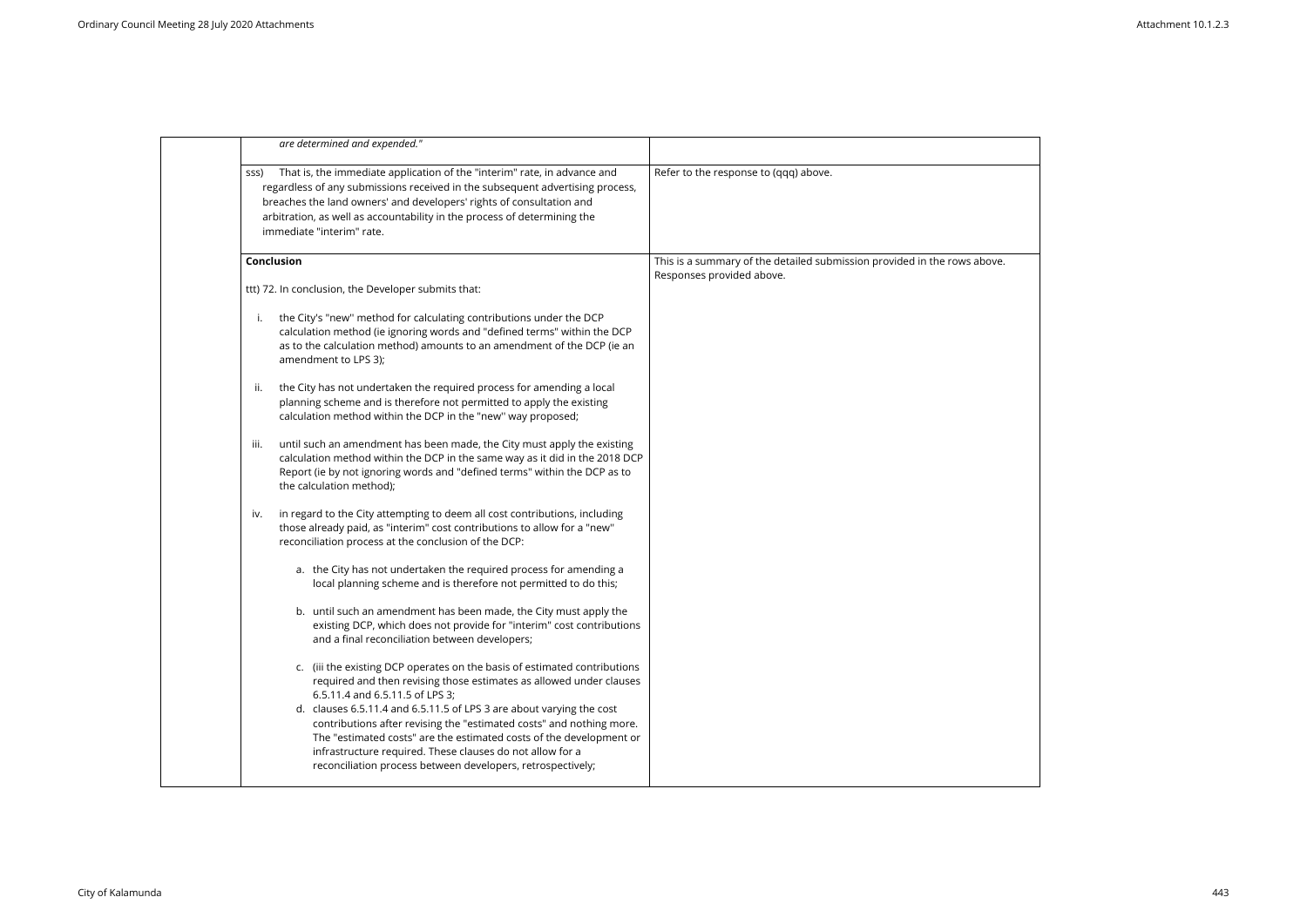|                                 | e. clause 6.5.17 of LPS 3 already deals with both shortfalls and excesses<br>in cost contributions, without referring to reconciliations between<br>developers;                                                                                                                                                                                                                                          |                                                                                                                                                |
|---------------------------------|----------------------------------------------------------------------------------------------------------------------------------------------------------------------------------------------------------------------------------------------------------------------------------------------------------------------------------------------------------------------------------------------------------|------------------------------------------------------------------------------------------------------------------------------------------------|
|                                 | f. by clause 6.5.17 of LPS 3, no individual developer is required to make<br>good a shortfall, while excesses are simply to be refunded to the<br>original contributors and not reimbursed by another developer;                                                                                                                                                                                         |                                                                                                                                                |
|                                 | deeming all cost contributions as "interim" will result in a<br>contributor's actual required cost contribution no longer being<br>transparent or certain, in breach of State Planning Policy 3.6 and the<br>City's LPS 3; and                                                                                                                                                                           |                                                                                                                                                |
|                                 | in regard to the City's recently introduced planning approval conditions<br>v.<br>relating to "interim" cost contributions and a "new' reconciliation process,<br>those conditions are unlawful as they seek to enforce illegal retrospective<br>actions that are not provided for in the existing DCP;                                                                                                  |                                                                                                                                                |
|                                 | the immediate application of the "interim" rate, in advance and regardless<br>Vi.<br>of any submissions received in the subsequent advertising process,<br>breaches the land owners' and developers' rights of consultation and<br>arbitration, as well as accountability in the process of determining the<br>immediate "interim" rate, in breach of State Planning Policy 3.6 and the<br>City's LPS 3; |                                                                                                                                                |
|                                 | for the reasons set out above:<br>vii.                                                                                                                                                                                                                                                                                                                                                                   |                                                                                                                                                |
|                                 | a. Council's decision to adopt the DCP Report and "interim cost<br>contribution rate of \$23/m2 should be rescinded including the<br>decision to "immediately" apply that rate; and                                                                                                                                                                                                                      |                                                                                                                                                |
|                                 | b. the City should apply the DCP as per the 2018 DCP Report and adopt<br>a contribution rate calculated in accordance with the DCP.                                                                                                                                                                                                                                                                      |                                                                                                                                                |
| <b>Submission 5 - Objection</b> |                                                                                                                                                                                                                                                                                                                                                                                                          |                                                                                                                                                |
|                                 | Re: Submission on DCP Report and method of calculation of the Contribution<br>Rate                                                                                                                                                                                                                                                                                                                       | Noted.                                                                                                                                         |
|                                 | In response to The City of Kalamunda's adjustments to the contribution rate and<br>justifications for doings so, concerns on accountability of certain issues need to be<br>addressed;                                                                                                                                                                                                                   |                                                                                                                                                |
|                                 | a) The City of Kalamunda has stated that "to comply with the requirements of the<br>SPP3.6 that contributions that have been paid, or to be paid are an interim                                                                                                                                                                                                                                          | The purpose of the adopted approach is to make a responsible and<br>considerate provision enabling landowners to comply with the obligation to |

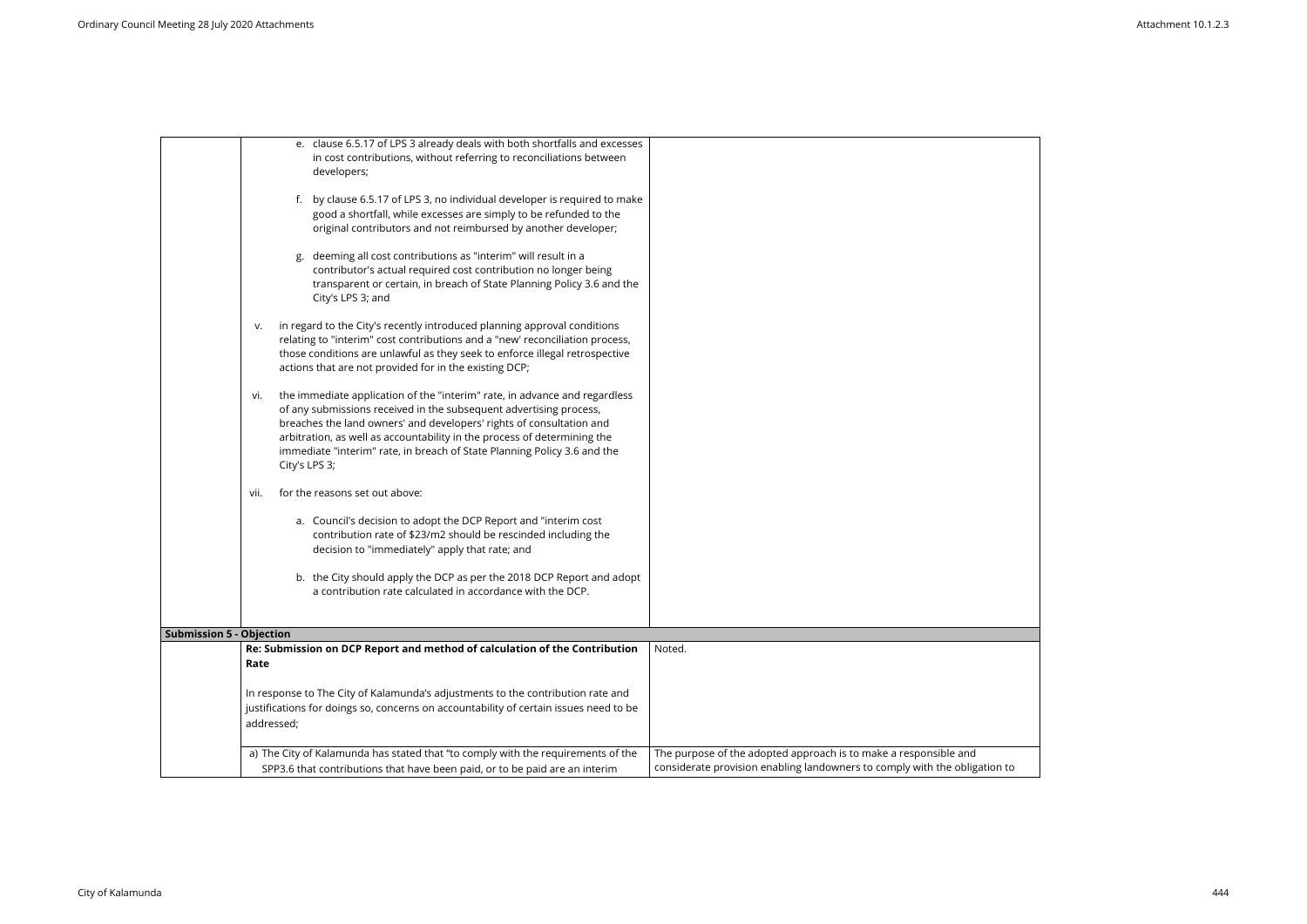payment based on estimated costs or a combination of estimated and actual costs".

No such clause to this effect can be found in SPP3.6. The City of Kalamunda's LPS3 must remain within the guidelines set out by SPP3.6 which clearly states under clause;

6.3.14.3 Payment by an owner of the cost contribution, including a cost contribution based upon estimated costs in a manner acceptable to the local government, constitutes full and final discharge of the owner's liability under the development contribution plan and the local government shall provide certification in writing to the owner of such discharge if requested by the owner.

This clause would suggest that the City of Kalamunda has no recourse to attain funds from owners whose contribution payments have fallen below the final contribution value. It appears that the Council is aware of this limitation with its adhoc reference to spread the equity of contribution payments with its vague reference to a case by case basis. Furthermore, it would not be until all these individual cases has been finalised and ALL owners agree to make additional payments that an even share across all landowners could be ascertained.

make a cost contributions under SPP 3.6 and LPS3, and ensuring that contribution made will be, in line with these instruments, equitable, with contributions made by other owners, and transparent.

The comments raising concern regarding the process adopted are not however ultimately cost contributions are not being increased to fac reconciliation process and, ultimately, cost contributions will be asso capital items that are identified in the DCP.

It is not the approach as set out by the SPP3.6 that has created equity issues rather the City of Kalamunda has been negligent in its DCP calculation, which has led to significant variations impacting on some landowner's contributions. As set out in clause 6.3.11.6, these owners had the opportunity to have these cost contributions reviewed within the methods and timeframe outlined within this section. Any claims made after the completion of the contribution transaction, and any liability for them remains the responsibility of the City Of Kalamunda and such liability cannot be transferred to landowners under the guise of inequity. Nor can it be added to the cost of the DCP as clause 5.4 of SPP3.6 which states that "Development contributions can only be for the provision of capital items. The costs associated with design and construction of infrastructure (including land costs) and the cost of administration are considered capital items and can be included in the development contribution plan".

| this section. Any claims made after the completion of the contribution<br>transaction, and any liability for them remains the responsibility of the City Of<br>Kalamunda and such liability cannot be transferred to landowners under the<br>guise of inequity. Nor can it be added to the cost of the DCP as clause 5.4 of<br>SPP3.6 which states that "Development contributions can only be for the<br>provision of capital items. The costs associated with design and construction of<br>infrastructure (including land costs) and the cost of administration are<br>considered capital items and can be included in the development contribution<br>plan". |                                                                                                                                                                      |
|------------------------------------------------------------------------------------------------------------------------------------------------------------------------------------------------------------------------------------------------------------------------------------------------------------------------------------------------------------------------------------------------------------------------------------------------------------------------------------------------------------------------------------------------------------------------------------------------------------------------------------------------------------------|----------------------------------------------------------------------------------------------------------------------------------------------------------------------|
| b) The City of Kalamunda has stated that "In summary, the cost of all<br>infrastructure required to be delivered by the DCP has not been evenly<br>distributed amongst all landowners over the course of the DCP's operation".                                                                                                                                                                                                                                                                                                                                                                                                                                   | The comments regarding changes to land value, market conditions, economic<br>conditions, and costs that influence the overall infrastructure estimates are<br>noted. |
| Whilst the SPP3.6 refers to equitability of sharing of the costs of infrastructure<br>and administrative items between owners, this is not to be confused with an                                                                                                                                                                                                                                                                                                                                                                                                                                                                                                | The City is progressing with the adopted approach to address inequitable<br>outcomes associated with the method of calculation applied previously. This is           |

| at the cost<br>consistent             |  |
|---------------------------------------|--|
| oted,<br>cilitate the<br>ociated with |  |
|                                       |  |
|                                       |  |
|                                       |  |
|                                       |  |
|                                       |  |
|                                       |  |
| economic<br>ates are                  |  |
|                                       |  |

sly. This is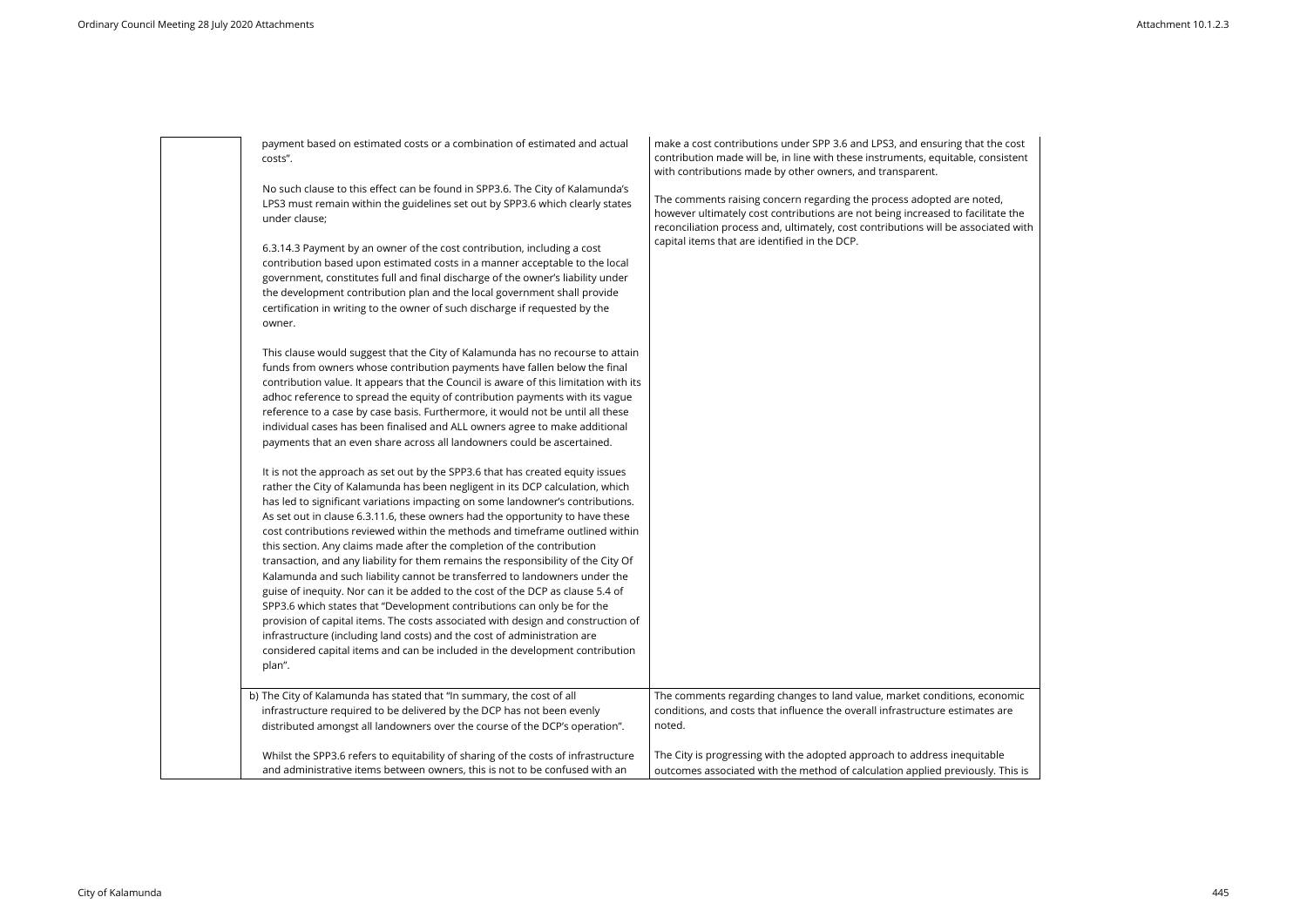| even share as stated and appears to be the aim by the council. Many variables<br>in timing and market conditions would have also influenced changes or |            | discussed in detail within the report to OCM on 25 February 2020. The<br>approach is supported by advice that is considered to, at this stage of the life of |
|--------------------------------------------------------------------------------------------------------------------------------------------------------|------------|--------------------------------------------------------------------------------------------------------------------------------------------------------------|
| variances in contribution rates which cannot be ascertained to calculate an                                                                            |            | the DCP, bring the matter into alignment with the principles outlined in SPP 3.6                                                                             |
| equitable share.                                                                                                                                       |            | and LPS3.                                                                                                                                                    |
|                                                                                                                                                        |            |                                                                                                                                                              |
| Changes in land values, market conditions and costings, inflation rates, interest                                                                      |            |                                                                                                                                                              |
| rates, benefits obtained through earlier payment of contributions, together with                                                                       |            |                                                                                                                                                              |
| the City of Kalamunda land acquisition values (towards development of stage 1)                                                                         |            |                                                                                                                                                              |
| which have been tied to values of DCP contributions are only a limited example                                                                         |            |                                                                                                                                                              |
| of variables that would also need to be considered across the entire industrial                                                                        |            |                                                                                                                                                              |
| development in any adjustment towards equitability between owners.                                                                                     |            |                                                                                                                                                              |
| The City of Kalamunda had followed the SPP3.6 guidelines, specifically 6.3.11.1                                                                        |            |                                                                                                                                                              |
| where the determination of Infrastructure costs and administrative costs is to                                                                         |            |                                                                                                                                                              |
| be based on amounts expended, but when expenditure has not occurred, it is                                                                             |            |                                                                                                                                                              |
| to be based on the best and latest estimated costs available to the local                                                                              |            |                                                                                                                                                              |
| government and such estimated costs are to be reviewed at least annually by                                                                            |            |                                                                                                                                                              |
| the local government. I am assuming that at the time of these calculations the                                                                         |            |                                                                                                                                                              |
| City was operating on a fair and equitable basis one impartial to any bias. I                                                                          |            |                                                                                                                                                              |
| would suggest that any changes to the DCP based on changing the calculation                                                                            |            |                                                                                                                                                              |
| methodology after 7 years to supposedly evenly share the costs between                                                                                 |            |                                                                                                                                                              |
| landowners is inequitable, being that it is no longer impartial and being                                                                              |            |                                                                                                                                                              |
| influenced by the bias of past owners and/or the City of Kalamunda's previous                                                                          |            |                                                                                                                                                              |
| errors.                                                                                                                                                |            |                                                                                                                                                              |
|                                                                                                                                                        |            |                                                                                                                                                              |
| c) The City of Kalamunda has stated that "The majority of major infrastructure                                                                         |            | Regarding Berkshire Road, in January 2020, the City received State Government                                                                                |
| items within the DCP have been constructed, including the Ashby/Nardine Close                                                                          |            | funding to undertake a design for shared paths on Berkshire and Dundas Road.                                                                                 |
| connection and major restricted Access Vehicle Classification 7 intersection                                                                           |            | Subject to the designs and construction estimates being finalised in 2021,                                                                                   |
| upgrades".                                                                                                                                             |            | construction funding is expected to follow. In anticipation of construction                                                                                  |
|                                                                                                                                                        |            | funding being provided for this project, the City has amended Berkshire Road                                                                                 |
| This is in contradiction to the 2.5 Estimated Cost Table on the DCP Report                                                                             |            | to remove the shared path item and instead include the completion and                                                                                        |
| presented at the Ordinary Council Meeting on the 25 <sup>th</sup> February 2020 which                                                                  |            | necessary upgrades to the existing 2m wide footpath.                                                                                                         |
| shows 45% of the infrastructure is still to be completed. This highlights further                                                                      |            |                                                                                                                                                              |
| inflated inaccuracies with the current DCP estimates.                                                                                                  |            | Berkshire Road also includes costs associated with adjustments to consumer<br>line crossings to provide for unrestricted clearance for RAV7 vehicles.        |
|                                                                                                                                                        |            |                                                                                                                                                              |
| Specific areas of concern are;                                                                                                                         |            | Since the inception of the DCP, it has identified Milner Road as being wholly                                                                                |
|                                                                                                                                                        |            | funded by the DCP. Milner Road is required to be upgraded to the standard of                                                                                 |
| <b>Details</b>                                                                                                                                         | Value (\$) | construction for industrial purposes to facilitate the development of the                                                                                    |
| Berkshire Road Footpath to be funded by State Government                                                                                               | 128,000    | Forrestfield / High Wycombe Industrial Area. The development of the industrial                                                                               |
| Stage 1, only 50% contribution to Milner Road                                                                                                          | 511,295    | area to the north of the Forrestfield / High Wycombe Industrial Area has                                                                                     |
| Nardine Road Extension (Road 2A) Stage 2 not required                                                                                                  | 1,300,000  | historically developed without a DCP serviced by the existing road network.                                                                                  |
| Bush forever Fencing - existing fencing is superior to                                                                                                 | 105,000    |                                                                                                                                                              |
| required level and capital replacement not required -                                                                                                  |            | Regarding the Nardine Close extension, it is not recommended that this item                                                                                  |
| maintenance issue                                                                                                                                      |            | be removed from the DCP until the City is certain that this road is not required                                                                             |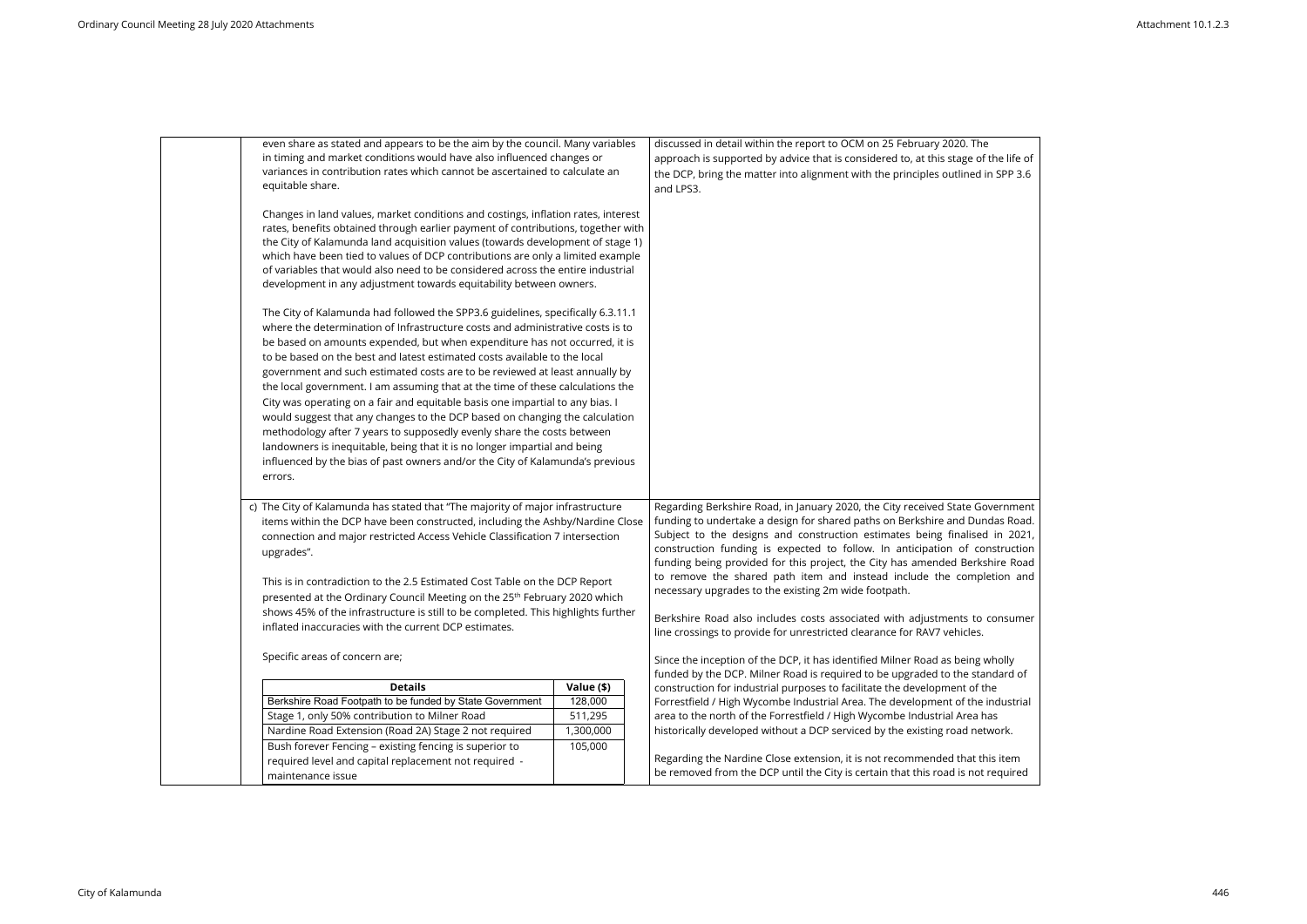|           | Nardine Close / Milner Road Intersection                                                                                                                                                                                                                                                                                                                                                                                                                                                                                                                                                                                                                                                                                                                                                                                                                                                                                                                                                                                                                                                                                                                                                                                                                                                                                                                                                                                                                                                                                                                                                                                                                                                                                                                                                                                             | 27,605    | and development has commenced for the place of worship at Lot 50 Sultana                                                                                                                                                                                                                                                                                                                                                                                                                                           |
|-----------|--------------------------------------------------------------------------------------------------------------------------------------------------------------------------------------------------------------------------------------------------------------------------------------------------------------------------------------------------------------------------------------------------------------------------------------------------------------------------------------------------------------------------------------------------------------------------------------------------------------------------------------------------------------------------------------------------------------------------------------------------------------------------------------------------------------------------------------------------------------------------------------------------------------------------------------------------------------------------------------------------------------------------------------------------------------------------------------------------------------------------------------------------------------------------------------------------------------------------------------------------------------------------------------------------------------------------------------------------------------------------------------------------------------------------------------------------------------------------------------------------------------------------------------------------------------------------------------------------------------------------------------------------------------------------------------------------------------------------------------------------------------------------------------------------------------------------------------|-----------|--------------------------------------------------------------------------------------------------------------------------------------------------------------------------------------------------------------------------------------------------------------------------------------------------------------------------------------------------------------------------------------------------------------------------------------------------------------------------------------------------------------------|
|           | Berkshire / Milner Road Intersection                                                                                                                                                                                                                                                                                                                                                                                                                                                                                                                                                                                                                                                                                                                                                                                                                                                                                                                                                                                                                                                                                                                                                                                                                                                                                                                                                                                                                                                                                                                                                                                                                                                                                                                                                                                                 | 85, 528   | Road West.                                                                                                                                                                                                                                                                                                                                                                                                                                                                                                         |
|           | <b>TOTAL</b><br>Further concerns regarding estimations of an amount of 41% still outstanding in<br>administration costs for a near completed project needs to be addressed.                                                                                                                                                                                                                                                                                                                                                                                                                                                                                                                                                                                                                                                                                                                                                                                                                                                                                                                                                                                                                                                                                                                                                                                                                                                                                                                                                                                                                                                                                                                                                                                                                                                          | 1,697,428 | The matter regarding Bush Forever fencing has been discussed with the<br>Department of Planning, Lands and Heritage and it is their expectation that the<br>DCP repay the cost of the fencing. This infrastructure item is also included in<br>Schedule 12 (k) of the LPS 3.<br>It is unclear what is being referred to regarding the intersection works listed.<br>Administrative costs have been reduced given the cost of legal agreements has<br>decreased following a reconsideration of these costs.         |
| Ι.<br>ii. | d) The City of Kalamunda has changed and purposefully omitted key information<br>from the Development Contribution of Methodology calculation which has been<br>used over the previous 7 years of the Forrestfield/High Wycombe Industrial<br>Area DCP, and outlined as being used by other metropolitan DCP's.<br>Given that the methodology originally outlined is commonly used by other<br>DCP's would suggest that the method is standard and acceptable practice. The<br>fact that the City of Kalamunda has failed to correctly adjust costs and hence<br>the DCP contribution correctly on an annual basis does not warrant changing<br>the methodology to suit the current requirements of the council, to justify<br>errors that have been made on their behalf.<br>Failing to deduct the Developed Area from the Contribution Area in<br>calculating Net Lot Area<br>a. and<br>The Representation of remaining infrastructure costs as total cost of<br>infrastructure<br>These two changes together with the omission in the 2020 DCP report on how<br>these terms have been previously defined within a DCP is clearly a<br>misrepresentation to owners accessing this report. The change in this calculation<br>manipulates the accepted practice of DCP calculation methodology to distribute<br>the cost of the DCP evenly it does not reflect an equitable distribution based on the<br>many variables aforementioned.<br>These issues outlined are only some concerns with the City of Kalamunda's ability<br>to competently manage the Forrestfield / High Wycombe Industrial Development<br>over the past 7 years. The City of Kalamunda needs to take responsibility for any<br>errors made on their behalf rather than transferring costs to land owners who they<br>assume can afford to fund their mistakes. |           | The approach adopted by the Council on 25 February 2020 to exclude the<br>supplementary notes from its calculation of the cost contribution was not due<br>to an incorrect adjustment of costs, but rather to ensure the principles equity<br>are maintained in the administration of the DCP moving forward.<br>The DCP report does not misrepresent the approach outlined in the Council<br>report on 25 February 2020. The reasons for applying the calculation method<br>are clearly explained in this report. |

| 0 Sultana                           |  |
|-------------------------------------|--|
| h the<br>tion that the<br>cluded in |  |
| rks listed.                         |  |
| ements has                          |  |
|                                     |  |
| de the<br>as not due<br>bles equity |  |
| e Council<br>n method               |  |
|                                     |  |
|                                     |  |
|                                     |  |
|                                     |  |
|                                     |  |
|                                     |  |
|                                     |  |
|                                     |  |
|                                     |  |
|                                     |  |
|                                     |  |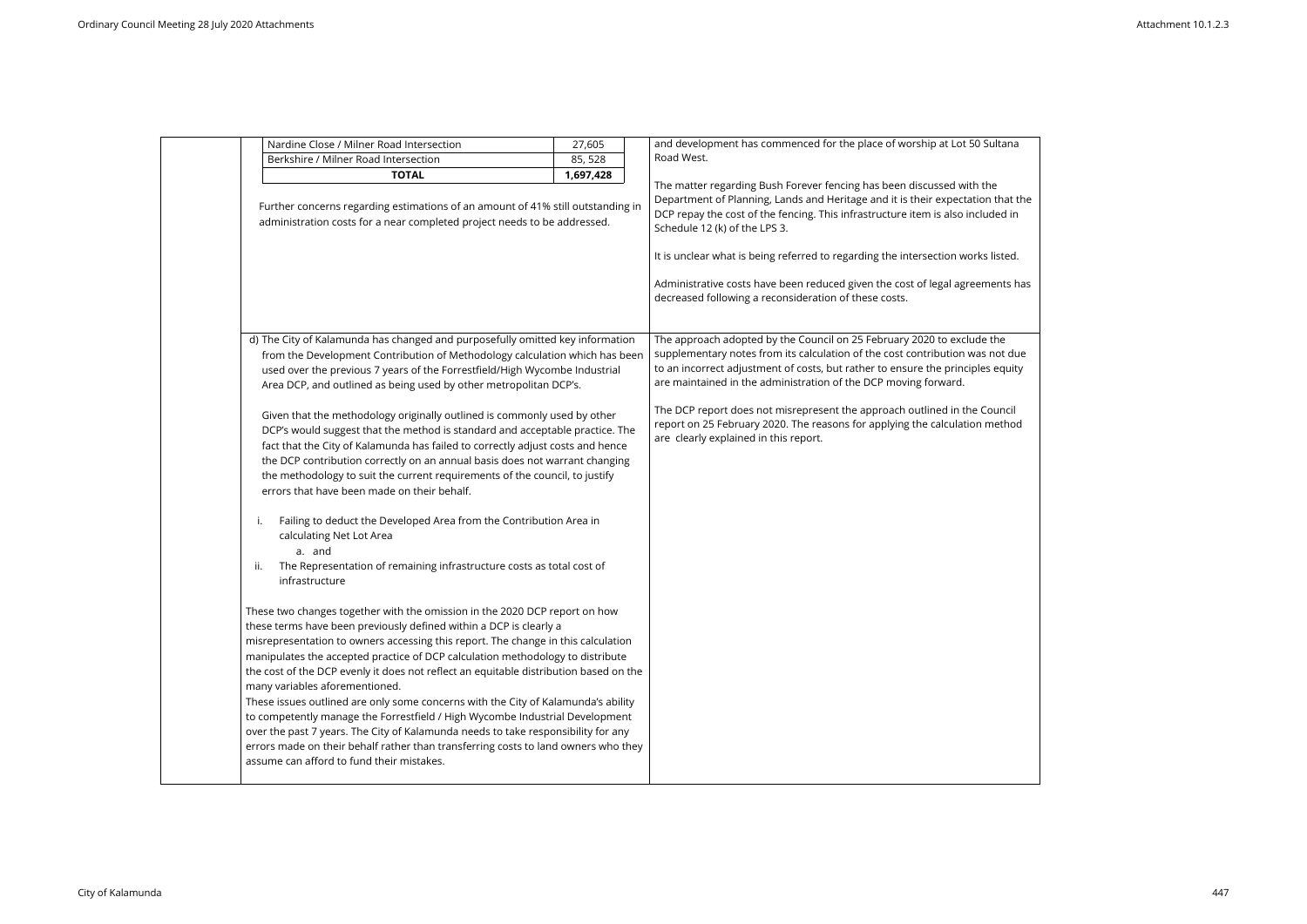| <b>Submission 6</b>                                                                                                                                                                                                                                              |                                                                                                                                                                                                                                                                                                                                                                                                                                                                                                                                                         |
|------------------------------------------------------------------------------------------------------------------------------------------------------------------------------------------------------------------------------------------------------------------|---------------------------------------------------------------------------------------------------------------------------------------------------------------------------------------------------------------------------------------------------------------------------------------------------------------------------------------------------------------------------------------------------------------------------------------------------------------------------------------------------------------------------------------------------------|
| a) Complete mismanagement of DCP and its funds.<br>Kalamunda Council is the administrator of the DCP and should be held<br>accountable for errors in calculations and estimates and all you will do is<br>pass on the financial stuff up to existing landowners. | The purpose of the adopted approach is to make a responsible and<br>considerate provision enabling landowners to comply with the obligation to<br>make a cost contribution, and ensuring that the cost contribution made will be<br>equitable, consistent with contributions made by other owners, and<br>transparent.                                                                                                                                                                                                                                  |
| b) How can the contribution rate fluctuate so much, Administration<br>incompetency?<br>Why are we copping the whole 1.022 million cost upgrade of Milner road<br>when it should be 50% cost like Sultana Rd west?                                                | The principal reason for fluctuations to the contribution rate is that some<br>infrastructure items have either been removed or modified, and other items<br>have been more accurately estimated over time. This has occurred in the<br>context of changes to the planning framework for the area.<br>The apportionment of infrastructure costs for the DCP area identified that, at<br>the time that the DCP was prepared, 50% of infrastructure costs for Sultana<br>Road West would be funded by future stages of industrial development.            |
| c) The upgrade to Berkshire, Milner, Dundas road intersection was originally<br>going to be a cul de sac but now we have an extra \$980,636.00 cost, to be<br>fair it should be 50%.                                                                             | This intersection was required to be upgraded to the standard of construction<br>for industrial purposes to facilitate the development of the Forrestfield / High<br>Wycombe Industrial Area. Future upgrades will be required to facilitate<br>development within the Forrestfield North Residential and Transit Oriented<br>Development precincts.                                                                                                                                                                                                    |
| d) The Bush forever "chain mesh" fencing is already there and doesn't need<br>replacing and why is there an estimated remaining cost there for<br>\$105,875.33 inflating the contribution rate?                                                                  | The matter regarding Bush Forever fencing has been discussed with the<br>Department of Planning, Lands and Heritage and it is their expectation that the<br>DCP repay the cost of the fencing. This infrastructure item is also included in<br>Schedule 12 (k) of the LPS 3.                                                                                                                                                                                                                                                                            |
| e) The \$128,913.71 footpath on Berkshire road has been approved and funded<br>by the state government and so why is that still in our remaining costings<br>inflating the contribution rate?                                                                    | in January 2020, the City received State Government funding to undertake a<br>design for shared paths on Berkshire and Dundas Road. Subject to the designs<br>and construction estimates being finalised in 2021, construction funding is<br>expected to follow. In anticipation of construction funding being provided for<br>this project, the City has amended Berkshire Road to remove the shared path<br>item and instead include the completion, and necessary upgrades, to the<br>existing 2m wide footpath.                                     |
| f) Why does Sultana rd west have "maintenance of trees for 2 year period" at a<br>cost of \$33 898.00 when the guidelines SPP3.6 (5.4)"contributions are for<br>initial capital requirements"?                                                                   | Schedule 12 (J) of the LPS 3 includes the provision of maintenance. Where trees<br>are required to be installed, it is an established practice that landscaping is<br>maintained for a minimum period of two years to optimise survival rates. The<br>two year period commences at the time of planting.<br>Notwithstanding the above, the item for supplying, installing and maintaining<br>trees has been removed in light of detailed designs for Sultana Road West and<br>insufficient room on the verge to accommodate trees, without locating the |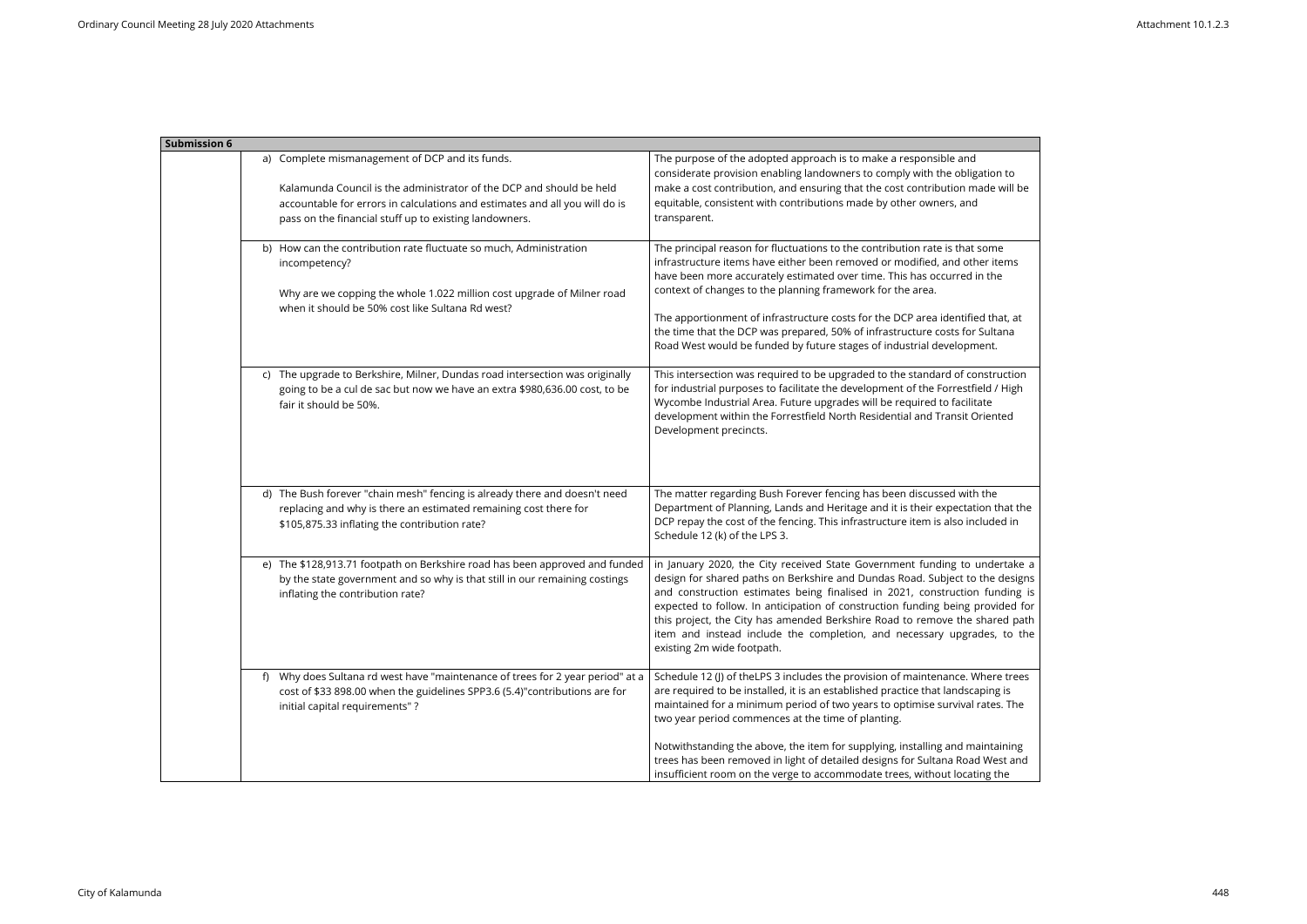|                     |                                                                                                                                                                                                                                                                                                                                                                                                                                                                                               | trees within (at the lowest point of) the drainage swales.                                                                                                                                                                                                                                                             |
|---------------------|-----------------------------------------------------------------------------------------------------------------------------------------------------------------------------------------------------------------------------------------------------------------------------------------------------------------------------------------------------------------------------------------------------------------------------------------------------------------------------------------------|------------------------------------------------------------------------------------------------------------------------------------------------------------------------------------------------------------------------------------------------------------------------------------------------------------------------|
|                     | The relocation of 1 power pole on the corner of Sultana and Milner road has<br>g)<br>a quoted figure of \$350,000.00, that is ridiculous. You have based it on<br>quote from Dundas/Milner/Berkshire but you think after all this time you<br>would get a proper quote from Western Power? The cost to relocate a<br>power power on the corner of Nardine and Milner was about \$43,000.00                                                                                                    | This item has been reviewed in the context of bringing the Sultana Road West<br>and Milner Road designs up to an 85% engineering design standard. The<br>revised cost is approximately \$271,000.                                                                                                                      |
|                     | h) The SPP3.6 (6.3.6) states Certainty- "All development contributions should<br>be clearly identified and methods of accounting for cost adjustments<br>determined at the commencement of a development" and not change the<br>accounting method after 7 years.                                                                                                                                                                                                                              | The purpose of the adopted approach is to make a responsible and<br>considerate provision enabling landowners to comply with the obligation to<br>make a cost contribution, and ensuring that the cost contribution made will be<br>equitable, consistent with contributions made by other owners, and<br>transparent. |
|                     | The SPP3.6(6.3.14.3) states "Payment by an owner of the cost contribution<br>i)<br>. constitutes full and final discharge of the owners liability" and SPP3.6 (5.4)<br>"Development Contributions can only be for the provision of capital items"                                                                                                                                                                                                                                             | Ultimately cost contributions are not being increased to facilitate the<br>reconciliation process and cost contributions will be associated with capital<br>items that are identified in the DCP.                                                                                                                      |
|                     | and not to pay back developers or landowners who have paid the higher<br>rate. Should the disgruntled owners who paid the higher rate ask for<br>reimbursement or take court action this should be out of the councils own<br>pocket due to mismanagement.                                                                                                                                                                                                                                    | It is noted that, for a cost contribution to be deemed to be a full and final<br>discharge of the Owner's liability, it must be made in a manner acceptable to<br>the local government.                                                                                                                                |
| <b>Submission 7</b> |                                                                                                                                                                                                                                                                                                                                                                                                                                                                                               |                                                                                                                                                                                                                                                                                                                        |
|                     | a) Thankyou for the opportunity to present our comments and objections to<br>the DGP report 2020 for the Forrestfield/High Wycombe Industrial<br>Development. We are the owners and live at 166 Sultana Road West, High<br>Wycombe (lot 308 formerly lot 52). Our property is involved in Nardine Close<br>extension stage 1 and Stage 2.                                                                                                                                                     | Noted.                                                                                                                                                                                                                                                                                                                 |
|                     | b) We object to the scheduled priorities (page 17). We believe settlement of<br>land acquisition required for public purposes (ie Bushfire access driveway<br>lot 308) and land not able to be developed (Nardine Culdersac on Private<br>land lot 308) should be prioritised higher than Bonser Road Construction.<br>As Clearly stated in DCP review in December 2018 and DCP review 2020<br>(page 17, Section 4(b)), acquisition of land for public use is a high priority for<br>the DCP. | Further consideration will be given to the priority of purchasing the remaining<br>portion of lot 308 in the context of the Council's decision whether to keep stage<br>2 of the Nardine Close extension (Road 2a) in the DCP and having regard to the<br>principles for prioritisation under the DCP.                 |
|                     | c) We object to the purchase of land for public purpose (ie Bushfire access,<br>driveway of lot 308) being included in the budget for Nardine Close<br>Extension Stage 2 and strongly feel the land acquisition should be part of                                                                                                                                                                                                                                                             | Noted. Refer to the officer comment regarding (b) above.<br>The alleged safety issues are currently being investigated.                                                                                                                                                                                                |
|                     | Nardine Extension Stage 1 (ie bushfire access for Stage1) and the land<br>acquisition should have been settled when the road for stage1 was<br>completed (July 2019). This portion of our land is currently required for                                                                                                                                                                                                                                                                      |                                                                                                                                                                                                                                                                                                                        |

| ad West<br>he                                    |
|--------------------------------------------------|
| ion to<br>le will be                             |
| apital                                           |
| nal<br>able to                                   |
|                                                  |
|                                                  |
| maining<br>eep stag <mark>e</mark><br>ird to the |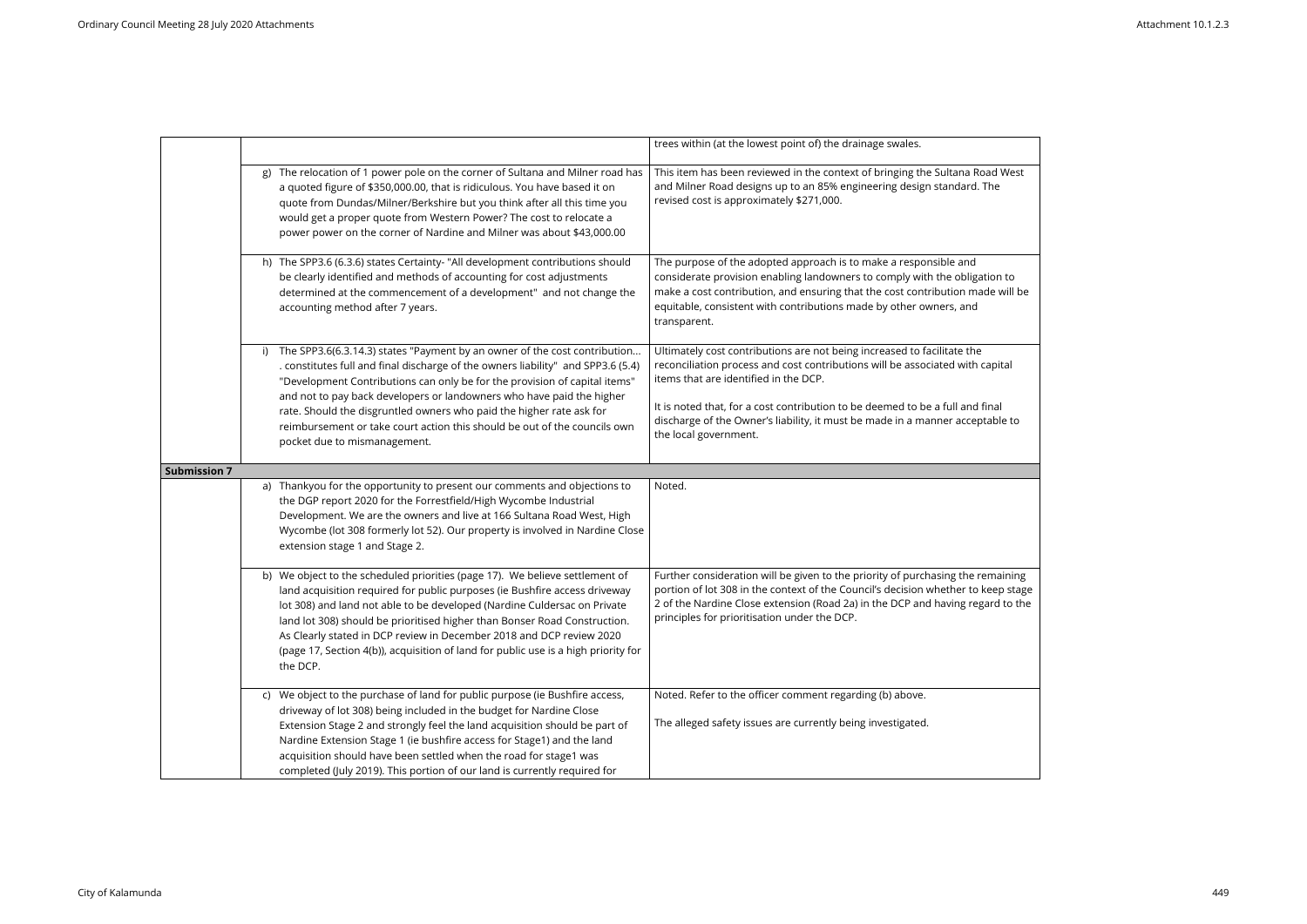|                     | Bushfire access for the surrounding community if a fire occurs in               |                                                                       |
|---------------------|---------------------------------------------------------------------------------|-----------------------------------------------------------------------|
|                     | bushforever land, especially lot 51, lot 50 and residents on Smokebush Place    |                                                                       |
|                     | following the completion of Nardine Close Extension Stage 1. Currently the      |                                                                       |
|                     | local community is using our driveway for convenient access to Berkshire        |                                                                       |
|                     | Road/Roe Hwy, especially with road woks on Milner Road. We have 2               |                                                                       |
|                     | children and access to our driveway is now unsafe due to local traffic (often   |                                                                       |
|                     | at unsafe speeds). Our letterbox is located at the road verge on Sultana        |                                                                       |
|                     | Road West and now it is unsafe to collect our mail. I have raised this issue in |                                                                       |
|                     | two meeting (May 2019 and February 2020) with the City of Kalamunda.            |                                                                       |
|                     | d) In good faith we accepted the acquisition of land for the construction of    | Noted.                                                                |
|                     | Nardine Close extension stage 1 which allows industrial road access for our     |                                                                       |
|                     | lot (at the time lot 52) and our neighbour lot 51. To allow the industrial      |                                                                       |
|                     | access for lot 50 and the construction of Nardine Close extension stage 2, a    |                                                                       |
|                     | temporary culdersac was constructed at the termination of Nardine Close         |                                                                       |
|                     | extension stage 1 (completed July 2019). Approximately 1/3 of the RAV4          |                                                                       |
|                     | culdersac and road reserve was constructed on our land which has not been       |                                                                       |
|                     | acquired by the DCP. This agreement was signed in December 2016 and still       |                                                                       |
|                     | has not been resolved. As indicated by the City of Kalamunda, the               |                                                                       |
|                     | construction of Nardine Close extension stage 2 may not occur for several       |                                                                       |
|                     | years and combined with the planned development of lot 50 as a place of         |                                                                       |
|                     | worship, we feel stage 2 is problematic and would like to object to the         |                                                                       |
|                     | construction of Nardine Close Extension stage 2. Our objection is based on      |                                                                       |
|                     | unreasonable time delays, access already provided for Lot 50 on Sultana         |                                                                       |
|                     | Road West and possible restrictions to RAV4 truck access caused by illegal      |                                                                       |
|                     | parking around truck culdersac from attendees to place of worship (as           |                                                                       |
|                     | experienced at existing temple in Kalamunda).                                   |                                                                       |
|                     | e) We ask for our land including the temporary culdersac and surrounding        | Noted. Refer to the officer comment regarding (b) above.              |
|                     | road reserve to be immediately acquired by the DCP and include the costs        |                                                                       |
|                     | in an additional budget for Nardine Close extension stage 1. This would         |                                                                       |
|                     | allow the development of Lot 308 (formerly lot 52) with a clearing              |                                                                       |
|                     | understanding of land use available and provide a reasonable industrial         |                                                                       |
|                     | truck crossover for entry into lot 51( which is currently very narrow and not   |                                                                       |
|                     | appropriate for RAV4 access). Removal of Nardine Close extension stage 2        |                                                                       |
|                     | from the DCP would allow a clear understanding for sale and development         |                                                                       |
|                     | of lots 50,51 and 308, provide open clear access to all lots and facilitate     |                                                                       |
|                     | faster industrial development providing contribution funds for the DCP          |                                                                       |
|                     | which is the highest priority of the DCP (page 17 go DCP 2020).                 |                                                                       |
| <b>Submission 8</b> |                                                                                 |                                                                       |
|                     | a) As land owners of 170 Sultana Road West (Plot 50), who have submitted a      | The construction of the emergency access way (EAW) was previously     |
|                     | DA to CoK for the development of a Community Centre and Place of                | to be delivered as part of stage 2 of the Nardine Close extension (Ro |